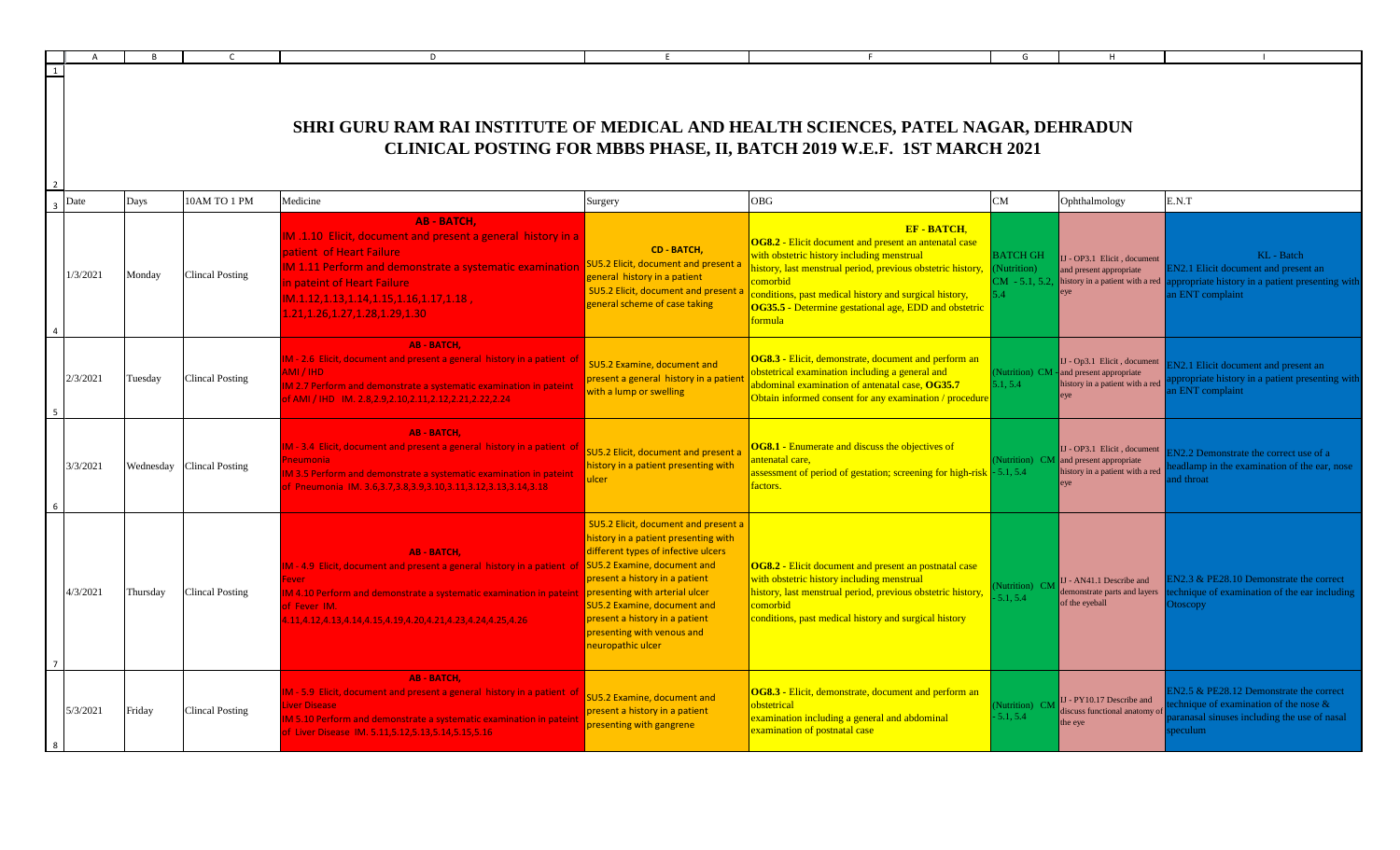|                |          |                           | D                                                                                                                                                                                                                                                                                                          |                                                                                                                                                                                                                                                                                            |                                                                                                                                                                                                                                                            |                       |                                                                                                   |                                                                                                                                                                                                                       |
|----------------|----------|---------------------------|------------------------------------------------------------------------------------------------------------------------------------------------------------------------------------------------------------------------------------------------------------------------------------------------------------|--------------------------------------------------------------------------------------------------------------------------------------------------------------------------------------------------------------------------------------------------------------------------------------------|------------------------------------------------------------------------------------------------------------------------------------------------------------------------------------------------------------------------------------------------------------|-----------------------|---------------------------------------------------------------------------------------------------|-----------------------------------------------------------------------------------------------------------------------------------------------------------------------------------------------------------------------|
| $\overline{1}$ |          |                           | SHRI GURU RAM RAI INSTITUTE OF MEDICAL AND HEALTH SCIENCES, PATEL NAGAR, DEHRADUN                                                                                                                                                                                                                          |                                                                                                                                                                                                                                                                                            | CLINICAL POSTING FOR MBBS PHASE, II, BATCH 2019 W.E.F. 1ST MARCH 2021                                                                                                                                                                                      |                       |                                                                                                   |                                                                                                                                                                                                                       |
| Date           | Days     | 10AM TO 1 PM              | Medicine                                                                                                                                                                                                                                                                                                   | Surgery                                                                                                                                                                                                                                                                                    | OBG                                                                                                                                                                                                                                                        | CM                    | Ophthalmology                                                                                     | E.N.T                                                                                                                                                                                                                 |
| 6/3/2021       | Saturday | <b>Clincal Posting</b>    | <b>AB - BATCH.</b><br>M - 6.7 Elicit, document and present a general history in a patient of<br>IV.<br>M 6.8 Generate a differential diagnosis IM.<br>9,6.10,6.11,6.12,6.14,6.19,6.20,6.21,6.22,6.23                                                                                                       | <b>SU5.2 Examine, document and</b><br>present a history in a patient<br>presenting with varicose veins                                                                                                                                                                                     | OG8.6 - Assess and counsel a patient in a simulated<br>environment regarding<br>appropriate nutrition in pregnancy                                                                                                                                         | Nutrition) CM         | IJ - OP 1.3 Demostrate the<br>steps in performing the visual<br>acuity assessment for<br>distance | N2.6 & PE28.11 Demonstrate the correct<br>echnique of examining the throat including<br>he use of a tongue depressor                                                                                                  |
| 10 7/3/2021    | Sunday   | Sunday Off                | Sunday Off                                                                                                                                                                                                                                                                                                 | Sunday Off                                                                                                                                                                                                                                                                                 |                                                                                                                                                                                                                                                            |                       |                                                                                                   |                                                                                                                                                                                                                       |
| 8/3/2021       | Monday   | <b>Clincal Posting</b>    | <b>AB - BATCH.</b><br>M - 7.11 Elicit, document and present a general history in a patient<br>of Rheumatology<br>M 7.12 Perform and demonstrate a systematic examination in pateint<br><b>f Rheumatology IM.</b><br>13,7.14,7.15,7.16,7.17,7.18,7.19,7.20,7.21,7.22,7.23,7.24,7.25,7.26,7 sinus or fistula | SU5.2 Examine, document and<br>present a history in a patient<br>presenting with different types of                                                                                                                                                                                        | <b>OG6.1 - Discuss and demonstrate the clinical features of</b><br>pregnancy and discuss its differential diagnosis, elaborat<br>the principles underlying and interpret pregnancy tests.                                                                  | (Nutrition) CM<br>5.4 | J-OP 1.3 Demostrate the<br>teps in performing the visual<br>cuity assessment for near             | N2.7 Demonstrate the correct technique of<br>xamination of neck including elicitation of<br><b>the example of the example of the example of the expert</b>                                                            |
| 9/3/2021       | Tuesday  | <b>Clincal Posting</b>    | <b>AB - BATCH.</b><br>M - 8.9 Elicit, document and present a general history in a patient of SU3.2 Observe blood transfusions.<br>vpertension<br>A 8.10 Perform and demonstrate a systematic examination in pateint<br>Hypertension IM. 8.11,8.12,8.13,8.14,8.15,8.16,8.17,8.18,8.19                       | <b>SU3.3 Counsel patients and family/</b><br><b>friends for blood transfusion and</b><br>blood donation                                                                                                                                                                                    | <b>OG8.2, OG10.1-</b> Elicit document and present an<br>antenatal case with Antepartum haemorrhage including<br>menstrual history, last menstrual period, previous<br>obstetric history, comorbid<br>conditions, past medical history and surgical history | (Nutrition) CM<br>5.4 | -OP 2.2 Demostrate the<br>emptoms and clinical signs<br>of common lid conditions                  | N2.12 Counsel and administer informed<br>onsent to patients and their families in a<br>mulated environment                                                                                                            |
| 10/3/2021      |          | Wednesday Clincal Posting | <b>AB - BATCH,</b><br>M - 9.3 Elicit, document and present a general history in a patient of<br>nemia<br>A 9.4 Perform and demonstrate a systematic examination in pateint<br>f Anemia IM. 9.5,9.6,9.9,9.10,9.13,9.15,9.16,9.19,9.20                                                                       | <b>SU4.1 Elicit document and present</b><br>nistory in a case of Burns and<br>perform physical examination.                                                                                                                                                                                | <b>OG10.1 - Discuss the clinical features, ultrasonography.</b><br>differential diagnosis and management of<br>antepartum haemorrhage in pregnancy                                                                                                         | (Nutrition) CM<br>5.3 | J- OP 2.2 Demostrate the<br>mptoms and clinical signs<br>f common lid conditions                  | N4.2 Elicit document and present a correct<br>story, demonstrate and describe the clinical<br>atures, choose the correct investigations and<br>escribe the principles of management of<br>iseases of the external Ear |
| 14 11/3/2021   | Thursday | Maha Shivratri            | Maha Shivratri                                                                                                                                                                                                                                                                                             | Maha Shivratri                                                                                                                                                                                                                                                                             |                                                                                                                                                                                                                                                            |                       |                                                                                                   |                                                                                                                                                                                                                       |
| 12/3/2021      | Friday   | <b>Clincal Posting</b>    | <b>AB - BATCH,</b><br>M - 10.12 Elicit, document and present a general history in a patient<br>f AKI/CRF<br>M 10.13 Perform and demonstrate a systematic examination in<br>ateint of AKI/CRF IM.<br>10.14, 10.15, 10.16, 10.17, 10.18, 10.20, 10.21, 10.22, 10.23, 10.24,                                  | <b>SU4.4 Communicate and counsel</b><br>patients and families on the outcome<br>and rehabilitation demonstrating<br>empathy.<br><b>SU2.3 Communicate and counsel</b><br>patients and families about the<br>treatment and prognosis of shock<br>demonstrating empathy and care<br>and care. | <b>OG10.2</b> - Enumerate the indications and describe the<br>appropriate use of<br>blood and blood products, their complications and<br>management                                                                                                        | (Nutrition) CM<br>5.6 | J-OP2.3 Demostrate under<br>apervision clinical<br>rocedures performed in the                     | N4.3 Elicit document and present a correct<br>story, demonstrate and describe the clinical<br>atures, choose the correct investigations and<br>escribe the principles of management of<br><b>SOM</b>                  |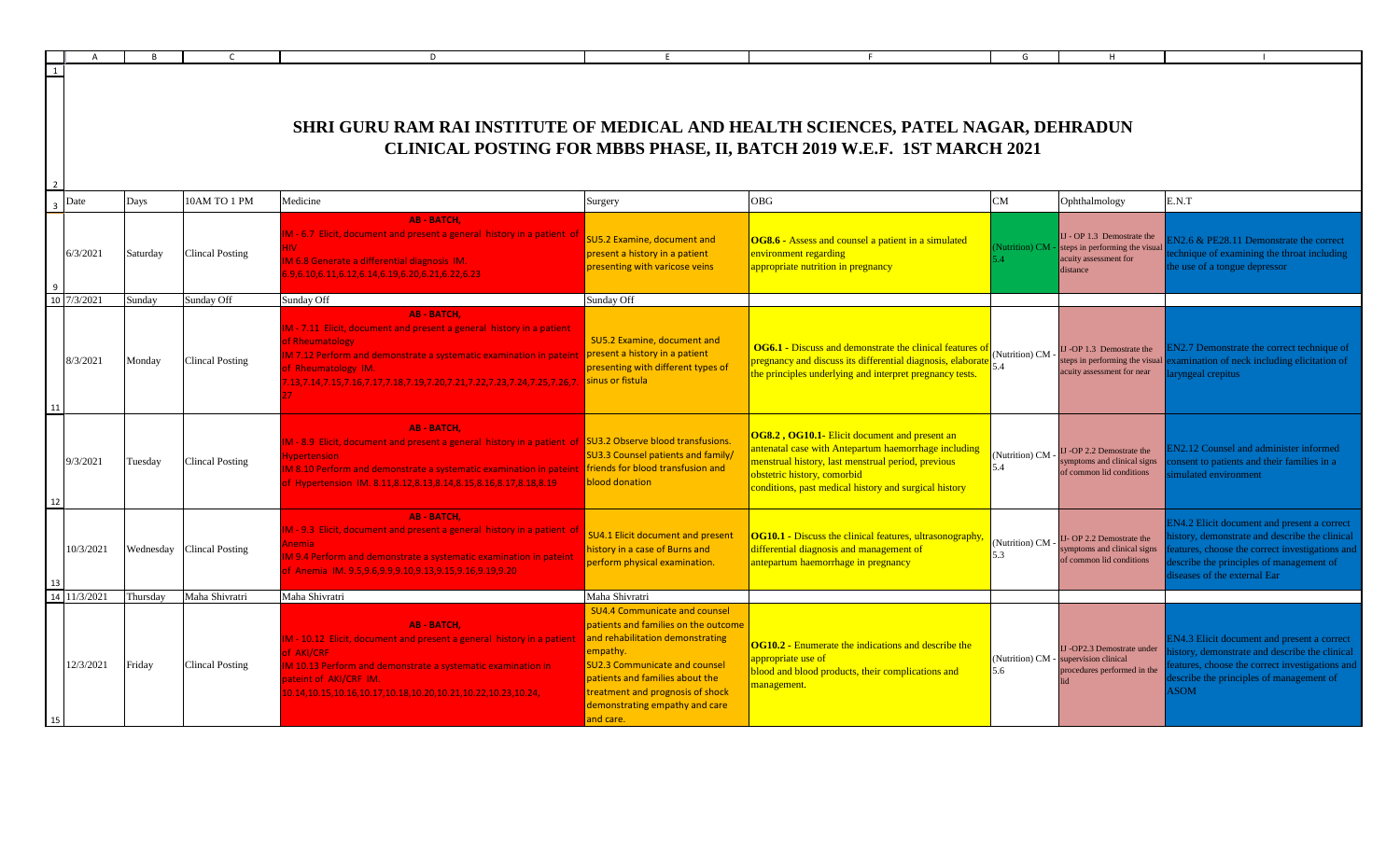| A                |          |                           | D                                                                                                                                                                                                                                               |                                                                                                                                                                                                                                                 |                                                                                                                                                                                                                                                     | G                           | н                                                                                                                                                              |                                                                                                                                                                                                                             |
|------------------|----------|---------------------------|-------------------------------------------------------------------------------------------------------------------------------------------------------------------------------------------------------------------------------------------------|-------------------------------------------------------------------------------------------------------------------------------------------------------------------------------------------------------------------------------------------------|-----------------------------------------------------------------------------------------------------------------------------------------------------------------------------------------------------------------------------------------------------|-----------------------------|----------------------------------------------------------------------------------------------------------------------------------------------------------------|-----------------------------------------------------------------------------------------------------------------------------------------------------------------------------------------------------------------------------|
|                  |          |                           | SHRI GURU RAM RAI INSTITUTE OF MEDICAL AND HEALTH SCIENCES, PATEL NAGAR, DEHRADUN                                                                                                                                                               |                                                                                                                                                                                                                                                 | CLINICAL POSTING FOR MBBS PHASE, II, BATCH 2019 W.E.F. 1ST MARCH 2021                                                                                                                                                                               |                             |                                                                                                                                                                |                                                                                                                                                                                                                             |
| Date             | Days     | 10AM TO 1 PM              | Medicine                                                                                                                                                                                                                                        | Surgery                                                                                                                                                                                                                                         | OBG                                                                                                                                                                                                                                                 | CM                          | Ophthalmology                                                                                                                                                  | E.N.T                                                                                                                                                                                                                       |
| 13/03/2021       | Saturday | <b>Clincal Posting</b>    | <b>AB-BATCH,</b><br>IM - 11.7 Elicit, document and present a general history in a patient<br>f Diabetes<br>M 11.8 Perform and demonstrate a systematic examination in pateint<br>f Diabetes IM. 11.9,11.10,11.11,11.12,11.13,11.19,,11.20,11.21 | SU9.3 Communicate the results of<br>surgical investigations and counsel<br>the patient appropriately                                                                                                                                            | OG35.4 - Demonstrate interpersonal and communication<br>skills befitting a<br>physician in order to discuss illness and its outcome with<br>patient<br>and family                                                                                   | (Nutrition) CM-             | IJ-OP2.3 Demostrate under<br>supervision clinical<br>procedures performed in the                                                                               | N4.6 Elicit document and present a correct<br>istory, demonstrate and describe the clinical<br>eatures, choose the correct investigations and<br>lescribe the principles of management of<br>Discharging ear                |
| 14/03/2021<br>17 | Sunday   | Sunday Off                | Sunday Off                                                                                                                                                                                                                                      | <b>Sunday Off</b>                                                                                                                                                                                                                               |                                                                                                                                                                                                                                                     |                             |                                                                                                                                                                |                                                                                                                                                                                                                             |
| 15/03/2022       | Monday   | <b>Clincal Posting</b>    | <b>AB-BATCH,</b><br>IM - 12.5 Elicit, document and present a general history in a patient<br>of Thyroid Disease<br>M 12.6 Perform and demonstrate a systematic examination in pateint<br>f Thyroid Disease IM. 12.7,12.8,12.9,12.10,12.11,12.14 | SU10.2 Describe the steps and obtain<br>informed consent in a simulated<br>environment                                                                                                                                                          | <b>OG35.6 - Demonstrate ethical behavior in all aspects of</b>                                                                                                                                                                                      | (Environment)<br>CM-3.2     | IJ -OP3.9 Demostrate the<br>correct technique of<br>instillation of eye drops in a<br>simulated environment                                                    | EN4.7 Elicit document and present a correct<br>istory demonstrate and describe the clinical<br>eatures, choose the correct investigations and<br>escribe the principles of management of<br>CSOM                            |
| 16/03/2021       | Tuesday  | <b>Clincal Posting</b>    | <b>AB - BATCH,</b><br>IM - 13.7 Elicit, document and present a general history in a patient<br>f Common Malignancies<br>M 13.8 Perform and demonstrate a systematic examination in pateint<br>f Common Malignancies IM. 13.9 to 13.19           | SU10.3 Observe common surgical<br>procedures and assist in minor<br>surgical procedures; Observe<br>emergency lifesaving surgical<br>procedures.                                                                                                | OG - 12.1 - Elicit document and present an antenatal<br>case of PIH with obstetric history including menstrual<br>history, last menstrual period, previous obstetric history,<br>comorbid<br>conditions, past medical history and surgical history, | (Environment)<br>CM-3.4     | IJ - OP3.2 Demostrate,<br>document and present the<br>correct method of<br>examination of a red eye                                                            | <b>EN4.22 Elicit document and present a correct</b><br>istory, demonstrate and describe the clinical<br>eatures, choose the correct investigations and<br>lescribe the principles of management Nasal<br><b>Obstruction</b> |
| 17/03/2021       |          | Wednesday Clincal Posting | <b>AB-BATCH,</b><br>IM - 14.6 Elicit, document and present a general history in a patient<br>f Obesity<br>M 14.7 Perform and demonstrate a systematic examination in pateint<br>of Obesity IM. 14.8 to 14.12                                    | SU 10.4 Perform basic surgical Skills<br>such as First aid including suturing<br>and minor surgical procedures in<br>simulated environment<br><b>SU14.4 Demonstrate the techniques</b><br>of asepsis and suturing in a simulated<br>environment | <b>OG12.1-</b> Discussion of PIH case including<br>investigations; principles of management of<br>hypertensive disorders of pregnancy                                                                                                               | (Environment)<br>CM-3.6     | IJ - OP3.2 Demostrate,<br>document and present the<br>correct method of<br>examination of a red eye                                                            | EN4.25 Elicit document and present a correct<br>istory, demonstrate and describe the clinical<br>eatures, choose the correct investigations and<br>lescribe the principles of management Of<br>Jasal Polyps                 |
| 18/03/2021<br>21 | Thursday | <b>Clincal Posting</b>    | <b>AB-BATCH,</b><br>IM - 15.4 Elicit, document and present a general history in a patient<br><b>f</b> Gl Bleeding<br>f GI Bleeding IM. 15.7 to 15.9, 15.13, 15.17, 15.18                                                                        | SU17.2 Demonstrate the steps in<br><b>Basic Life Support.</b>                                                                                                                                                                                   | <b>OG12.1-</b> Discussion of eclampsia, it complication<br>complications and<br>management of eclampsia.                                                                                                                                            | (Environment)<br>CM-3.7     | IJ -OP6.6 Identify and<br>demonstrate the clinical<br>features and distinguish and<br>diagnose common clinical<br>conditions affecting the<br>anterior chamber | EN4.27 Elicit document and present a correct<br>istory, demonstrate and describe the clinical<br>eatures, choose the correct investigations and<br>escribe the principles of management of<br>Allergic Rhinitis             |
| 19/03/2021       | Friday   | <b>Clincal Posting</b>    | <b>AB-BATCH,</b><br>IM - 16.4 Elicit, document and present a general history in a patient<br>f Diarrheal Disorder<br>IM 16.5 Perform and demonstrate a systematic examination in pateint<br>of Diarrheal Disorder IM. 16.7 to 16.10             | SU5.2 Elicit, document and present a<br>history in a patient presenting with<br>ymphatic disorder                                                                                                                                               | <b>OG19.1 - Case disscussion on the puerperium, and its</b><br>complications                                                                                                                                                                        | (Environment)<br>$CM - 3.8$ | IJ-OP7.3 Demostrate the<br>correct technique of ocular<br>examination in a patient with<br>cataract                                                            | <b>EN4.30 Elicit document and present a correct</b><br>istory, demonstrate and describe the clinical<br>eatures, choose the correct investigations and<br>lescribe the principles of Epistaxis                              |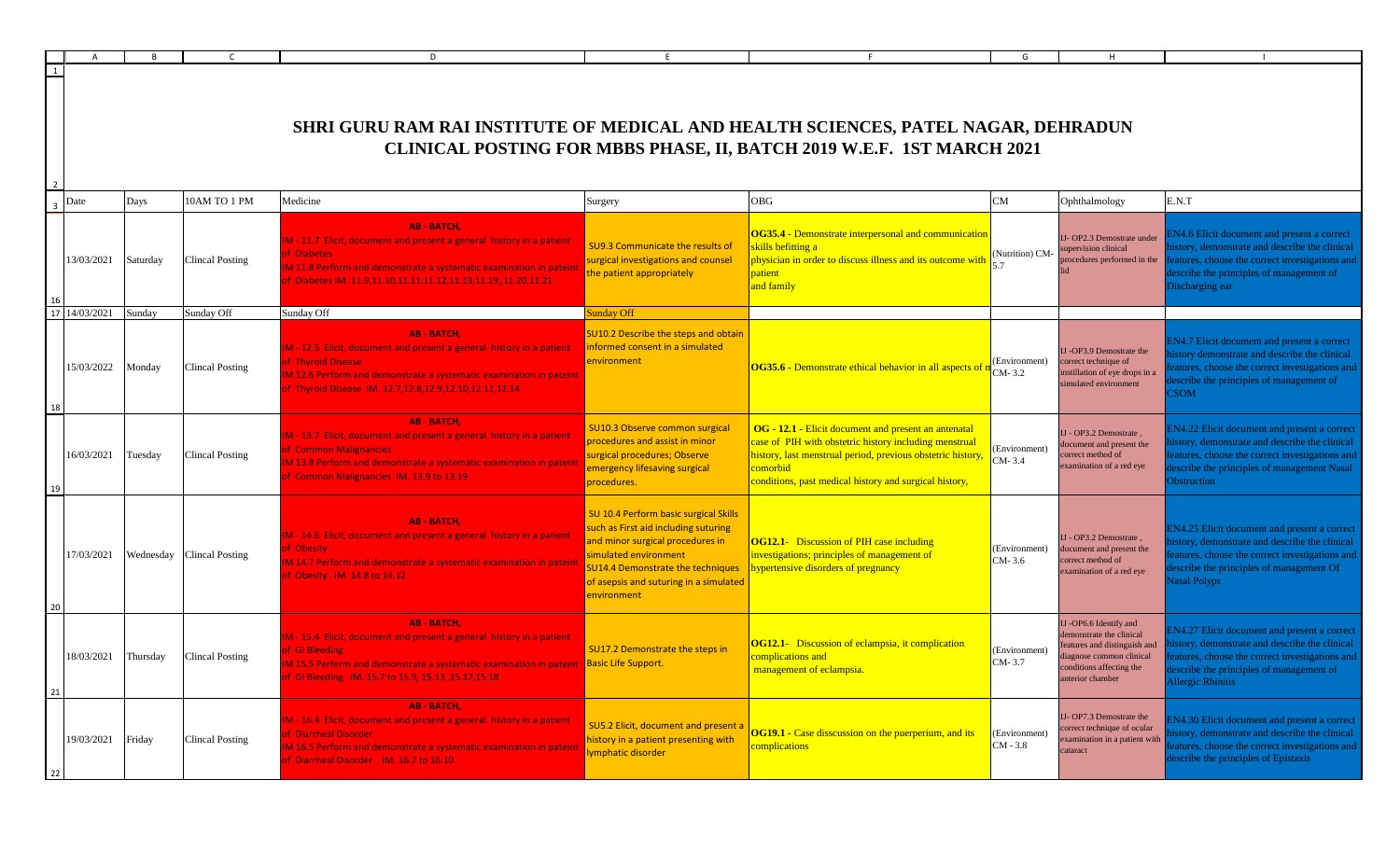|      |                        |          |                                      | SHRI GURU RAM RAI INSTITUTE OF MEDICAL AND HEALTH SCIENCES, PATEL NAGAR, DEHRADUN                                                                                                                                                                                                              |                                                                                                                                                      | CLINICAL POSTING FOR MBBS PHASE, II, BATCH 2019 W.E.F. 1ST MARCH 2021                                                                                                                                                                                                                                           |                                      |                                                                                        |                                                                                                                                                                                                                   |
|------|------------------------|----------|--------------------------------------|------------------------------------------------------------------------------------------------------------------------------------------------------------------------------------------------------------------------------------------------------------------------------------------------|------------------------------------------------------------------------------------------------------------------------------------------------------|-----------------------------------------------------------------------------------------------------------------------------------------------------------------------------------------------------------------------------------------------------------------------------------------------------------------|--------------------------------------|----------------------------------------------------------------------------------------|-------------------------------------------------------------------------------------------------------------------------------------------------------------------------------------------------------------------|
| Date |                        | Days     | 10AM TO 1 PM                         | Medicine                                                                                                                                                                                                                                                                                       | Surgery                                                                                                                                              | OBG                                                                                                                                                                                                                                                                                                             |                                      | Ophthalmology                                                                          | E.N.T                                                                                                                                                                                                             |
|      | 20/03/2021             | Saturday | <b>Clincal Posting</b>               | AB - BATCH,<br>1-17.2 Elicit, document and present a general history in a patient<br><b>Headache</b><br>117.4 Perform and demonstrate a systematic examination in patein<br>Headache IM. 17.3,17.5, 17.7,17.8,17.9,17.14                                                                       | SU5.2 Elicit, document and present a<br>history in a patient presenting with<br>breast lump and ulcer                                                | <b>OG19.1 - Counselling for</b><br>ontraception, puerperal sterilization                                                                                                                                                                                                                                        | (Epidemiology)<br>CM - 7.4           | - OP7.3 Demostrate the<br>rrect technique of ocular<br>amination in a patient with f   | N4.33 Elicit document and present a corre<br>story, demonstrate and describe the clinica<br>atures, choose the correct investigations an<br>escribe the principles of management of<br>cute & Chronic Sinusitis   |
|      | 24 21/03/2021 Sunday   |          | Sunday Off                           | Sunday Off                                                                                                                                                                                                                                                                                     | Sunday Off                                                                                                                                           |                                                                                                                                                                                                                                                                                                                 |                                      |                                                                                        |                                                                                                                                                                                                                   |
|      | 22/03/2021 Monday      |          | <b>Clincal Posting</b>               | AB - BATCH,<br>1 - 18.3 Elicit, document and present a general history in a patient<br><b>CVA</b><br>M 18.5 Perform and demonstrate a systematic examination in pateint<br>f CVA IM. 18.4,18.6 to 18.9, 18.17                                                                                  | SU5.2 Elicit, document and present a with anemia including menstrual<br>history in a patient presenting with<br>rectal complaint                     | <b>OG12.2 - Elicit document and present an antenatal case</b><br>history, last menstrual period, previous obstetric history,<br>comorbid<br>conditions, past medical history and surgical history                                                                                                               | (Epidemiology)<br>$LCM-7.6$          | IJ-OP7.3 Demostrate the<br>prrect technique of ocular<br>mination in a patient with    | N4.26 Elicit document and present a corre<br>story, demonstrate and describe the clinica<br>atures, choose the correct investigations an<br>escribe the principles of management of<br>enoids                     |
|      | 23/03/2021 Tuesday     |          | <b>Clincal Posting</b>               | AB - BATCH.<br>1-19.3 Elicit, document and present a general history in a patient<br><b>Movement Disorder</b><br>119.4 Perform and demonstrate a systematic examination in pateint<br>Movement Disorder IM, 19.5 to 19.7                                                                       | <b>U5.2 Elicit, document and present a</b><br>history in a patient presenting with<br>abdominal pain.                                                | <b>OG12.2</b> - Discussion on diagnosis of anemia and<br>required investigations, adverse effects on the mother<br>and foetus                                                                                                                                                                                   | Demography<br>CM-9.2                 | - OP 9.1 Demostrate the<br>rrect technique to examin<br>xtraocular movements           | N4.39 Elicit document and present a corre<br>story, demonstrate and describe the clinical<br>tures, choose the correct investigations an<br>escribe the principles of management of<br>cute & Chronic Tonsillitis |
|      |                        |          | 24/03/2021 Wednesday Clincal Posting | AB - BATCH,<br>1 - 20.4 Elicit, document and present a general history in a patient<br><b>Envenomation / Geriartic Patient</b><br>120.5 Perform and demonstrate a systematic examination in pateint<br><b>Envenomation / Geriartic Patient</b>                                                 | essment                                                                                                                                              | <u>Assessment</u>                                                                                                                                                                                                                                                                                               | ssessment                            | <b>I</b> I -Ward Leaving                                                               | Vard Leaving Exam                                                                                                                                                                                                 |
|      | 25/03/2021 Thursday    |          | <b>Clincal Posting</b>               | <b>CD - BATCH,</b><br>1.1.10 Elicit, document and present a general history in a patient of <b>EF-Batch</b><br>leart Failure<br>1.11 Perform and demonstrate a systematic examination in pateint<br>F Heart Failure IM.1.12,1.13,1.14,1.15,1.16,1.17,1.18,<br>21, 1.26, 1.27, 1.28, 1.29, 1.30 | <b>SU5.2 Elicit, document and present a</b><br>general history in a patient<br>SU5.2 Elicit, document and present a<br>general scheme of case taking | <b>GH-BATCH</b><br><b>OG8.2 - Elicit document and present an antenatal case</b><br>with obstetric history including menstrual<br>history, last menstrual period, previous obstetric history,<br>comorbid conditions, past medical history and surgical<br>OG35.5 - Determine gestational age, EDD and obstetric | atch IJ<br>(utrition)<br>$M - 5.1.5$ | KL-OP3.1 Elicit, document<br>and present appropriate<br>istory in a patient with a red | AB - Batch<br>N2.1 Elicit document and present an<br>propriate history in a patient presenting wi<br>n ENT complaint                                                                                              |
|      | 26/03/2021 Friday      |          | <b>Clincal Posting</b>               | CD - BATCH,<br>A - 2.6 Elicit, document and present a general history in a patient of<br>MI / IHD<br>A 2.7 Perform and demonstrate a systematic examination in pateint<br>AMI / IHD IM. 2.8, 2.9, 2.10, 2.11, 2.12, 2.21, 2.22, 2.24                                                           | SU5.2 Examine, document and<br>with a lump or swelling                                                                                               | present a general history in a patient $\vert$ OG8.3 - Elicit, demonstrate, document and perform an ol                                                                                                                                                                                                          | $1.5.4 -$                            | lutrition) CM - and present appropriate<br>history in a patient with a red             | KL- Op3.1 Elicit, document EN2.1 Elicit document and present an<br>ropriate history in a patient presenting wi<br>ENT complaint                                                                                   |
|      | 30 27/03/2021 Saturday |          | Holi Vacation                        | Holi Vacation                                                                                                                                                                                                                                                                                  | Holi Vacation                                                                                                                                        |                                                                                                                                                                                                                                                                                                                 |                                      |                                                                                        |                                                                                                                                                                                                                   |
|      | 31 28/03/2021 Sunday   |          | Holi Vacation                        | Holi Vacation                                                                                                                                                                                                                                                                                  | Holi Vacation                                                                                                                                        |                                                                                                                                                                                                                                                                                                                 |                                      |                                                                                        |                                                                                                                                                                                                                   |
|      | 32 29/03/2021 Monday   |          | Holi Vacation                        | Holi Vacation                                                                                                                                                                                                                                                                                  | Holi Vacation                                                                                                                                        |                                                                                                                                                                                                                                                                                                                 |                                      |                                                                                        |                                                                                                                                                                                                                   |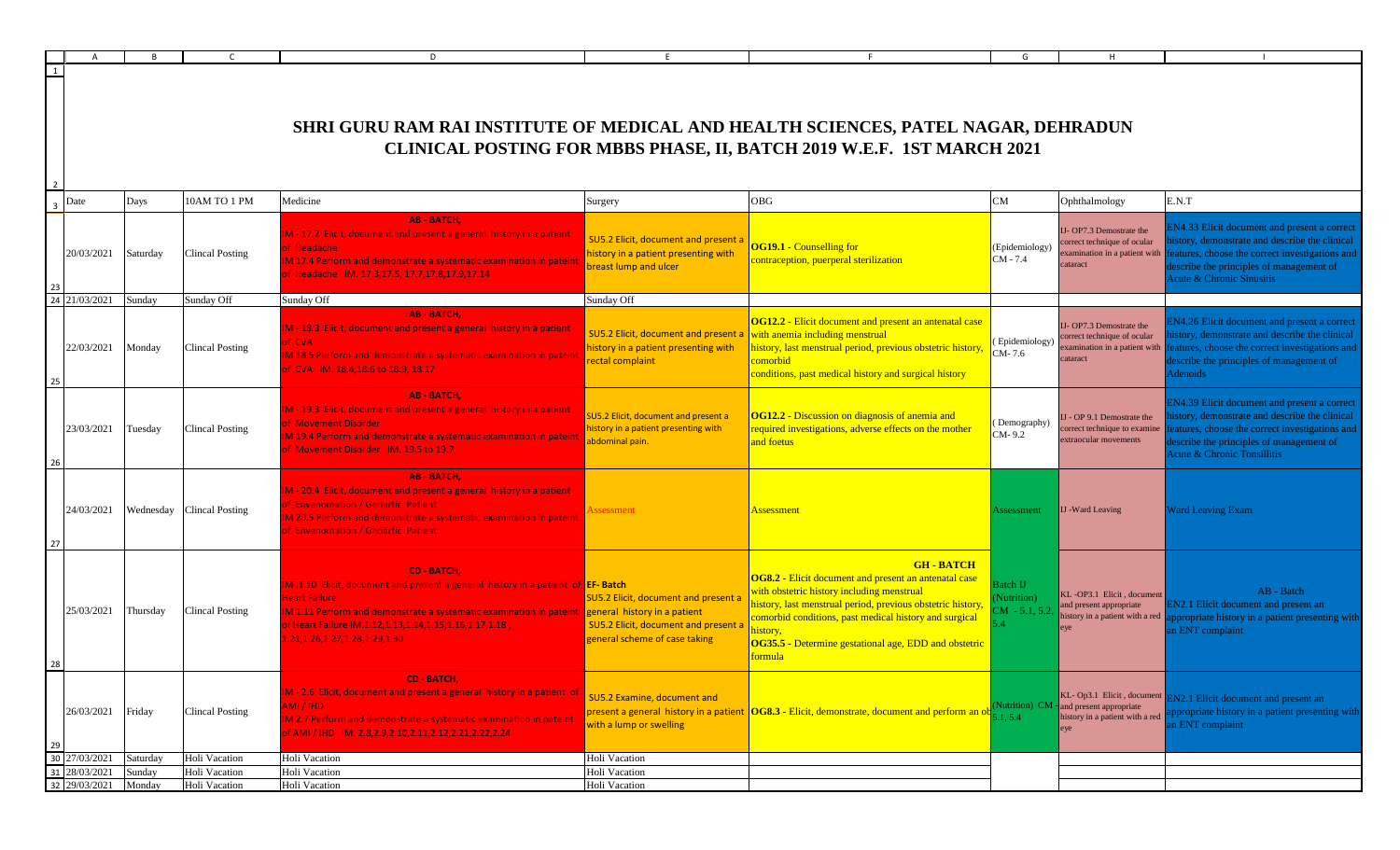|    |                          |           |                        | D                                                                                                                                                                                                                                                                                                |                                                                                                                                                                                                                                                                                                                                                 | E                                                                                                                                                                                                                                              | G                             | H                                                                                                              |                                                                                                                                                |
|----|--------------------------|-----------|------------------------|--------------------------------------------------------------------------------------------------------------------------------------------------------------------------------------------------------------------------------------------------------------------------------------------------|-------------------------------------------------------------------------------------------------------------------------------------------------------------------------------------------------------------------------------------------------------------------------------------------------------------------------------------------------|------------------------------------------------------------------------------------------------------------------------------------------------------------------------------------------------------------------------------------------------|-------------------------------|----------------------------------------------------------------------------------------------------------------|------------------------------------------------------------------------------------------------------------------------------------------------|
| 1  |                          |           |                        | SHRI GURU RAM RAI INSTITUTE OF MEDICAL AND HEALTH SCIENCES, PATEL NAGAR, DEHRADUN                                                                                                                                                                                                                |                                                                                                                                                                                                                                                                                                                                                 | CLINICAL POSTING FOR MBBS PHASE, II, BATCH 2019 W.E.F. 1ST MARCH 2021                                                                                                                                                                          |                               |                                                                                                                |                                                                                                                                                |
|    | Date                     | Days      | 10AM TO 1 PM           | Medicine                                                                                                                                                                                                                                                                                         | Surgery                                                                                                                                                                                                                                                                                                                                         | <b>OBG</b>                                                                                                                                                                                                                                     | ${\rm CM}$                    | Ophthalmology                                                                                                  | E.N.T                                                                                                                                          |
|    | 33 30/03/2021            | Tuesday   | Holi Vacation          | Holi Vacation                                                                                                                                                                                                                                                                                    | Holi Vacation                                                                                                                                                                                                                                                                                                                                   |                                                                                                                                                                                                                                                |                               |                                                                                                                |                                                                                                                                                |
|    | 34 31/03/2021            | Wednesday | Holi Vacation          | Holi Vacation                                                                                                                                                                                                                                                                                    | Holi Vacation                                                                                                                                                                                                                                                                                                                                   |                                                                                                                                                                                                                                                |                               |                                                                                                                |                                                                                                                                                |
| 35 | 1/4/2021                 | Thursday  | <b>Clincal Posting</b> | <b>CD - BATCH,</b><br>M - 3.4 Elicit, document and present a general history in a patient of<br><sup>2</sup> neumonia<br>M 3.5 Perform and demonstrate a systematic examination in pateint<br>f Pneumonia IM. 3.6,3.7,3.8,3.9,3.10,3.11,3.12,3.13,3.14,3.18                                      | 1. SU5.2 Elicit, document and present<br>a history in a patient presenting with<br>ulcer                                                                                                                                                                                                                                                        | <b>OG8.1 - Enumerate and discuss the objectives of</b><br>antenatal care,<br>assessment of period of gestation; screening for high-risk - 5.1, 5.4<br>factors.                                                                                 |                               | KL - Op3.1 Elicit,<br>Nutrition) CM document and present<br>appropriate history in a<br>patient with a red eye | EN2.2 Demonstrate the correct use of a<br>eadlamp in the examination of the ear, nose<br>nd throat                                             |
| 36 | 2/4/2021                 | Friday    | Clincal Posting        | <b>CD - BATCH.</b><br>M - 4.9 Elicit, document and present a general history in a patient of<br>IM 4.10 Perform and demonstrate a systematic examination in pateint<br>of Fever IM.<br>.11,4.12,4.13,4.14,4.15,4.19,4.20,4.21,4.23,4.24,4.25,4.26                                                | SU5.2 Examine, document and<br>present a history in a patient<br>presenting with venous and<br>neuropathic ulcer<br>. SU5.2 Elicit, document and present<br>a history in a patient presenting with<br>different types of infective ulcers<br>3. SU5.2 Examine, document and<br>present a history in a patient<br>presenting with arterial ulcer | <b>OG8.2 - Elicit document and present an postnatal case</b><br>with obstetric history including menstrual<br>history, last menstrual period, previous obstetric history,<br>comorbid<br>conditions, past medical history and surgical history | Nutrition) CM<br>5.1, 5.4     | KL-AN41.1 Describe and<br>demonstrate parts and layers<br>of the eyeball                                       | N2.3 & PE28.10 Demonstrate the correct<br>echnique of examination of the ear including<br><b>toscopy</b>                                       |
|    | 3/4/2021                 | Saturday  | Clincal Posting        | CD - BATCH,<br>IM - 5.9 Elicit, document and present a general history in a patient of<br>iver Disease<br>M 5.10 Perform and demonstrate a systematic examination in pateint<br>f Liver Disease IM. 5.11,5.12,5.13,5.14,5.15,5.16                                                                | SU5.2 Examine, document and<br>present a history in a patient<br>presenting with gangrene                                                                                                                                                                                                                                                       | OG8.3 - Elicit, demonstrate, document and perform an<br>obstetrical<br>examination including a general and abdominal<br>examination of postnatal case                                                                                          | (Nutrition) CM<br>$-5.1, 5.4$ | KL-PY10.17 Describe and<br>discuss functional anatomy o<br>the eye                                             | $N2.5 \& PE28.12$ Demonstrate the correct<br>chnique of examination of the nose $\&$<br>aranasal sinuses including the use of nasal<br>beculum |
|    | $38 \overline{4/4/2021}$ | Sunday    | Sunday Off             | Sunday Off                                                                                                                                                                                                                                                                                       | Sunday Off                                                                                                                                                                                                                                                                                                                                      |                                                                                                                                                                                                                                                |                               |                                                                                                                |                                                                                                                                                |
| 39 | 5/4/2021                 | Monday    | <b>Clincal Posting</b> | <b>CD - BATCH,</b><br>IM - 6.7 Elicit, document and present a general history in a patient of<br>M 6.8 Generate a differential diagnosis IM.<br>.9,6.10,6.11,6.12,6.14,6.19,6.20,6.21,6.22,6.23                                                                                                  | SU5.2 Examine, document and<br>present a history in a patient<br>presenting with varicose veins                                                                                                                                                                                                                                                 | <b>OG8.6</b> - Assess and counsel a patient in a simulated<br>environment regarding<br>appropriate nutrition in pregnancy                                                                                                                      | Nutrition) CM                 | KL-OP 1.3 Demostrate the<br>steps in performing the visual<br>acuity assessment for<br>distance                | $N2.6 \& PE28.11$ Demonstrate the correct<br>chnique of examining the throat including<br>he use of a tongue depressor                         |
|    | 6/4/2021                 | Tuesday   | <b>Clincal Posting</b> | CD - BATCH,<br>M - 7.11 Elicit, document and present a general history in a patient<br>of Rheumatology<br>IM 7.12 Perform and demonstrate a systematic examination in pateint<br>of Rheumatology IM.<br>.13,7.14,7.15,7.16,7.17,7.18,7.19,7.20,7.21,7.22,7.23,7.24,7.25,7.26,7. sinus or fistula | SU5.2 Examine, document and<br>present a history in a patient<br>presenting with different types of                                                                                                                                                                                                                                             | <b>OG6.1 - Discuss and demonstrate the clinical features of</b><br>pregnancy and discuss its differential diagnosis, elaborate<br>the principles underlying and interpret pregnancy tests.                                                     | Nutrition) CM                 | KL-OP 1.3 Demostrate the<br>steps in performing the visual<br>acuity assessment for near                       | IN2.7 Demonstrate the correct technique of<br>examination of neck including elicitation of<br>aryngeal crepitus                                |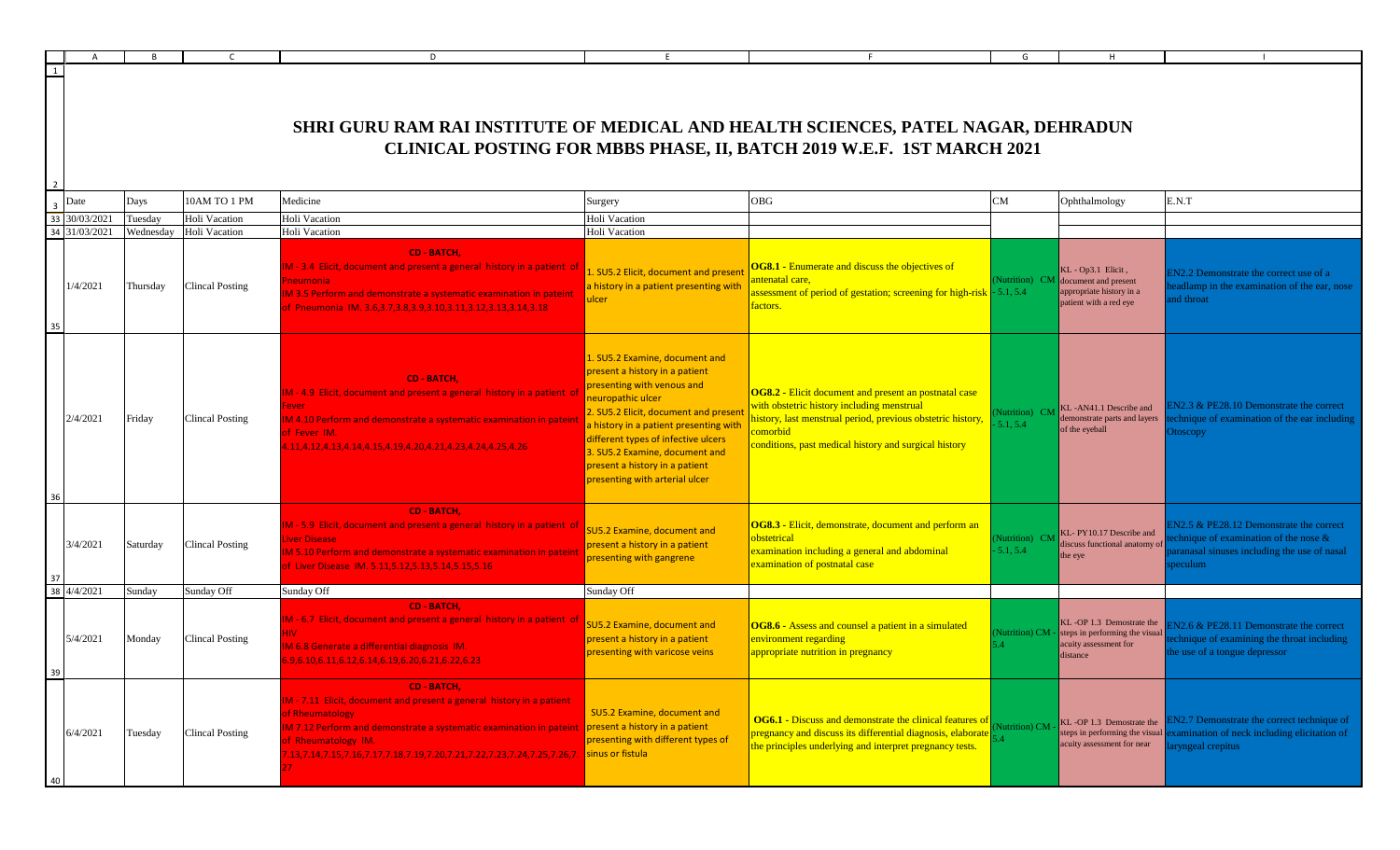|              |              |          |                           | D                                                                                                                                                                                                                                                                                 |                                                                                                                                                                                                                                                                                            |                                                                                                                                                                                                                                                     | G                                   | H                                                                                                         |                                                                                                                                                                                                                      |
|--------------|--------------|----------|---------------------------|-----------------------------------------------------------------------------------------------------------------------------------------------------------------------------------------------------------------------------------------------------------------------------------|--------------------------------------------------------------------------------------------------------------------------------------------------------------------------------------------------------------------------------------------------------------------------------------------|-----------------------------------------------------------------------------------------------------------------------------------------------------------------------------------------------------------------------------------------------------|-------------------------------------|-----------------------------------------------------------------------------------------------------------|----------------------------------------------------------------------------------------------------------------------------------------------------------------------------------------------------------------------|
| $\mathbf{1}$ |              |          |                           | SHRI GURU RAM RAI INSTITUTE OF MEDICAL AND HEALTH SCIENCES, PATEL NAGAR, DEHRADUN                                                                                                                                                                                                 |                                                                                                                                                                                                                                                                                            |                                                                                                                                                                                                                                                     |                                     |                                                                                                           |                                                                                                                                                                                                                      |
| Date         |              | Days     | 10AM TO 1 PM              | Medicine                                                                                                                                                                                                                                                                          | Surgery                                                                                                                                                                                                                                                                                    | CLINICAL POSTING FOR MBBS PHASE, II, BATCH 2019 W.E.F. 1ST MARCH 2021<br><b>OBG</b>                                                                                                                                                                 | CM                                  | Ophthalmology                                                                                             | E.N.T                                                                                                                                                                                                                |
|              | 7/4/2021     |          | Wednesday Clincal Posting | CD - BATCH.<br>IM - 8.9 Elicit, document and present a general history in a patient of SU3.2 Observe blood transfusions.<br>vpertension<br>M 8.10 Perform and demonstrate a systematic examination in pateint<br>of Hypertension IM. 8.11,8.12,8.13,8.14,8.15,8.16,8.17,8.18,8.19 | <b>SU3.3 Counsel patients and family/</b><br>friends for blood transfusion and<br>blood donation                                                                                                                                                                                           | OG8.2, OG10.1- Elicit document and present an<br>antenatal case with Antepartum haemorrhage including<br>menstrual history, last menstrual period, previous<br>obstetric history, comorbid<br>conditions, past medical history and surgical history | <b>Nutrition</b> ) CM               | KL-OP 2.2 Demostrate the<br>symptoms and clinical signs<br>of common lid conditions                       | N <sub>2.12</sub> Counsel and administer informed<br>onsent to patients and their families in a<br>mulated environment                                                                                               |
|              | 8/4/2021     | Thursday | <b>Clincal Posting</b>    | <b>CD - BATCH.</b><br>IM - 9.3 Elicit, document and present a general history in a patient of<br>nemia<br>M 9.4 Perform and demonstrate a systematic examination in pateint<br>of Anemia IM. 9.5,9.6,9.9,9.10,9.13,9.15,9.16,9.19,9.20                                            | <b>SU4.1 Elicit document and present</b><br>istory in a case of Burns and<br>berform physical examination.                                                                                                                                                                                 | <b>OG10.1 - Discuss the clinical features, ultrasonography,</b><br>differential diagnosis and management of<br>antepartum haemorrhage in pregnancy                                                                                                  | Nutrition) CM                       | KL-OP 2.2 Demostrate the<br>symptoms and clinical signs<br>of common lid conditions                       | N4.2 Elicit document and present a correct<br>story, demonstrate and describe the clinical<br>atures, choose the correct investigations and<br>escribe the principles of management of<br>seases of the external Ear |
|              | 9/4/2021     | Friday   | <b>Clincal Posting</b>    | CD - BATCH.<br>IM - 10.12 Elicit, document and present a general history in a patient<br>of AKI/CRF<br>IM 10.13 Perform and demonstrate a systematic examination in<br>pateint of AKI/CRF IM.<br>10.14,10.15,10.16,10.17,10.18,10.20,10.21,10.22,10.23,10.24,                     | <b>SU4.4 Communicate and counsel</b><br>patients and families on the outcome<br>and rehabilitation demonstrating<br>empathy.<br><b>SU2.3 Communicate and counsel</b><br>patients and families about the<br>treatment and prognosis of shock<br>demonstrating empathy and care<br>and care. | <b>OG10.2 - Enumerate the indications and describe the</b><br>appropriate use of<br>plood and blood products, their complications and<br>nanagement.                                                                                                | (Nutrition) CM -<br>56 <sub>1</sub> | KL-OP2.3 Demostrate under<br>supervision clinical<br>procedures performed in the                          | N4.3 Elicit document and present a correct<br>story, demonstrate and describe the clinical<br>atures, choose the correct investigations and<br>escribe the principles of management of<br><b>NON</b>                 |
|              | 10/4/2021    | Saturday | <b>Clincal Posting</b>    | <b>CD - BATCH.</b><br>M - 11.7 Elicit, document and present a general history in a patient<br>of Diabetes<br>M 11.8 Perform and demonstrate a systematic examination in pateint<br>of Diabetes IM. 11.9,11.10,11.11,11.12,11.13,11.19,,11.20,11.21                                | <b>SU9.3 Communicate the results of</b><br>urgical investigations and counsel<br>he patient appropriately                                                                                                                                                                                  | OG35.4 - Demonstrate interpersonal and communication<br>skills befitting a<br>physician in order to discuss illness and its outcome with<br>patient<br>and family                                                                                   | Nutrition) CM-                      | KL-OP2.3 Demostrate under<br>supervision clinical<br>procedures performed in the                          | N4.6 Elicit document and present a correct<br>istory, demonstrate and describe the clinical<br>atures, choose the correct investigations and<br>escribe the principles of management of<br>Discharging ear           |
|              | 45 11/4/2021 | Sunday   | Sunday Off                | Sunday Off                                                                                                                                                                                                                                                                        | Sunday Off                                                                                                                                                                                                                                                                                 |                                                                                                                                                                                                                                                     |                                     |                                                                                                           |                                                                                                                                                                                                                      |
|              | 12/4/2021    | Monday   | <b>Clincal Posting</b>    | <b>CD - BATCH.</b><br>IM - 12.5 Elicit, document and present a general history in a patient<br>of Thyroid Disease<br><b>M 12.6 Perform and demonstrate a systematic examination in pateint</b><br>of Thyroid Disease IM. 12.7,12.8,12.9,12.10,12.11,12.14                         | <b>SU10.2 Describe the steps and obtain</b><br>informed consent in a simulated<br>environment                                                                                                                                                                                              | <b>OG35.6 - Demonstrate ethical behavior in all aspects of n</b> CM-3.2                                                                                                                                                                             | Environment)                        | KL-OP3.9 Demostrate the<br>correct technique of<br>nstillation of eye drops in a<br>simulated environment | N4.7 Elicit document and present a correct<br>istory demonstrate and describe the clinical<br>atures, choose the correct investigations and<br>escribe the principles of management of<br><b>SOM</b>                 |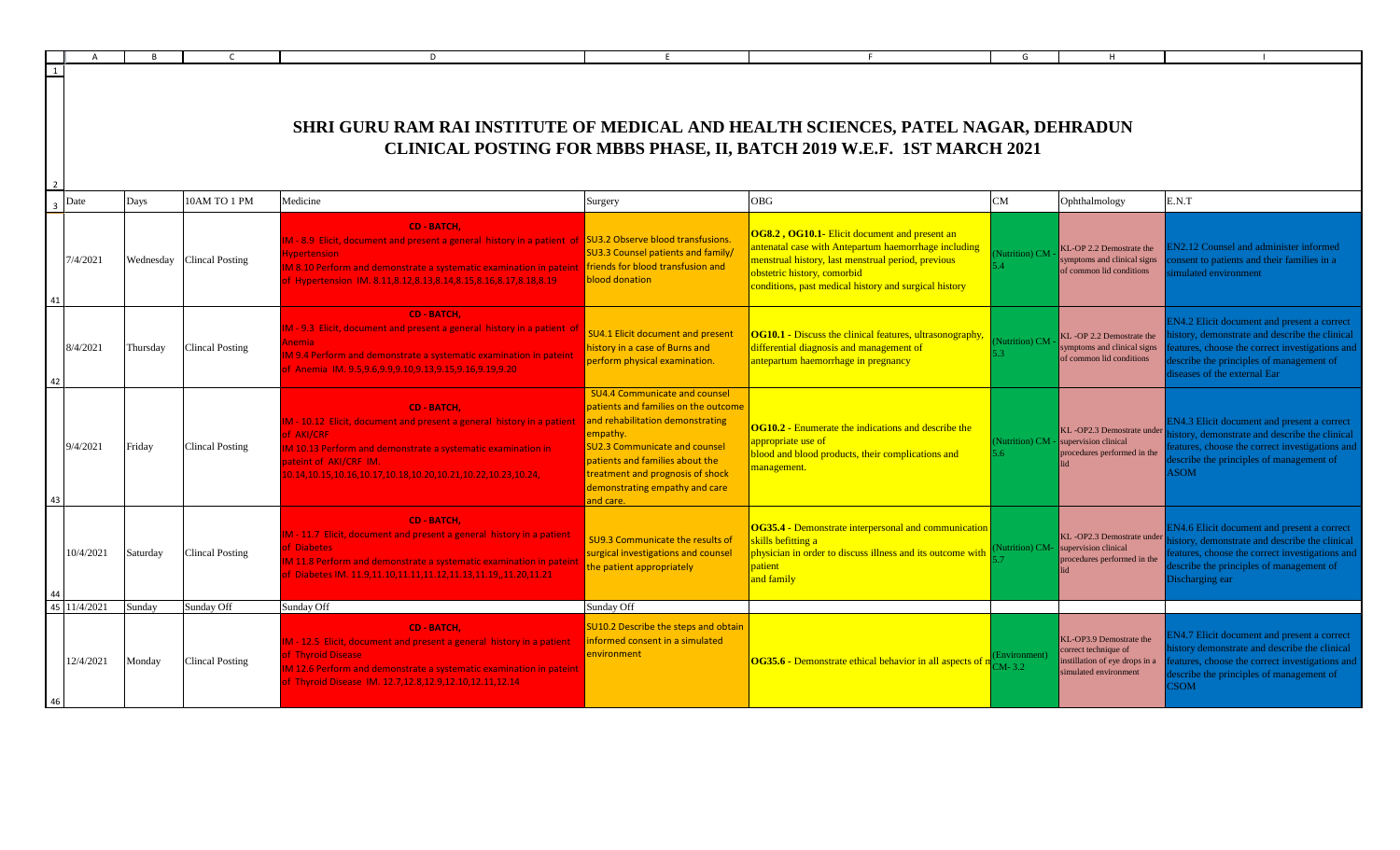|                  |           |                        | D                                                                                                                                                                                                                                                             |                                                                                                                                |                                                                                                                                                                                                                                                     | G                           |                                                                                                                                                               |                                                                                                                                                                                                                                      |
|------------------|-----------|------------------------|---------------------------------------------------------------------------------------------------------------------------------------------------------------------------------------------------------------------------------------------------------------|--------------------------------------------------------------------------------------------------------------------------------|-----------------------------------------------------------------------------------------------------------------------------------------------------------------------------------------------------------------------------------------------------|-----------------------------|---------------------------------------------------------------------------------------------------------------------------------------------------------------|--------------------------------------------------------------------------------------------------------------------------------------------------------------------------------------------------------------------------------------|
| $\overline{1}$   |           |                        | SHRI GURU RAM RAI INSTITUTE OF MEDICAL AND HEALTH SCIENCES, PATEL NAGAR, DEHRADUN                                                                                                                                                                             |                                                                                                                                | CLINICAL POSTING FOR MBBS PHASE, II, BATCH 2019 W.E.F. 1ST MARCH 2021                                                                                                                                                                               |                             |                                                                                                                                                               |                                                                                                                                                                                                                                      |
| Date             | Days      | 10AM TO 1 PM           | Medicine                                                                                                                                                                                                                                                      | Surgery                                                                                                                        | OBG                                                                                                                                                                                                                                                 | CM                          | Ophthalmology                                                                                                                                                 | E.N.T                                                                                                                                                                                                                                |
| 13/04/2021       | Tuesday   | Clincal Posting        | <b>CD - BATCH,</b><br>M - 13.7 Elicit, document and present a general history in a patient<br><b>f Common Malignancies</b><br>M 13.8 Perform and demonstrate a systematic examination in pateint<br>f Common Malignancies IM. 13.9 to 13.19                   | SU14.4 Demonstrate the<br>echniques of asepsis and suturing in<br>simulated environment                                        | OG - 12.1 - Elicit document and present an antenatal<br>case of PIH with obstetric history including menstrual<br>history, last menstrual period, previous obstetric history,<br>comorbid<br>conditions, past medical history and surgical history, | nvironment<br>$CM-3.4$      | KL-OP3.2 Demostrate,<br>document and present the<br>correct method of<br>examination of a red eye                                                             | N4.22 Elicit document and present a correct<br>istory, demonstrate and describe the clinical<br>eatures, choose the correct investigations and<br>escribe the principles of management Nasal<br><b>Obstruction</b>                   |
| 48 14/04/2021    | Wednesday | Ambedkar Jyanti        | Ambedkar Jyanti                                                                                                                                                                                                                                               | Ambedkar Jyanti                                                                                                                |                                                                                                                                                                                                                                                     |                             |                                                                                                                                                               |                                                                                                                                                                                                                                      |
| 15/04/2022       | Thursday  | <b>Clincal Posting</b> | <b>CD - BATCH,</b><br>M - 14.6 Elicit, document and present a general history in a patient<br>f Obesity<br>M 14.7 Perform and demonstrate a systematic examination in pateint<br>f Obesity IM. 14.8 to 14.12                                                  | SU 10.4 Perform basic surgical Skills<br>such as First aid including suturing<br>and minor surgical procedures in<br>simulated | <b>OG12.1-</b> Discussion of PIH case including<br>investigations; principles of management of<br>hypertensive disorders of pregnancy                                                                                                               | Environment)<br>$CM-3.6$    | KL-OP3.2 Demostrate.<br>document and present the<br>correct method of<br>examination of a red eye                                                             | IN4.25 Elicit document and present a correct<br>istory, demonstrate and describe the clinical<br>eatures, choose the correct investigations and<br>escribe the principles of management Of<br><b>Vasal Polyps</b>                    |
| 16/04/2021       | Friday    | <b>Clincal Posting</b> | <b>CD - BATCH,</b><br>M - 15.4 Elicit, document and present a general history in a patient<br>f GI Bleeding<br>M 15.5 Perform and demonstrate a systematic examination in pateint  Basic Life Support.<br>f GI Bleeding IM. 15.7 to 15.9, 15.13, 15.17, 15.18 | SU17.2 Demonstrate the steps in                                                                                                | <b>OG12.1-</b> Discussion of eclampsia, it complication<br>complications and<br>management of eclampsia.                                                                                                                                            | Environment)<br>$CM-3.7$    | KL-OP6.6 Identify and<br>demonstrate the clinical<br>features and distinguish and<br>diagnose common clinical<br>conditions affecting the<br>anterior chamber | IN4.27 Elicit document and present a correct<br>istory, demonstrate and describe the clinical<br>eatures, choose the correct investigations and<br>escribe the principles of management of<br>Allergic Rhinitis                      |
| 17/04/2021       | Saturday  | Clincal Posting        | <b>CD - BATCH,</b><br>M - 16.4 Elicit, document and present a general history in a patient<br><b>f</b> Diarrheal Disorder<br>M 16.5 Perform and demonstrate a systematic examination in pateint<br>f Diarrheal Disorder IM. 16.7 to 16.10                     | SU5.2 Elicit, document and present a<br>history in a patient presenting with<br>ymphatic disorder                              | <b>OG19.1 - Case disscussion on the puerperium, and its</b><br>complications                                                                                                                                                                        | Environment)<br>$CM - 3.8$  | KL-OP7.3 Demostrate the<br>correct technique of ocular<br>examination in a patient with<br>cataract                                                           | N4.30 Elicit document and present a correct<br>istory, demonstrate and describe the clinical<br>eatures, choose the correct investigations and<br>escribe the principles of Epistaxis                                                |
| 18/04/2021<br>52 | Sunday    | Sunday Off             | Sunday Off                                                                                                                                                                                                                                                    | Sunday Off                                                                                                                     |                                                                                                                                                                                                                                                     |                             |                                                                                                                                                               |                                                                                                                                                                                                                                      |
| 19/04/2021<br>53 | Monday    | Clincal Posting        | <b>CD - BATCH,</b><br>M - 17.2 Elicit, document and present a general history in a patient<br>f Headache<br>Headache IM. 17.3,17.5, 17.7,17.8,17.9,17.14                                                                                                      | SU5.2 Elicit, document and present a<br>history in a patient presenting with<br>breast lump and ulcer                          | <b>OG19.1 - Counselling for</b><br>ontraception, puerperal sterilization                                                                                                                                                                            | Epidemiology)<br>$CM - 7.4$ | KL-OP7.3 Demostrate the<br>correct technique of ocular<br>examination in a patient with<br>cataract                                                           | IN4.33 Elicit document and present a correct<br>istory, demonstrate and describe the clinical<br>features, choose the correct investigations and<br>describe the principles of management of<br><b>Acute &amp; Chronic Sinusitis</b> |
| 20/04/2021       | Tuesday   | <b>Clincal Posting</b> | CD - BATCH,<br>M - 18.3 Elicit, document and present a general history in a patient<br>f CVA<br>M 18.5 Perform and demonstrate a systematic examination in pateint<br>f CVA IM. 18.4,18.6 to 18.9, 18.17                                                      | SU5.2 Elicit, document and present a<br>history in a patient presenting with<br>ectal complaint                                | <b>OG12.2 - Elicit document and present an antenatal case</b><br>with anemia including menstrual<br>history, last menstrual period, previous obstetric history,<br>comorbid<br>conditions, past medical history and surgical history                | Epidemiology)<br>$M-7.6$    | KL-OP7.3 Demostrate the<br>correct technique of ocular<br>examination in a patient with<br>cataract                                                           | IN4.26 Elicit document and present a correct<br>istory, demonstrate and describe the clinical<br>eatures, choose the correct investigations and<br>escribe the principles of management of<br>Adenoids                               |
| 55 21/04/2021    |           | Wednesday Ram Navmi    | Ram Navmi                                                                                                                                                                                                                                                     | Ram Navmi                                                                                                                      |                                                                                                                                                                                                                                                     |                             |                                                                                                                                                               |                                                                                                                                                                                                                                      |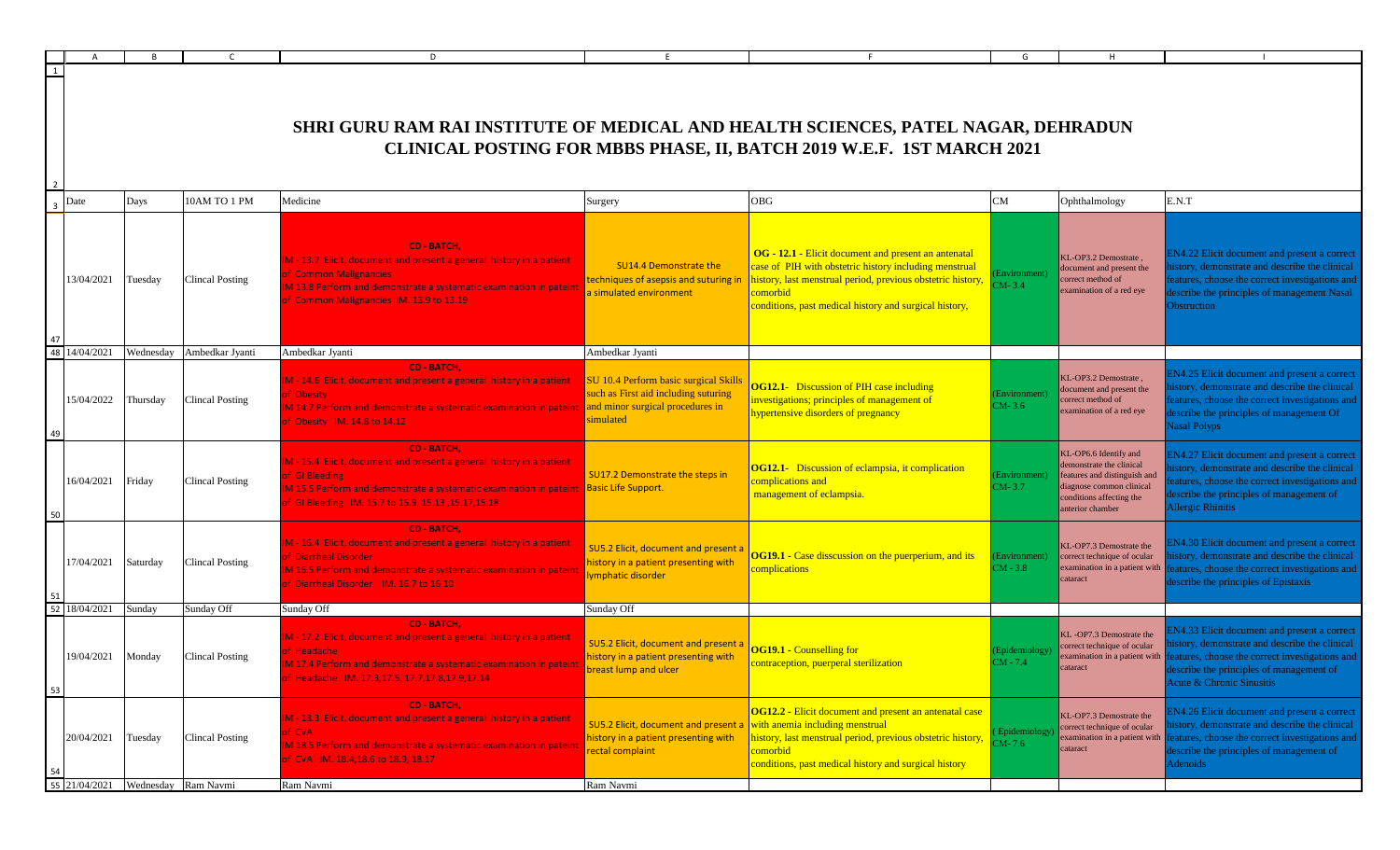|                |                      |          |                        | D.                                                                                                                                                                                                                                                                                                                       |                                                                                                               |                                                                                                                                                                                                                                                                                                                                  | G                                                |                                                                                                                  |                                                                                                                                                                                                                         |
|----------------|----------------------|----------|------------------------|--------------------------------------------------------------------------------------------------------------------------------------------------------------------------------------------------------------------------------------------------------------------------------------------------------------------------|---------------------------------------------------------------------------------------------------------------|----------------------------------------------------------------------------------------------------------------------------------------------------------------------------------------------------------------------------------------------------------------------------------------------------------------------------------|--------------------------------------------------|------------------------------------------------------------------------------------------------------------------|-------------------------------------------------------------------------------------------------------------------------------------------------------------------------------------------------------------------------|
| $\overline{1}$ |                      |          |                        | SHRI GURU RAM RAI INSTITUTE OF MEDICAL AND HEALTH SCIENCES, PATEL NAGAR, DEHRADUN                                                                                                                                                                                                                                        |                                                                                                               | CLINICAL POSTING FOR MBBS PHASE, II, BATCH 2019 W.E.F. 1ST MARCH 2021                                                                                                                                                                                                                                                            |                                                  |                                                                                                                  |                                                                                                                                                                                                                         |
|                | $\overline{3}$ Date  | Days     | 10AM TO 1 PM           | Medicine                                                                                                                                                                                                                                                                                                                 | Surgery                                                                                                       | <b>OBG</b>                                                                                                                                                                                                                                                                                                                       | CM                                               | Ophthalmology                                                                                                    | E.N.T                                                                                                                                                                                                                   |
|                | 22/04/2021           | Thursday | <b>Clincal Posting</b> | <b>CD - BATCH.</b><br>M - 19.3 Elicit, document and present a general history in a patient<br><b>f</b> Movement Disorder<br>A 19.4 Perform and demonstrate a systematic examination in pateint<br><b>E</b> Movement Disorder IM, 19.5 to 19.7                                                                            | SU5.2 Elicit, document and present a<br>history in a patient presenting with<br>abdominal pain.               | <b>OG12.2</b> - Discussion on diagnosis of anemia and<br>equired investigations, adverse effects on the mother<br>and foetus                                                                                                                                                                                                     | Demography<br>$CM - 9.2$                         | KL-OP 9.1 Demostrate the<br>correct technique to examine<br>extraocular movements                                | EN4.39 Elicit document and present a correct<br>story, demonstrate and describe the clinical<br>atures, choose the correct investigations and<br>escribe the principles of management of<br>Acute & Chronic Tonsillitis |
| 57             | 23/04/2021 Friday    |          | Clincal Posting        | <b>CD-BATCH.</b><br>M - 20.4 Elicit, document and present a general history in a patient<br><b>Envenomation / Geriartic Patient </b><br>M 20.5 Perform and demonstrate a systematic examination in pateint<br><b>f Envenomation / Geriartic Patient</b>                                                                  | ssessment                                                                                                     | Assessment                                                                                                                                                                                                                                                                                                                       |                                                  | <b>Assessment</b>   KL - Ward Leaving                                                                            | <b>Ward Leaving Exam</b>                                                                                                                                                                                                |
|                | 24/04/2021 Saturday  |          | <b>Clincal Posting</b> | <b>EF-BATCH.</b><br>M .1.10 Elicit, document and present a general history in a patient of $ GH - BATCH$ ,<br>leart Failure<br>M 1.11 Perform and demonstrate a systematic examination in pateint seneral history in a patient<br>f Heart Failure IM.1.12,1.13,1.14,1.15,1.16,1.17,1.18,<br>.21,1.26,1.27,1.28,1.29,1.30 | SU5.2 Elicit, document and present a<br>SU5.2 Elicit, document and present a<br>general scheme of case taking | <b>IJ - BATCH.</b><br>OG8.2 - Elicit document and present an antenatal case<br>with obstetric history including menstrual<br>nistory, last menstrual period, previous obstetric history<br>comorbid<br>onditions, past medical history and surgical history,<br>OG35.5 - Determine gestational age, EDD and obstetric<br>formula | <b>BATCH KL</b><br>Nutrition)<br>$CM - 5.1, 5.2$ | AB-OP3.1 Elicit, document<br>and present appropriate<br>history in a patient with a red $\overline{a}$           | CD - Batch<br>N <sub>2.1</sub> Elicit document and present an<br>ppropriate history in a patient presenting with<br>n ENT complaint                                                                                     |
|                | 59 25/04/2021 Sunday |          | Sunday Off             | Sunday Off                                                                                                                                                                                                                                                                                                               | Sunday Off                                                                                                    |                                                                                                                                                                                                                                                                                                                                  |                                                  |                                                                                                                  |                                                                                                                                                                                                                         |
|                | 26/04/2021           | Monday   | <b>Clincal Posting</b> | EF-BATCH.<br>M - 2.6 Elicit, document and present a general history in a patient of<br>MI / IHD<br>M 2.7 Perform and demonstrate a systematic examination in pateint<br>FAMI / IHD IM. 2.8,2.9,2.10,2.11,2.12,2.21,2.22,2.24                                                                                             | SU5.2 Examine, document and<br>present a general history in a patient<br>with a lump or swelling              | OG8.3 - Elicit, demonstrate, document and perform an ob                                                                                                                                                                                                                                                                          |                                                  | AB - Op3.1 Elicit,<br>Nutrition) CM - document and present<br>appropriate history in a<br>patient with a red eye | IN2.1 Elicit document and present an<br>ppropriate history in a patient presenting with<br>n ENT complaint                                                                                                              |
|                | 27/04/2021 Tuesday   |          | Clincal Posting        | <b>EF-BATCH.</b><br>M - 3.4 Elicit, document and present a general history in a patient of<br>eumonia i<br>M 3.5 Perform and demonstrate a systematic examination in pateint<br>f Pneumonia IM. 3.6,3.7,3.8,3.9,3.10,3.11,3.12,3.13,3.14,3.18                                                                            | SU5.2 Elicit, document and present a<br>istory in a patient presenting with<br>ulcer                          | <b>OG8.1 - Enumerate and discuss the objectives of</b><br>ntenatal care,<br>ssessment of period of gestation; screening for high-risk - 5.1, 5.4<br>actors.                                                                                                                                                                      |                                                  | AB- Op3.1 Elicit, document<br>Nutrition) $CM$ and present appropriate<br>history in a patient with a red         | N2.2 Demonstrate the correct use of a<br>dlamp in the examination of the ear, nose<br>d throat                                                                                                                          |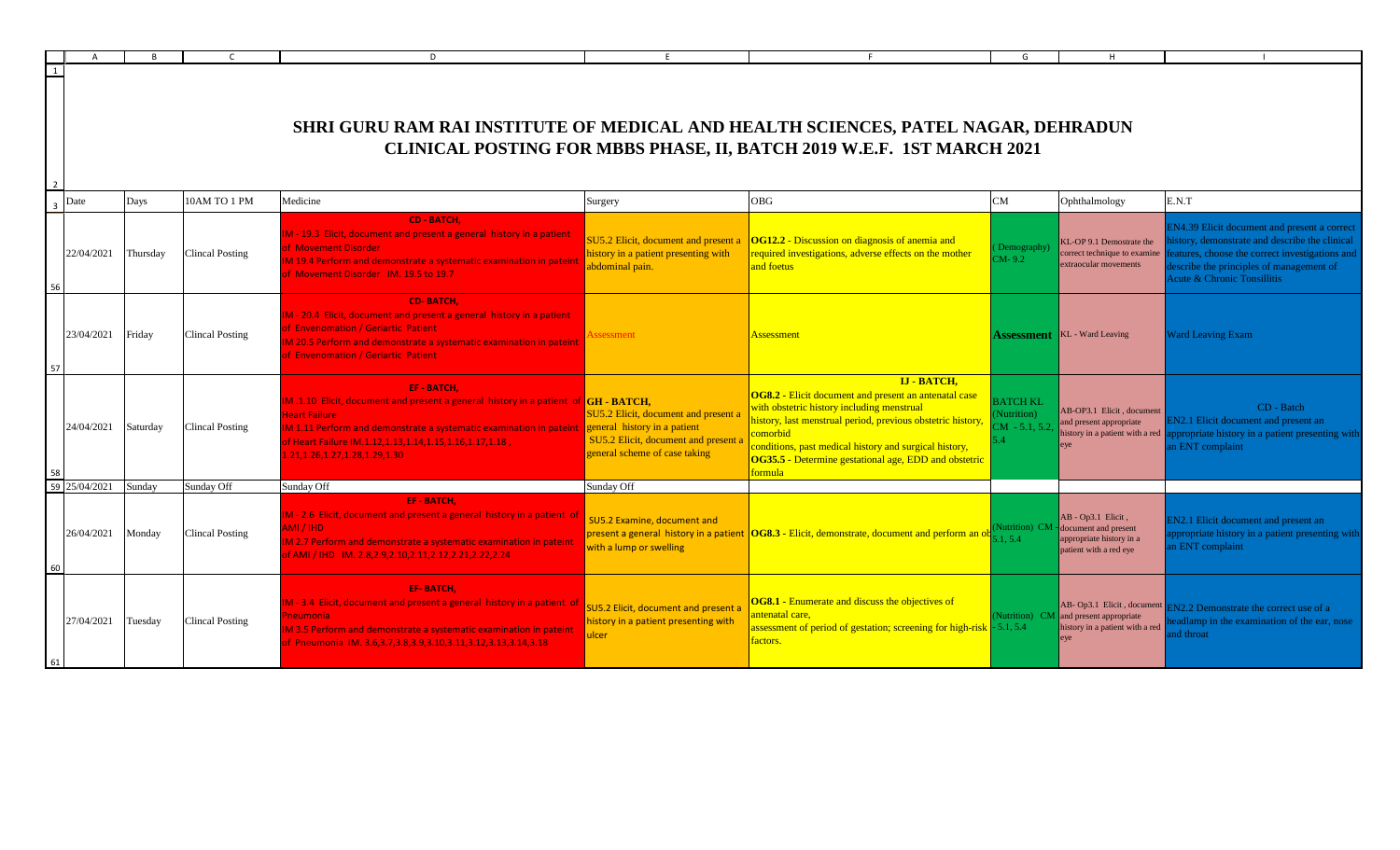|             |           |                        | D                                                                                                                                                                                                                                                                                                                        |                                                                                                                                                                                                                                                                           |                                                                                                                                                                                                                                                            | G                                       |                                                                                                                        |                                                                                                                                              |
|-------------|-----------|------------------------|--------------------------------------------------------------------------------------------------------------------------------------------------------------------------------------------------------------------------------------------------------------------------------------------------------------------------|---------------------------------------------------------------------------------------------------------------------------------------------------------------------------------------------------------------------------------------------------------------------------|------------------------------------------------------------------------------------------------------------------------------------------------------------------------------------------------------------------------------------------------------------|-----------------------------------------|------------------------------------------------------------------------------------------------------------------------|----------------------------------------------------------------------------------------------------------------------------------------------|
|             |           |                        | SHRI GURU RAM RAI INSTITUTE OF MEDICAL AND HEALTH SCIENCES, PATEL NAGAR, DEHRADUN                                                                                                                                                                                                                                        |                                                                                                                                                                                                                                                                           | CLINICAL POSTING FOR MBBS PHASE, II, BATCH 2019 W.E.F. 1ST MARCH 2021                                                                                                                                                                                      |                                         |                                                                                                                        |                                                                                                                                              |
| Date        | Days      | 10AM TO 1 PM           | Medicine                                                                                                                                                                                                                                                                                                                 | Surgery                                                                                                                                                                                                                                                                   | <b>OBG</b>                                                                                                                                                                                                                                                 | CM                                      | Ophthalmology                                                                                                          | E.N.T                                                                                                                                        |
| 28/04/2021  | Wednesday | <b>Clincal Posting</b> | EF-BATCH.<br>M - 4.9 Elicit, document and present a general history in a patient of SUS.2 Examine, document and<br>ever<br>M 4.10 Perform and demonstrate a systematic examination in pateint presenting with arterial ulcer<br>of Fever IM.<br>1.11,4.12,4.13,4.14,4.15,4.19,4.20,4.21,4.23,4.24,4.25,4.26              | SU5.2 Elicit, document and present a<br>history in a patient presenting with<br>different types of infective ulcers<br>present a history in a patient<br>SU5.2 Examine, document and<br>present a history in a patient<br>presenting with venous and<br>neuropathic ulcer | <b>OG8.2 - Elicit document and present an postnatal case</b><br>with obstetric history including menstrual<br>history, last menstrual period, previous obstetric history<br>comorbid<br>conditions, past medical history and surgical history              | Nutrition) CM<br>5.1.5.4                | AB-AN41.1 Describe and<br>demonstrate parts and layers<br>of the eyeball                                               | N2.3 & PE28.10 Demonstrate the correct<br>chnique of examination of the ear including<br>Otoscopy                                            |
| 29/04/2021  | Thursday  | <b>Clincal Posting</b> | EF-BATCH.<br>M - 5.9 Elicit, document and present a general history in a patient of<br><b>iver Disease</b><br>M 5.10 Perform and demonstrate a systematic examination in patein<br>f Liver Disease IM. 5.11,5.12,5.13,5.14,5.15,5.16                                                                                     | <b>SU5.2 Examine, document and</b><br>present a history in a patient<br>presenting with gangrene                                                                                                                                                                          | OG8.3 - Elicit, demonstrate, document and perform an<br>obstetrical<br>examination including a general and abdominal<br>examination of postnatal case                                                                                                      | 5.1.5.4                                 | Nutrition) CM AB - PY10.17 Describe and<br>discuss functional anatomy of<br>the eye                                    | $N2.5 \& PE28.12$ Demonstrate the correct<br>chnique of examination of the nose $\&$<br>ranasal sinuses including the use of nasal<br>eculum |
| 30/04/2021  | Friday    | <b>Clincal Posting</b> | EF-BATCH,<br>M - 6.7 Elicit, document and present a general history in a patient of<br>M 6.8 Generate a differential diagnosis IM.<br>.9,6.10,6.11,6.12,6.14,6.19,6.20,6.21,6.22,6.23                                                                                                                                    | <b>SU5.2 Examine, document and</b><br>present a history in a patient<br>oresenting with varicose veins                                                                                                                                                                    | OG8.6 - Assess and counsel a patient in a simulated<br>environment regarding<br>appropriate nutrition in pregnancy                                                                                                                                         | Nutrition) CM<br>$\left 4\right\rangle$ | AB - OP 1.3 Demostrate the $\frac{1}{\text{F}}$<br>steps in performing the visual<br>acuity assessment for<br>distance | $N2.6 \& PE28.11$ Demonstrate the correct<br>chnique of examining the throat including<br>he use of a tongue depressor                       |
| 1/5/2021    | Saturday  | <b>Clincal Posting</b> | <b>EF-BATCH.</b><br>M - 7.11 Elicit, document and present a general history in a patient<br>of Rheumatology<br>M 7.12 Perform and demonstrate a systematic examination in pateint<br>of Rheumatology IM.<br>.13,7.14,7.15,7.16,7.17,7.18,7.19,7.20,7.21,7.22,7.23,7.24,7.25,7.26,7. sinus or fistula                     | SU5.2 Examine, document and<br>present a history in a patient<br>presenting with different types of                                                                                                                                                                       | <b>OG6.1</b> - Discuss and demonstrate the clinical features of<br>pregnancy and discuss its differential diagnosis, elaborate<br>the principles underlying and interpret pregnancy tests.                                                                 | Vutrition) CM<br>$\Lambda$              | AB-OP 1.3 Demostrate the<br>steps in performing the visual<br>acuity assessment for near                               | N2.7 Demonstrate the correct technique of<br>xamination of neck including elicitation of<br>ryngeal crepitus                                 |
| 66 2/5/2021 | Sunday    | Sunday Off             | Sunday Off                                                                                                                                                                                                                                                                                                               | Sunday Off                                                                                                                                                                                                                                                                |                                                                                                                                                                                                                                                            |                                         |                                                                                                                        |                                                                                                                                              |
| 3/5/2021    | Monday    | <b>Clincal Posting</b> | EF-BATCH.<br>M - 8.9 Elicit, document and present a general history in a patient of SU3.2 Observe blood transfusions<br><b>Ivpertension</b><br>M 8.10 Perform and demonstrate a systematic examination in pateint letriends for blood transfusion and<br>f Hypertension IM. 8.11,8.12,8.13,8.14,8.15,8.16,8.17,8.18,8.19 | <b>SU3.3 Counsel patients and family/</b><br>blood donation                                                                                                                                                                                                               | <b>OG8.2, OG10.1-</b> Elicit document and present an<br>antenatal case with Antepartum haemorrhage including<br>menstrual history, last menstrual period, previous<br>obstetric history, comorbid<br>conditions, past medical history and surgical history | Nutrition) CM<br>54                     | AB -OP 2.2 Demostrate the<br>symptoms and clinical signs<br>of common lid conditions                                   | N <sub>2.12</sub> Counsel and administer informed<br>onsent to patients and their families in a<br>nulated environment                       |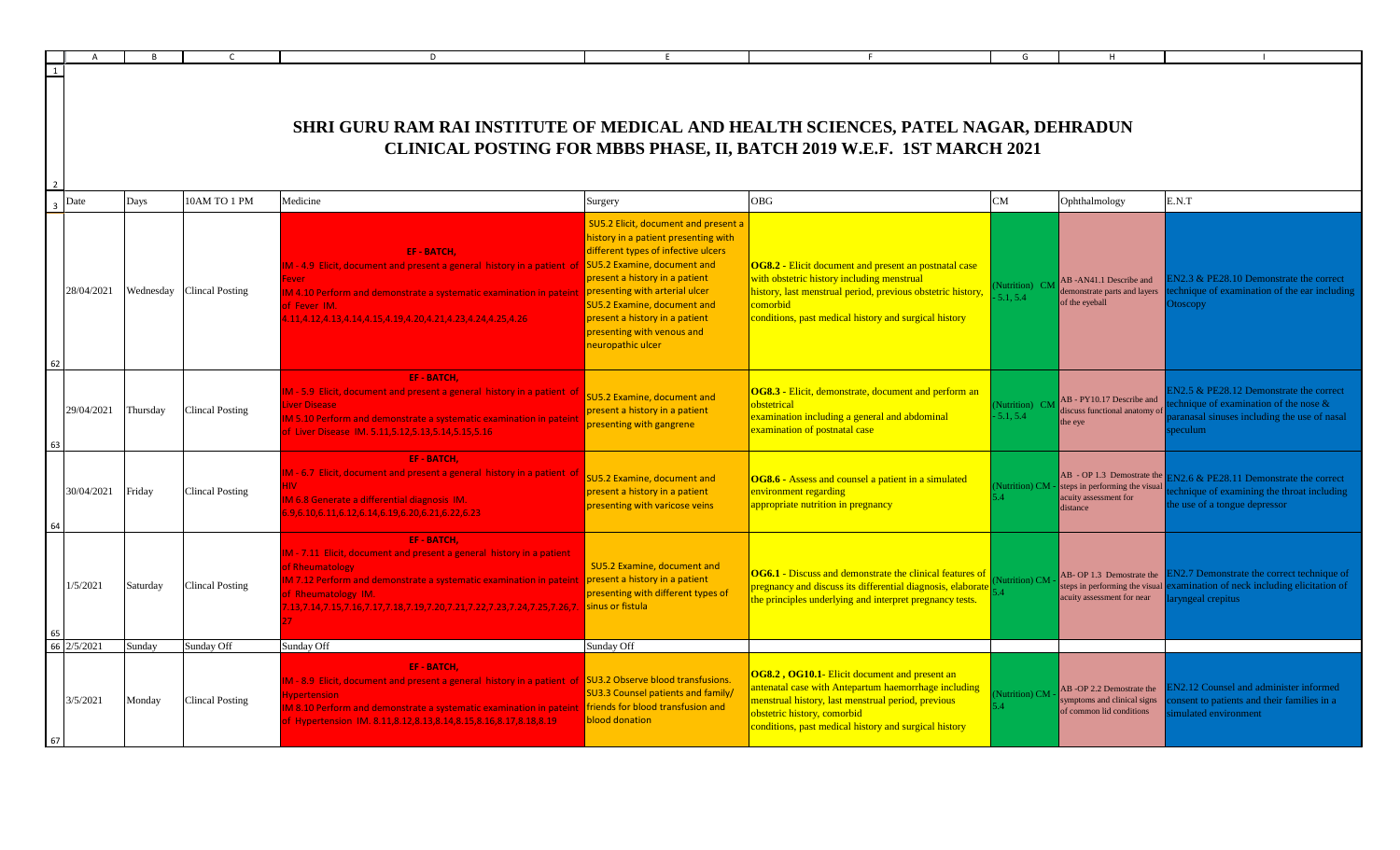|                |           |          |                           | D                                                                                                                                                                                                                                                                         |                                                                                                                                                                                                                                                                                            |                                                                                                                                                                                                                                                     | G                          |                                                                                                         |                                                                                                                                                                                                                                |
|----------------|-----------|----------|---------------------------|---------------------------------------------------------------------------------------------------------------------------------------------------------------------------------------------------------------------------------------------------------------------------|--------------------------------------------------------------------------------------------------------------------------------------------------------------------------------------------------------------------------------------------------------------------------------------------|-----------------------------------------------------------------------------------------------------------------------------------------------------------------------------------------------------------------------------------------------------|----------------------------|---------------------------------------------------------------------------------------------------------|--------------------------------------------------------------------------------------------------------------------------------------------------------------------------------------------------------------------------------|
|                |           |          |                           | SHRI GURU RAM RAI INSTITUTE OF MEDICAL AND HEALTH SCIENCES, PATEL NAGAR, DEHRADUN                                                                                                                                                                                         |                                                                                                                                                                                                                                                                                            | CLINICAL POSTING FOR MBBS PHASE, II, BATCH 2019 W.E.F. 1ST MARCH 2021                                                                                                                                                                               |                            |                                                                                                         |                                                                                                                                                                                                                                |
| Date           |           | Days     | 10AM TO 1 PM              | Medicine                                                                                                                                                                                                                                                                  | Surgery                                                                                                                                                                                                                                                                                    | <b>OBG</b>                                                                                                                                                                                                                                          | ${\rm CM}$                 | Ophthalmology                                                                                           | E.N.T                                                                                                                                                                                                                          |
| 4/5/2021       |           | Tuesday  | <b>Clincal Posting</b>    | <b>EF-BATCH,</b><br>IM - 9.3 Elicit, document and present a general history in a patient of<br>nemia<br>IM 9.4 Perform and demonstrate a systematic examination in pateint<br>f Anemia IM. 9.5,9.6,9.9,9.10,9.13,9.15,9.16,9.19,9.20                                      | <b>SU4.1 Elicit document and present</b><br>history in a case of Burns and<br>perform physical examination.                                                                                                                                                                                | OG10.1 - Discuss the clinical features, ultrasonography,<br>differential diagnosis and management of<br>antepartum haemorrhage in pregnancy                                                                                                         | <b>Nutrition</b> ) CM      | AB-OP 2.2 Demostrate the<br>ymptoms and clinical signs<br>of common lid conditions                      | <b>EN4.2</b> Elicit document and present a correct<br>story, demonstrate and describe the clinical<br>eatures, choose the correct investigations and<br>escribe the principles of management of<br>iseases of the external Ear |
| 5/5/2021       |           |          | Wednesday Clincal Posting | <b>EF-BATCH.</b><br>M - 10.12 Elicit, document and present a general history in a patient<br>of AKI/CRF<br>IM 10.13 Perform and demonstrate a systematic examination in<br>pateint of AKI/CRF IM.<br>0.14, 10.15, 10.16, 10.17, 10.18, 10.20, 10.21, 10.22, 10.23, 10.24, | <b>SU4.4 Communicate and counsel</b><br>patients and families on the outcome<br>and rehabilitation demonstrating<br>empathy.<br><b>SU2.3 Communicate and counsel</b><br>patients and families about the<br>treatment and prognosis of shock<br>demonstrating empathy and care<br>and care. | <b>OG10.2</b> - Enumerate the indications and describe the<br>appropriate use of<br>blood and blood products, their complications and<br>nanagement.                                                                                                | 5.6                        | AB- OP2.3 Demostrate under<br>(Nutrition) CM - supervision clinical<br>procedures performed in the      | EN4.3 Elicit document and present a correct<br>istory, demonstrate and describe the clinical<br>eatures, choose the correct investigations and<br>lescribe the principles of management of<br><b>ASOM</b>                      |
| 6/5/2021       |           | Thursday | Clincal Posting           | <b>EF-BATCH.</b><br>IM - 11.7 Elicit, document and present a general history in a patient<br>of Diabetes<br>M 11.8 Perform and demonstrate a systematic examination in patein<br>of Diabetes IM. 11.9,11.10,11.11,11.12,11.13,11.19,,11.20,11.21                          | <b>SU9.3 Communicate the results of</b><br>surgical investigations and counsel<br>the patient appropriately                                                                                                                                                                                | OG35.4 - Demonstrate interpersonal and communication<br>skills befitting a<br>ohysician in order to discuss illness and its outcome with<br>patient<br>and family                                                                                   | <b>Nutrition</b> ) CM-     | AB-OP2.3 Demostrate under<br>supervision clinical<br>procedures performed in the                        | EN4.6 Elicit document and present a correct<br>istory, demonstrate and describe the clinical<br>eatures, choose the correct investigations and<br>escribe the principles of management of<br>Discharging ear                   |
| 7/5/2021       |           | Friday   | <b>Clincal Posting</b>    | <b>EF-BATCH,</b><br>M - 12.5 Elicit, document and present a general history in a patient<br>of Thyroid Disease<br>IM 12.6 Perform and demonstrate a systematic examination in patein<br>of Thyroid Disease IM. 12.7,12.8,12.9,12.10,12.11,12.14                           | SU10.2 Describe the steps and obtain<br>informed consent in a simulated<br>environment<br>. SU13.4 Counsel patients and<br>relatives on organ donation in a<br>simulated environment                                                                                                       | OG35.6 - Demonstrate ethical behavior in all aspects of                                                                                                                                                                                             | Environment)<br>$CM-3.2$   | AB-OP3.9 Demostrate the<br>correct technique of<br>stillation of eye drops in a<br>imulated environment | EN4.7 Elicit document and present a correct<br>story demonstrate and describe the clinical<br>eatures, choose the correct investigations and<br>lescribe the principles of management of<br><b>SOM</b>                         |
| 8/5/2021<br>72 |           | Saturday | Clincal Posting           | <b>EF-BATCH,</b><br>IM - 13.7 Elicit, document and present a general history in a patient<br>of Common Malignancies<br>M 13.8 Perform and demonstrate a systematic examination in patein<br>f Common Malignancies IM, 13.9 to 13.19                                       | SU10.3 Observe common surgical<br>procedures and assist in minor<br>surgical procedures; Observe<br>emergency lifesaving surgical<br>procedures.                                                                                                                                           | OG - 12.1 - Elicit document and present an antenatal<br>case of PIH with obstetric history including menstrual<br>history, last menstrual period, previous obstetric history,<br>comorbid<br>conditions, past medical history and surgical history, | Environment)<br>$CM - 3.4$ | AB-OP3.2 Demostrate<br>locument and present the<br>orrect method of<br>examination of a red eye         | N4.22 Elicit document and present a correct<br>istory, demonstrate and describe the clinical<br>eatures, choose the correct investigations and<br>lescribe the principles of management Nasal<br><b>Distruction</b>            |
| 73 9/5/2021    |           | Sunday   | Sunday Off                | Sunday Off                                                                                                                                                                                                                                                                | Sunday Off                                                                                                                                                                                                                                                                                 |                                                                                                                                                                                                                                                     |                            |                                                                                                         |                                                                                                                                                                                                                                |
|                | 10/5/2021 | Monday   | <b>Clincal Posting</b>    | <b>EF-BATCH,</b><br>IM - 14.6 Elicit, document and present a general history in a patient<br>of Obesity<br>IM 14.7 Perform and demonstrate a systematic examination in patein<br>of Obesity IM. 14.8 to 14.12                                                             | SU 10.4 Perform basic surgical Skills<br>such as First aid including suturing<br>and minor surgical procedures in<br>simulated environment                                                                                                                                                 | <b>OG12.1-</b> Discussion of PIH case including<br>investigations; principles of management of<br>hypertensive disorders of pregnancy                                                                                                               | (Environment)<br>$CM-3.6$  | AB-OP3.2 Demostrate,<br>document and present the<br>correct method of<br>examination of a red eye       | EN4.25 Elicit document and present a correct<br>istory, demonstrate and describe the clinical<br>eatures, choose the correct investigations and<br>lescribe the principles of management Of<br>Nasal Polyps                    |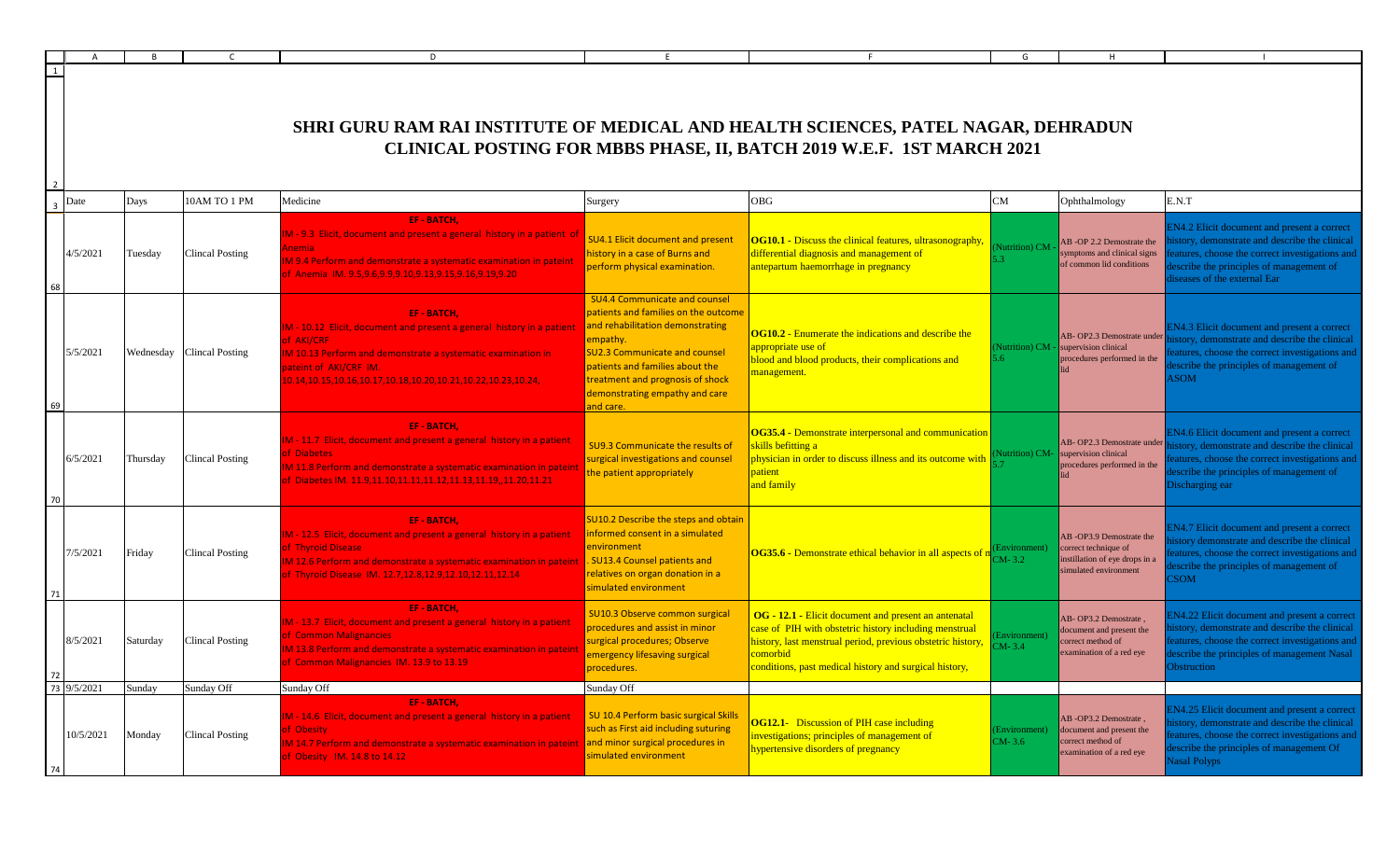|    |            |          |                           | D                                                                                                                                                                                                                                                      |                                                                                                       |                                                                                                                                                                                                                                      | G                            | H                                                                                                                                                            |                                                                                                                                                                                                                                     |
|----|------------|----------|---------------------------|--------------------------------------------------------------------------------------------------------------------------------------------------------------------------------------------------------------------------------------------------------|-------------------------------------------------------------------------------------------------------|--------------------------------------------------------------------------------------------------------------------------------------------------------------------------------------------------------------------------------------|------------------------------|--------------------------------------------------------------------------------------------------------------------------------------------------------------|-------------------------------------------------------------------------------------------------------------------------------------------------------------------------------------------------------------------------------------|
|    |            |          |                           | SHRI GURU RAM RAI INSTITUTE OF MEDICAL AND HEALTH SCIENCES, PATEL NAGAR, DEHRADUN                                                                                                                                                                      |                                                                                                       | CLINICAL POSTING FOR MBBS PHASE, II, BATCH 2019 W.E.F. 1ST MARCH 2021                                                                                                                                                                |                              |                                                                                                                                                              |                                                                                                                                                                                                                                     |
|    | Date       | Days     | 10AM TO 1 PM              | Medicine                                                                                                                                                                                                                                               | Surgery                                                                                               | <b>OBG</b>                                                                                                                                                                                                                           | CM                           | Ophthalmology                                                                                                                                                | E.N.T                                                                                                                                                                                                                               |
|    | 11/5/2021  | Tuesday  | Clincal Posting           | EF-BATCH.<br>M - 15.4 Elicit, document and present a general history in a patient<br>of GI Bleeding<br>IM 15.5 Perform and demonstrate a systematic examination in pateint Basic Life Support.<br>of GI Bleeding IM. 15.7 to 15.9, 15.13, 15.17, 15.18 | SU17.2 Demonstrate the steps in                                                                       | <b>OG12.1-</b> Discussion of eclampsia, it complication<br>complications and<br>management of eclampsia.                                                                                                                             | Environment)<br>$CM-3.7$     | AB-OP6.6 Identify and<br>demonstrate the clinical<br>eatures and distinguish and<br>liagnose common clinical<br>conditions affecting the<br>anterior chamber | N4.27 Elicit document and present a correct<br>istory, demonstrate and describe the clinical<br>atures, choose the correct investigations and<br>escribe the principles of management of<br>Allergic Rhinitis                       |
|    | 12/5/2021  |          | Wednesday Clincal Posting | EF-BATCH.<br>M - 16.4 Elicit, document and present a general history in a patient<br>of Diarrheal Disorder<br>M 16.5 Perform and demonstrate a systematic examination in pateint<br>of Diarrheal Disorder IM, 16.7 to 16.10                            | SU5.2 Elicit, document and present a<br>history in a patient presenting with<br>lymphatic disorder    | <b>OG19.1 - Case disscussion on the puerperium, and its</b><br>complications                                                                                                                                                         | (Environment)<br>$CM - 3.8$  | AB-OP7.3 Demostrate the<br>correct technique of ocular<br>examination in a patient with<br>cataract                                                          | N4.30 Elicit document and present a correct<br>story, demonstrate and describe the clinical<br>eatures, choose the correct investigations and<br>escribe the principles of Epistaxis                                                |
|    | 13/05/2021 | Thursday | <b>Clincal Posting</b>    | <b>EF-BATCH.</b><br>M - 17.2 Elicit, document and present a general history in a patient<br>of Headache<br>M 17.4 Perform and demonstrate a systematic examination in pateint<br>of Headache IM. 17.3,17.5, 17.7,17.8,17.9,17.14                       | SU5.2 Elicit, document and present a<br>history in a patient presenting with<br>breast lump and ulcer | <b>OG19.1 - Counselling for</b><br>contraception, puerperal sterilization                                                                                                                                                            | (Epidemiology)<br>$CM - 7.4$ | AB -OP7.3 Demostrate the<br>correct technique of ocular<br>examination in a patient with<br>cataract                                                         | EN4.33 Elicit document and present a correct<br>story, demonstrate and describe the clinical<br>atures, choose the correct investigations and<br>escribe the principles of management of<br><b>Acute &amp; Chronic Sinusitis</b>    |
|    | 14/05/2021 | Friday   | Id Ul Fitar               | Id Ul Fitar                                                                                                                                                                                                                                            | Id Ul Fitar                                                                                           |                                                                                                                                                                                                                                      |                              |                                                                                                                                                              |                                                                                                                                                                                                                                     |
|    | 15/05/2022 | Saturday | <b>Clincal Posting</b>    | EF-BATCH.<br>IM - 18.3 Elicit, document and present a general history in a patient<br>of CVA<br>M 18.5 Perform and demonstrate a systematic examination in pateint<br>of CVA IM. 18.4,18.6 to 18.9, 18.17                                              | SU5.2 Elicit, document and present a<br>history in a patient presenting with<br>rectal complaint      | <b>OG12.2 - Elicit document and present an antenatal case</b><br>with anemia including menstrual<br>nistory, last menstrual period, previous obstetric history,<br>comorbid<br>conditions, past medical history and surgical history | $CM-7.6$                     | AB-OP7.3 Demostrate the<br>correct technique of ocular<br>Epidemiology) examination in a patient with<br>cataract                                            | N4.26 Elicit document and present a correct<br>istory, demonstrate and describe the clinical<br>atures, choose the correct investigations and<br>escribe the principles of management of<br>Adenoids                                |
| 80 | 16/05/2021 | Sunday   | Sunday Off                | Sunday Off                                                                                                                                                                                                                                             | Sunday Off                                                                                            |                                                                                                                                                                                                                                      |                              |                                                                                                                                                              |                                                                                                                                                                                                                                     |
|    | 17/05/2021 | Monday   | <b>Clincal Posting</b>    | <b>EF-BATCH.</b><br>IM - 19.3 Elicit, document and present a general history in a patient<br>of Movement Disorder<br>M 19.4 Perform and demonstrate a systematic examination in pateint<br>of Movement Disorder IM. 19.5 to 19.7                       | SU5.2 Elicit, document and present a<br>history in a patient presenting with<br>abdominal pain.       | <b>OG12.2</b> - Discussion on diagnosis of anemia and<br>required investigations, adverse effects on the mother<br>and foetus                                                                                                        | Demography)<br>$CM-9.2$      | AB-OP 9.1 Demostrate the<br>correct technique to examine<br>extraocular movements                                                                            | EN4.39 Elicit document and present a correct<br>story, demonstrate and describe the clinical<br>eatures, choose the correct investigations and<br>escribe the principles of management of<br><b>Acute &amp; Chronic Tonsillitis</b> |
|    | 18/05/2021 | Tuesday  | <b>Clincal Posting</b>    | <b>EF-BATCH.</b><br>IM - 20.4 Elicit, document and present a general history in a patient<br>of Envenomation / Geriartic Patient<br>M 20.5 Perform and demonstrate a systematic examination in pateint<br>of Envenomation / Geriartic Patient          | ssessment                                                                                             | Assessment                                                                                                                                                                                                                           |                              | <b>Assessment</b> AB -Ward Leaving                                                                                                                           | <b>Ward Leaving Exam</b>                                                                                                                                                                                                            |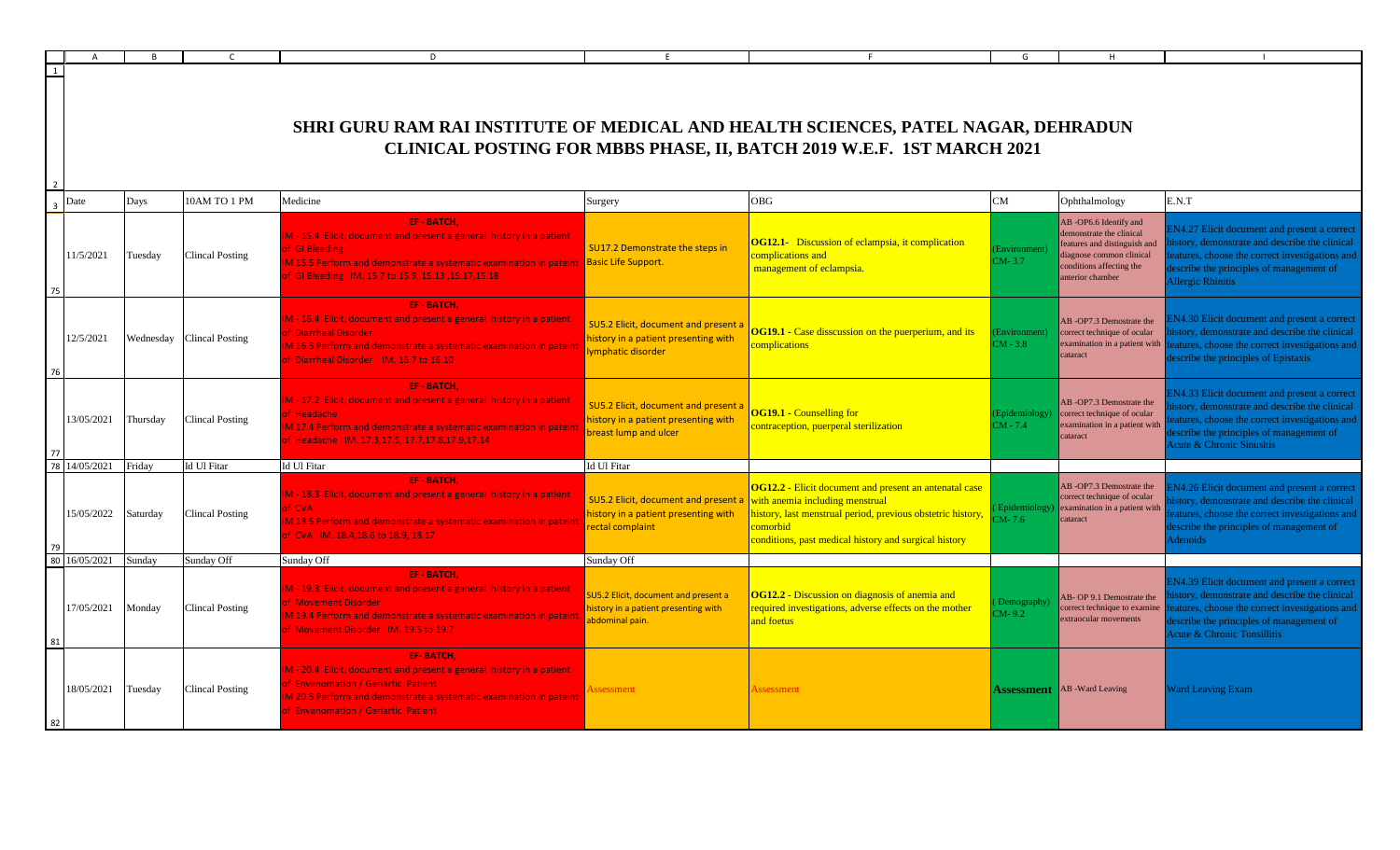|                |            |          |                           |                        | $\mathsf{D}$                                                                                                                                                                                                                                                                   |                                                                                                                                                                                                                                                                                                                                                   |                                                                                                                                                                                                                                                                                                                                       |                                                  |                                                                                                                |                                                                                                                                         |
|----------------|------------|----------|---------------------------|------------------------|--------------------------------------------------------------------------------------------------------------------------------------------------------------------------------------------------------------------------------------------------------------------------------|---------------------------------------------------------------------------------------------------------------------------------------------------------------------------------------------------------------------------------------------------------------------------------------------------------------------------------------------------|---------------------------------------------------------------------------------------------------------------------------------------------------------------------------------------------------------------------------------------------------------------------------------------------------------------------------------------|--------------------------------------------------|----------------------------------------------------------------------------------------------------------------|-----------------------------------------------------------------------------------------------------------------------------------------|
| $\overline{1}$ |            |          |                           |                        | SHRI GURU RAM RAI INSTITUTE OF MEDICAL AND HEALTH SCIENCES, PATEL NAGAR, DEHRADUN                                                                                                                                                                                              |                                                                                                                                                                                                                                                                                                                                                   | CLINICAL POSTING FOR MBBS PHASE, II, BATCH 2019 W.E.F. 1ST MARCH 2021                                                                                                                                                                                                                                                                 |                                                  |                                                                                                                |                                                                                                                                         |
| Date           |            | Days     |                           | 10AM TO 1 PM           | Medicine                                                                                                                                                                                                                                                                       | Surgery                                                                                                                                                                                                                                                                                                                                           | <b>OBG</b>                                                                                                                                                                                                                                                                                                                            | CM                                               | Ophthalmology                                                                                                  | E.N.T                                                                                                                                   |
|                | 19/05/2021 |          | Wednesday Clincal Posting |                        | <b>GH - BATCH,</b><br>M.1.10 Elicit, document and present a general history in a patient of<br>eart Failure<br>M 1.11 Perform and demonstrate a systematic examination in patein<br>f Heart Failure IM.1.12,1.13,1.14,1.15,1.16,1.17,1.18,<br>21, 1.26, 1.27, 1.28, 1.29, 1.30 | LI-<br><b>BATCH</b><br>SU5.2 Elicit, document and present a<br>general history in a patient<br>SU5.2 Elicit, document and present a<br>general scheme of case taking                                                                                                                                                                              | <b>KL-BATCH</b><br>OG8.2 - Elicit document and present an antenatal case<br>with obstetric history including menstrual<br>history, last menstrual period, previous obstetric history,<br>comorbid<br>conditions, past medical history and surgical history,<br>OG35.5 - Determine gestational age, EDD and obstetric<br><b>ormula</b> | <b>Batch AB</b><br>Nutrition)<br>$CM - 5.1, 5.2$ | CD - OP3.1 Elicit,<br>document and present<br>ppropriate history in a<br>patient with a red eye                | EF - Batch<br>N2.1 Elicit document and present an<br>propriate history in a patient presenting with<br>n ENT complaint                  |
|                | 20/05/2021 | Thursday | <b>Clincal Posting</b>    |                        | <b>GH-BATCH,</b><br>1 - 2.6 Elicit, document and present a general history in a patient of<br>MI / IHD<br>12.7 Perform and demonstrate a systematic examination in pateint<br>AMI / IHD IM. 2.8,2.9,2.10,2.11,2.12,2.21,2.22,2.24                                              | SU5.2 Examine, document and<br>present a general history in a patient<br>with a lump or swelling                                                                                                                                                                                                                                                  | <b>OG8.3</b> - Elicit, demonstrate, document and perform an ob                                                                                                                                                                                                                                                                        | Nutrition) CM<br>1, 54                           | CD - Op3.1 Elicit,<br>- document and present<br>appropriate history in a<br>patient with a red eye             | N2.1 Elicit document and present an<br>propriate history in a patient presenting with<br>n ENT complaint                                |
|                | 21/05/2021 | Friday   |                           | <b>Clincal Posting</b> | <b>GH-BATCH,</b><br>A - 3.4 Elicit, document and present a general history in a patient o<br>eumonia<br>13.5 Perform and demonstrate a systematic examination in pateint<br>Pneumonia IM. 3.6.3.7.3.8.3.9.3.10.3.11.3.12.3.13.3.14.3.18                                        | SU5.2 Elicit, document and present a<br>nistory in a patient presenting with<br><b>alcer</b>                                                                                                                                                                                                                                                      | <b>OG8.1 - Enumerate and discuss the objectives of</b><br>ntenatal care,<br>assessment of period of gestation; screening for high-risk - 5.1, 5.4<br>factors.                                                                                                                                                                         |                                                  | CD - Op3.1 Elicit,<br>Nutrition) CM document and present<br>appropriate history in a<br>patient with a red eye | N <sub>2.2</sub> Demonstrate the correct use of a<br>adlamp in the examination of the ear, nose<br>d throat                             |
|                | 22/05/2021 | Saturday | <b>Clincal Posting</b>    |                        | <b>GH - BATCH.</b><br>1 - 4.9 Elicit, document and present a general history in a patient of<br>14.10 Perform and demonstrate a systematic examination in pateint<br>Fever IM.<br>11.4.12.4.13.4.14.4.15.4.19.4.20.4.21.4.23.4.24.4.25.4.26                                    | SU5.2 Elicit, document and present a<br>history in a patient presenting with<br>different types of infective ulcers<br>SU5.2 Examine, document and<br>present a history in a patient<br>presenting with arterial ulcer<br><b>SU5.2 Examine, document and</b><br>present a history in a patient<br>presenting with venous and<br>neuropathic ulcer | <b>OG8.2 - Elicit document and present an postnatal case</b><br>with obstetric history including menstrual<br>history, last menstrual period, previous obstetric history,<br>comorbid<br>conditions, past medical history and surgical history                                                                                        | Nutrition) CM<br>5.1.5.4                         | CD- AN41.1 Describe and<br>emonstrate parts and layers<br>of the eyeball                                       | N <sub>2.3</sub> & PE <sub>28.10</sub> Demonstrate the correct<br>hnique of examination of the ear including<br>toscopy                 |
| 87 23/05/2021  |            | Sundav   | Sunday Off                |                        | Sunday Off                                                                                                                                                                                                                                                                     | Sunday Off                                                                                                                                                                                                                                                                                                                                        |                                                                                                                                                                                                                                                                                                                                       |                                                  |                                                                                                                |                                                                                                                                         |
|                | 24/05/2021 | Monday   |                           | <b>Clincal Posting</b> | <b>GH - BATCH,</b><br>M - 5.9 Elicit, document and present a general history in a patient of<br>ver Disease<br>15.10 Perform and demonstrate a systematic examination in patein<br>Liver Disease IM. 5.11.5.12.5.13.5.14.5.15.5.16                                             | SU5.2 Examine, document and<br>present a history in a patient<br>presenting with gangrene                                                                                                                                                                                                                                                         | OG8.3 - Elicit, demonstrate, document and perform an<br>obstetrical<br>examination including a general and abdominal<br>examination of postnatal case                                                                                                                                                                                 | Nutrition) CM<br>$-5.1, 5.4$                     | CD-PY10.17 Describe and<br>iscuss functional anatomy of<br>e eye                                               | N2.5 & PE28.12 Demonstrate the correct<br>nnique of examination of the nose $\&$<br>anasal sinuses including the use of nasal<br>eculum |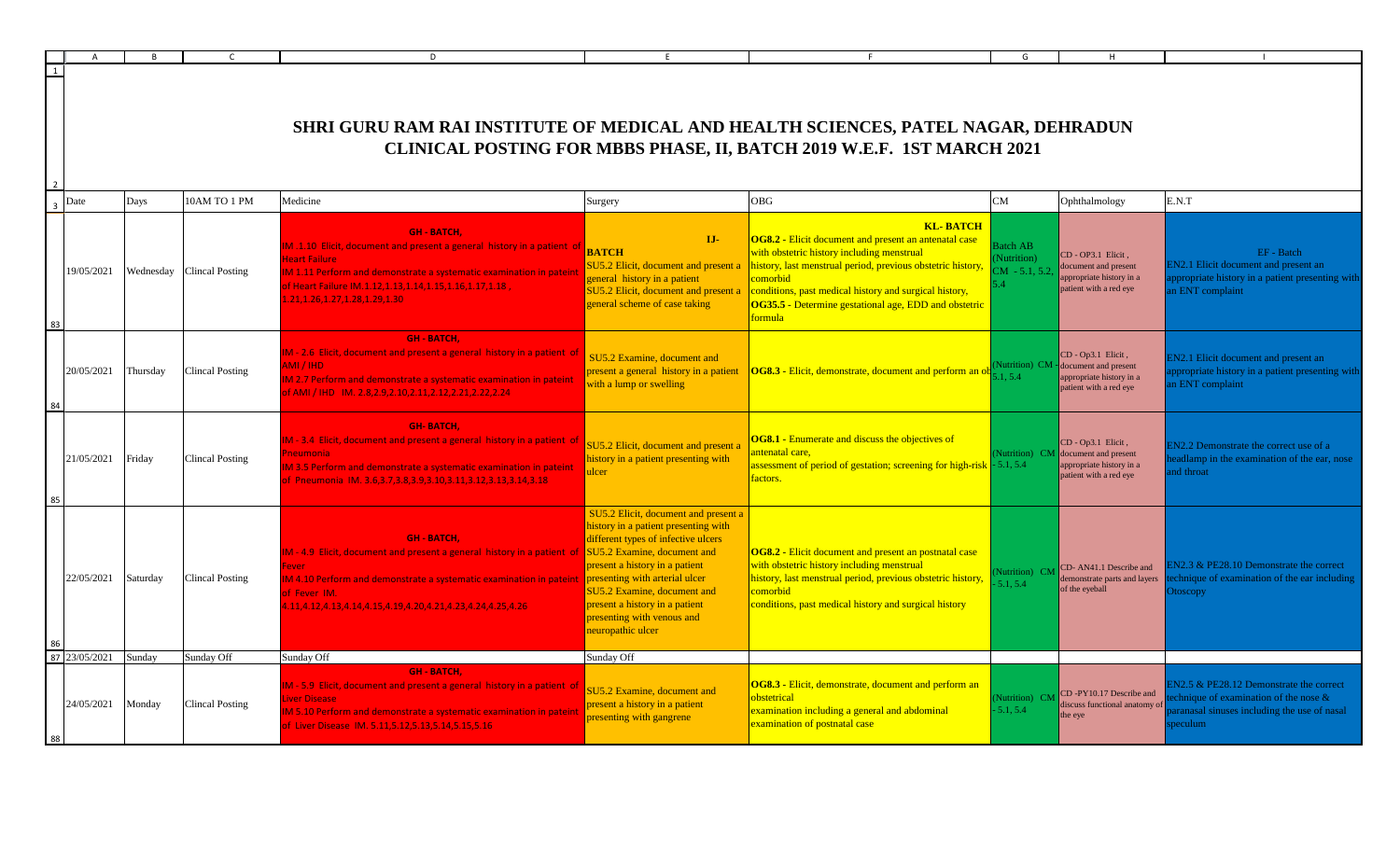| Surgery<br>M - 6.7 Elicit, document and present a general history in a patient of<br><b>SU5.2 Examine, document and</b><br>present a history in a patient<br>presenting with varicose veins<br>M - 7.11 Elicit, document and present a general history in a patient                                                                                                                                                                                                | SHRI GURU RAM RAI INSTITUTE OF MEDICAL AND HEALTH SCIENCES, PATEL NAGAR, DEHRADUN<br>CLINICAL POSTING FOR MBBS PHASE, II, BATCH 2019 W.E.F. 1ST MARCH 2021<br>OBG<br><b>OG8.6</b> - Assess and counsel a patient in a simulated<br>environment regarding<br>appropriate nutrition in pregnancy | CM<br>Nutrition) CM                  | Ophthalmology<br>$CD - OP 1.3$ Demostrate the<br>steps in performing the visual<br>acuity assessment for                       | E.N.T<br>$EN2.6 \& PE28.11$ Demonstrate the correct                                                                                                                                                                  |
|--------------------------------------------------------------------------------------------------------------------------------------------------------------------------------------------------------------------------------------------------------------------------------------------------------------------------------------------------------------------------------------------------------------------------------------------------------------------|------------------------------------------------------------------------------------------------------------------------------------------------------------------------------------------------------------------------------------------------------------------------------------------------|--------------------------------------|--------------------------------------------------------------------------------------------------------------------------------|----------------------------------------------------------------------------------------------------------------------------------------------------------------------------------------------------------------------|
|                                                                                                                                                                                                                                                                                                                                                                                                                                                                    |                                                                                                                                                                                                                                                                                                |                                      |                                                                                                                                |                                                                                                                                                                                                                      |
|                                                                                                                                                                                                                                                                                                                                                                                                                                                                    |                                                                                                                                                                                                                                                                                                |                                      |                                                                                                                                |                                                                                                                                                                                                                      |
|                                                                                                                                                                                                                                                                                                                                                                                                                                                                    |                                                                                                                                                                                                                                                                                                |                                      | distance                                                                                                                       | chnique of examining the throat including<br>he use of a tongue depressor                                                                                                                                            |
| <b>SU5.2 Examine, document and</b><br>M 7.12 Perform and demonstrate a systematic examination in pateint present a history in a patient<br>presenting with different types of<br>13,7.14,7.15,7.16,7.17,7.18,7.19,7.20,7.21,7.22,7.23,7.24,7.25,7.26,7 sinus or fistula                                                                                                                                                                                            | the principles underlying and interpret pregnancy tests.                                                                                                                                                                                                                                       | <b>Nutrition</b> ) CM                | CD-OP 1.3 Demostrate the<br>steps in performing the visual<br>acuity assessment for near                                       | N2.7 Demonstrate the correct technique of<br>xamination of neck including elicitation of<br>ryngeal crepitus                                                                                                         |
| M - 8.9 Elicit, document and present a general history in a patient of SU3.2 Observe blood transfusions.<br><b>SU3.3 Counsel patients and family/</b><br>friends for blood transfusion and<br>18.10 Perform and demonstrate a systematic examination in pateint<br>blood donation<br>f Hypertension IM. 8.11,8.12,8.13,8.14,8.15,8.16,8.17,8.18,8.19                                                                                                               | <b>OG8.2, OG10.1-</b> Elicit document and present an<br>Intenatal case with Antepartum haemorrhage including<br>menstrual history, last menstrual period, previous<br>obstetric history, comorbid<br>conditions, past medical history and surgical history                                     | (Nutrition) CM                       | CD -OP 2.2 Demostrate the<br>symptoms and clinical signs<br>of common lid conditions                                           | N <sub>2</sub> .12 Counsel and administer informed<br>onsent to patients and their families in a<br>mulated environment                                                                                              |
| M - 9.3 Elicit, document and present a general history in a patient of<br><b>SU4.1 Elicit document and present</b><br>nistory in a case of Burns and<br>M 9.4 Perform and demonstrate a systematic examination in pateint<br>perform physical examination.<br>Anemia IM. 9.5,9.6,9.9,9.10,9.13,9.15,9.16,9.19,9.20                                                                                                                                                 | <b>OG10.1 - Discuss the clinical features, ultrasonography,</b><br>differential diagnosis and management of<br>antepartum haemorrhage in pregnancy                                                                                                                                             | Nutrition) CM                        | CD-OP 2.2 Demostrate the<br>symptoms and clinical signs<br>of common lid conditions                                            | N4.2 Elicit document and present a correct<br>story, demonstrate and describe the clinical<br>atures, choose the correct investigations and<br>escribe the principles of management of<br>seases of the external Ear |
| <b>SU4.4 Communicate and counsel</b><br>and rehabilitation demonstrating<br>M - 10.12 Elicit, document and present a general history in a patient<br>empathy.<br><b>SU2.3 Communicate and counsel</b><br>M 10.13 Perform and demonstrate a systematic examination in<br>patients and families about the<br>treatment and prognosis of shock<br>0.14, 10.15, 10.16, 10.17, 10.18, 10.20, 10.21, 10.22, 10.23, 10.24,<br>demonstrating empathy and care<br>and care. | <b>OG10.2</b> - Enumerate the indications and describe the<br>appropriate use of<br>blood and blood products, their complications and<br>management.                                                                                                                                           | (Nutrition) CM -<br>$5.6^{\circ}$    | CD-OP2.3 Demostrate under<br>supervision clinical<br>procedures performed in the                                               | N4.3 Elicit document and present a correct<br>istory, demonstrate and describe the clinical<br>atures, choose the correct investigations and<br>escribe the principles of management of<br><b>SOM</b>                |
|                                                                                                                                                                                                                                                                                                                                                                                                                                                                    | Sunday Off                                                                                                                                                                                                                                                                                     | patients and families on the outcome | <b>OG6.1</b> - Discuss and demonstrate the clinical features of<br>pregnancy and discuss its differential diagnosis, elaborate |                                                                                                                                                                                                                      |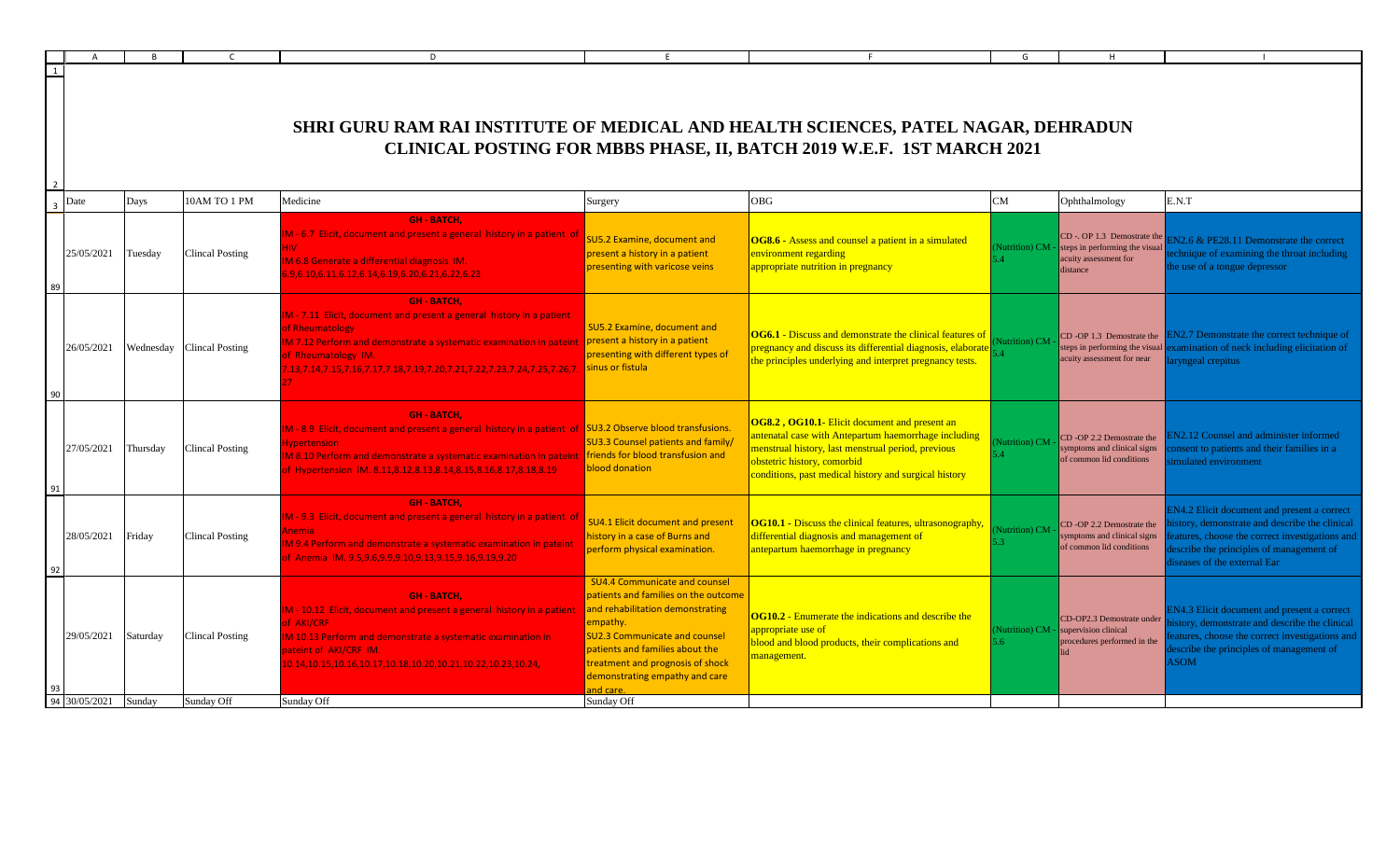|                        |                                                                                  |                                                                            |                           | D                                                                                                                                                                                                                                                    |                                                                                                                                                                                    |                                                                                                                                                                                                                                                                                            | G                         | H                                                                                                                                                            |                                                                                                                                                                                                                          |
|------------------------|----------------------------------------------------------------------------------|----------------------------------------------------------------------------|---------------------------|------------------------------------------------------------------------------------------------------------------------------------------------------------------------------------------------------------------------------------------------------|------------------------------------------------------------------------------------------------------------------------------------------------------------------------------------|--------------------------------------------------------------------------------------------------------------------------------------------------------------------------------------------------------------------------------------------------------------------------------------------|---------------------------|--------------------------------------------------------------------------------------------------------------------------------------------------------------|--------------------------------------------------------------------------------------------------------------------------------------------------------------------------------------------------------------------------|
|                        |                                                                                  |                                                                            |                           | SHRI GURU RAM RAI INSTITUTE OF MEDICAL AND HEALTH SCIENCES, PATEL NAGAR, DEHRADUN                                                                                                                                                                    |                                                                                                                                                                                    | CLINICAL POSTING FOR MBBS PHASE, II, BATCH 2019 W.E.F. 1ST MARCH 2021                                                                                                                                                                                                                      |                           |                                                                                                                                                              |                                                                                                                                                                                                                          |
|                        | Date                                                                             | Days                                                                       | 10AM TO 1 PM              | Medicine                                                                                                                                                                                                                                             | Surgery                                                                                                                                                                            | <b>OBG</b>                                                                                                                                                                                                                                                                                 | CM                        | Ophthalmology                                                                                                                                                | E.N.T                                                                                                                                                                                                                    |
|                        | 31/05/2021                                                                       | Monday                                                                     | <b>Clincal Posting</b>    | <b>GH - BATCH.</b><br>M - 11.7 Elicit, document and present a general history in a patient<br>of Diabetes<br>M 11.8 Perform and demonstrate a systematic examination in pateint<br>f Diabetes IM. 11.9,11.10,11.11,11.12,11.13,11.19,,11.20,11.21    | SU9.3 Communicate the results of<br>surgical investigations and counsel<br>the patient appropriately                                                                               | OG10.1 - Discuss the clinical features, ultrasonography,<br>differential diagnosis and management of<br>antepartum haemorrhage in pregnancy                                                                                                                                                | Nutrition) CM-            | CD-OP2.3 Demostrate under<br>supervision clinical<br>procedures performed in the                                                                             | EN4.6 Elicit document and present a correct<br>istory, demonstrate and describe the clinical<br>eatures, choose the correct investigations and<br>escribe the principles of management of<br>Discharging ear             |
|                        | 1/6/2021                                                                         | Tuesday                                                                    | <b>Clincal Posting</b>    | <b>GH-BATCH.</b><br>M - 12.5 Elicit, document and present a general history in a patient<br>of Thyroid Disease<br>M 12.6 Perform and demonstrate a systematic examination in pateint<br>of Thyroid Disease IM. 12.7, 12.8, 12.9, 12.10, 12.11, 12.14 | SU10.2 Describe the steps and obtain<br>informed consent in a simulated<br>environment<br>SU13.4 Counsel patients and<br>relatives on organ donation in a<br>simulated environment | <b>OG10.2</b> - Enumerate the indications and describe the<br>appropriate use of<br>blood and blood products, their complications and<br>nanagement.                                                                                                                                       | Environment)<br>CM-3.2    | CD-OP3.9 Demostrate the<br>correct technique of<br>instillation of eye drops in a<br>imulated environment                                                    | <b>EN4.7 Elicit document and present a correct</b><br>story demonstrate and describe the clinical<br>eatures, choose the correct investigations and<br>escribe the principles of management of<br><b>SOM</b>             |
|                        | 2/6/2021                                                                         |                                                                            | Wednesday Clincal Posting | <b>GH-BATCH.</b><br>M - 13.7 Elicit, document and present a general history in a patient<br>of Common Malignancies<br>M 13.8 Perform and demonstrate a systematic examination in pateint<br>of Common Malignancies IM. 13.9 to 13.19                 | SU10.3 Observe common surgical<br>procedures and assist in minor<br>surgical procedures; Observe<br>emergency lifesaving surgical<br>procedures.                                   | <b>OG35.4 - Demonstrate interpersonal and communication</b><br>skills befitting a<br>physician in order to discuss illness and its outcome with<br>patient<br>and family                                                                                                                   | Environment)<br>$M - 3.4$ | CD-OP3.2 Demostrate,<br>document and present the<br>correct method of<br>xamination of a red eye                                                             | <b>EN4.22</b> Elicit document and present a correct<br>istory, demonstrate and describe the clinical<br>eatures, choose the correct investigations and<br>escribe the principles of management Nasal<br>bstruction       |
| 98<br>99<br>101<br>102 | 3/6/2021<br>4/6/2021<br>5/6/2021<br>6/6/2021<br>1/6/2021<br>8/6/2021<br>9/6/2021 | Thursday<br>Friday<br>Saturday<br>Sundav<br>Monday<br>Tuesday<br>Wednesday |                           | 1st Terminal Examination                                                                                                                                                                                                                             |                                                                                                                                                                                    |                                                                                                                                                                                                                                                                                            |                           |                                                                                                                                                              |                                                                                                                                                                                                                          |
|                        | 10/6/2021                                                                        | Thursday                                                                   | Clincal Posting           | <b>GH-BATCH.</b><br>M - 14.6 Elicit, document and present a general history in a patient<br>f Obesitv<br>M 14.7 Perform and demonstrate a systematic examination in pateint<br>of Obesity IM. 14.8 to 14.12                                          | SU 10.4 Perform basic surgical Skills<br>such as First aid including suturing<br>and minor surgical procedures in<br>simulated environment                                         | OG35.6 - Demonstrate ethical behavior in all aspects of n <sub>CM-3.6</sub>                                                                                                                                                                                                                | mvironment)               | CD-OP3.2 Demostrate,<br>document and present the<br>correct method of<br>examination of a red eye                                                            | <b>IN4.25 Elicit document and present a correct</b><br>istory, demonstrate and describe the clinical<br>eatures, choose the correct investigations and<br>escribe the principles of management Of<br><b>Jasal Polyps</b> |
|                        | 11/6/2021                                                                        | Friday                                                                     | <b>Clincal Posting</b>    | <b>GH - BATCH.</b><br>IM - 15.4 Elicit, document and present a general history in a patient<br>of GI Bleeding<br>M 15.5 Perform and demonstrate a systematic examination in pateint<br>of GI Bleeding IM. 15.7 to 15.9, 15.13, 15.17, 15.18          | <b>SU14.4 Demonstrate the techniques</b><br>environment                                                                                                                            | OG - 12.1 - Elicit document and present an antenatal<br>case of PIH with obstetric history including menstrual<br>of asepsis and suturing in a simulated history, last menstrual period, previous obstetric history,<br>comorbid<br>conditions, past medical history and surgical history, | Environment)<br>$CM-3.7$  | CD-OP6.6 Identify and<br>demonstrate the clinical<br>eatures and distinguish and<br>liagnose common clinical<br>conditions affecting the<br>unterior chamber | N4.27 Elicit document and present a correct<br>istory, demonstrate and describe the clinical<br>eatures, choose the correct investigations and<br>escribe the principles of management of<br><b>Allergic Rhinitis</b>    |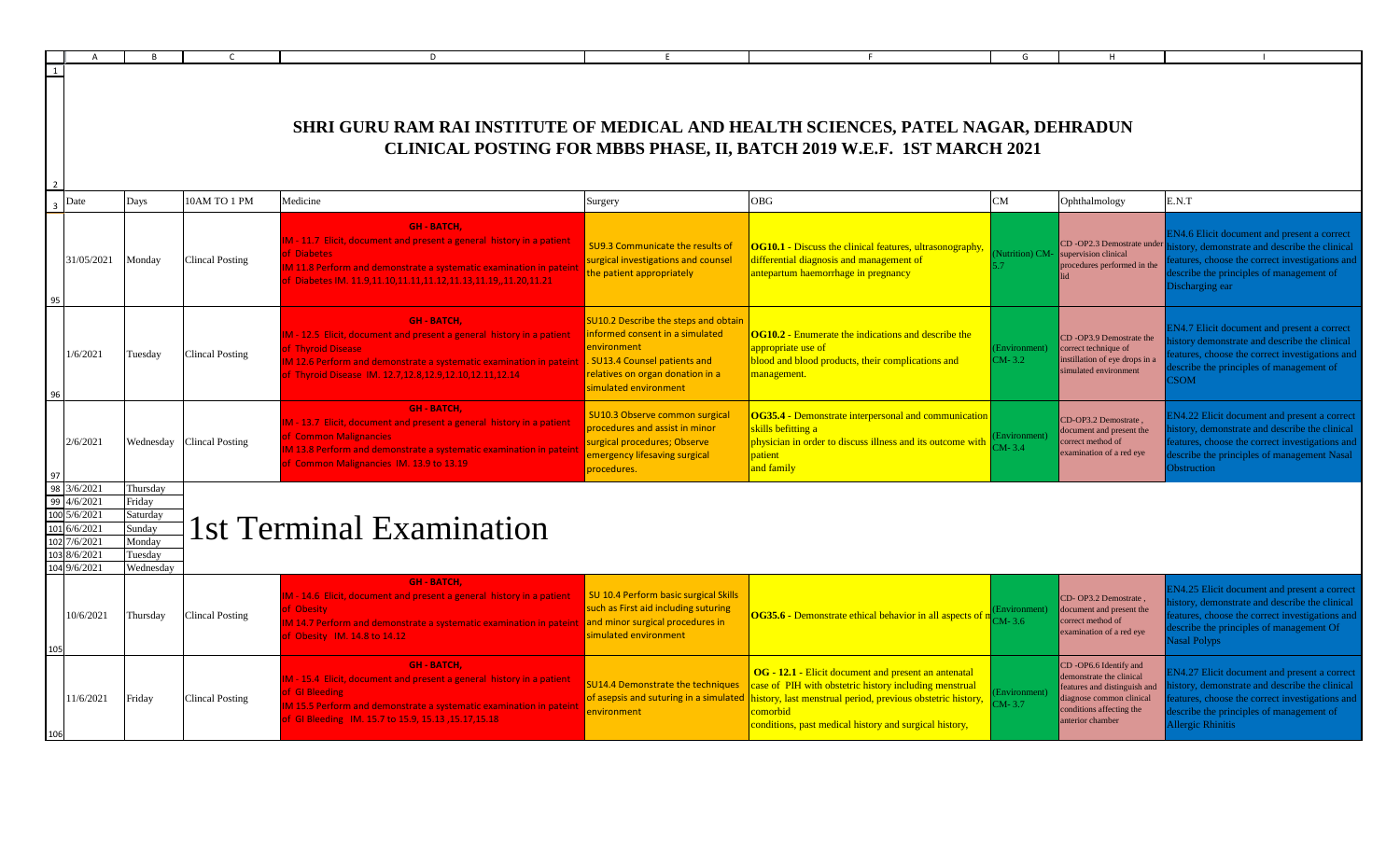|              |            |           |                        | D                                                                                                                                                                                                                                                                                                                                 |                                                                                                             |                                                                                                                                                                                                                                                                                                                                               | G                                                                |                                                                                                     |                                                                                                                                                                                                                                            |
|--------------|------------|-----------|------------------------|-----------------------------------------------------------------------------------------------------------------------------------------------------------------------------------------------------------------------------------------------------------------------------------------------------------------------------------|-------------------------------------------------------------------------------------------------------------|-----------------------------------------------------------------------------------------------------------------------------------------------------------------------------------------------------------------------------------------------------------------------------------------------------------------------------------------------|------------------------------------------------------------------|-----------------------------------------------------------------------------------------------------|--------------------------------------------------------------------------------------------------------------------------------------------------------------------------------------------------------------------------------------------|
| $\mathbf{1}$ |            |           |                        | SHRI GURU RAM RAI INSTITUTE OF MEDICAL AND HEALTH SCIENCES, PATEL NAGAR, DEHRADUN                                                                                                                                                                                                                                                 |                                                                                                             | CLINICAL POSTING FOR MBBS PHASE, II, BATCH 2019 W.E.F. 1ST MARCH 2021                                                                                                                                                                                                                                                                         |                                                                  |                                                                                                     |                                                                                                                                                                                                                                            |
| Date         |            | Days      | 10AM TO 1 PM           | Medicine                                                                                                                                                                                                                                                                                                                          | Surgery                                                                                                     | <b>OBG</b>                                                                                                                                                                                                                                                                                                                                    | CM                                                               | Ophthalmology                                                                                       | E.N.T                                                                                                                                                                                                                                      |
|              | 12/6/2021  | Saturday  | Clincal Posting        | <b>GH-BATCH.</b><br>M - 16.4 Elicit, document and present a general history in a patient<br><b>f</b> Diarrheal Disorder<br>M 16.5 Perform and demonstrate a systematic examination in pateint Sasic Life Support.<br>f Diarrheal Disorder IM. 16.7 to 16.10                                                                       | SU17.2 Demonstrate the steps in                                                                             | <b>OG12.1-</b> Discussion of PIH case including<br>investigations; principles of management of<br>hypertensive disorders of pregnancy                                                                                                                                                                                                         | (Environment)<br>$CM - 3.8$                                      | CD-OP7.3 Demostrate the<br>correct technique of ocular<br>examination in a patient with<br>cataract | N4.30 Elicit document and present a correct<br>istory, demonstrate and describe the clinical<br>eatures, choose the correct investigations and<br>escribe the principles of Epistaxis                                                      |
|              | 13/06/2021 | Sunday    | Sunday Off             | Sunday Off                                                                                                                                                                                                                                                                                                                        | Sunday Off                                                                                                  |                                                                                                                                                                                                                                                                                                                                               |                                                                  |                                                                                                     |                                                                                                                                                                                                                                            |
|              | 14/06/2021 | Monday    | <b>Clincal Posting</b> | <b>GH-BATCH.</b><br>M - 17.2 Elicit, document and present a general history in a patient<br>f Headache<br>M 17.4 Perform and demonstrate a systematic examination in pateint<br>Headache IM. 17.3,17.5, 17.7,17.8,17.9,17.14                                                                                                      | SU5.2 Elicit, document and present a<br>nistory in a patient presenting with<br>ymphatic disorder           | <b>OG12.1-</b> Discussion of eclampsia, it complication<br>complications and<br>management of eclampsia.                                                                                                                                                                                                                                      | Epidemiology)<br>$CM - 7.4$                                      | CD-OP7.3 Demostrate the<br>correct technique of ocular<br>examination in a patient with<br>cataract | N4.33 Elicit document and present a correct<br>story, demonstrate and describe the clinical<br>atures, choose the correct investigations and<br>escribe the principles of management of<br><b>Acute &amp; Chronic Sinusitis</b>            |
|              | 15/06/2022 | Tuesday   | <b>Clincal Posting</b> | <b>GH - BATCH.</b><br>M - 18.3 Elicit, document and present a general history in a patient<br><b>ECVA</b><br>M 18.5 Perform and demonstrate a systematic examination in pateint<br>f CVA IM. 18.4,18.6 to 18.9, 18.17                                                                                                             | SU5.2 Elicit, document and present a<br>nistory in a patient presenting with<br>preast lump and ulcer       | <b>OG19.1 - Case disscussion on the puerperium, and its</b><br>omplications                                                                                                                                                                                                                                                                   | Epidemiology)<br>$M - 7.6$                                       | CD-OP7.3 Demostrate the<br>correct technique of ocular<br>examination in a patient with<br>cataract | N4.26 Elicit document and present a correct<br>istory, demonstrate and describe the clinical<br>eatures, choose the correct investigations and<br>escribe the principles of management of<br>Adenoids                                      |
|              | 16/06/2021 | Wednesday | <b>Clincal Posting</b> | <b>GH - BATCH.</b><br>M - 19.3 Elicit, document and present a general history in a patient<br><b>f</b> Movement Disorder<br>M 19.4 Perform and demonstrate a systematic examination in pateint<br>f Movement Disorder IM. 19.5 to 19.7                                                                                            | SU5.2 Elicit, document and present a<br>nistory in a patient presenting with<br>ectal complaint             | <b>OG19.1 - Counselling for</b><br>ontraception, puerperal sterilization                                                                                                                                                                                                                                                                      | Demography)<br>$CM-9.2$                                          | CD-OP 9.1 Demostrate the<br>correct technique to examine<br>extraocular movements                   | <b>EN4.39 Elicit document and present a correct</b><br>story, demonstrate and describe the clinical<br>eatures, choose the correct investigations and<br>escribe the principles of management of<br><b>Acute &amp; Chronic Tonsillitis</b> |
|              | 17/06/2021 | Thursday  | <b>Clincal Posting</b> | <b>GH-BATCH</b><br>M - 20.4 Elicit, document and present a general history in a patient<br>f Envenomation / Geriartic Patient<br>M 20.5 Perform and demonstrate a systematic examination in pateint<br>f Envenomation / Geriartic Patient                                                                                         | ssessment                                                                                                   | <u>Assessment</u>                                                                                                                                                                                                                                                                                                                             |                                                                  | <b>Assessment</b> CD -Ward Leaving                                                                  | <b>Ward Leaving Exam</b>                                                                                                                                                                                                                   |
|              | 18/06/2021 | Friday    | <b>Clincal Posting</b> | <b>U - BATCH.</b><br>M.1.10 Elicit, document and present a general history in a patient of <b>KL - BATCH,</b><br><b>Heart Failure</b><br>M 1.11 Perform and demonstrate a systematic examination in pateint general history in a patient<br>f Heart Failure IM.1.12,1.13,1.14,1.15,1.16,1.17,1.18,<br>21,1.26,1.27,1.28,1.29,1.30 | SU5.2 Elicit, document and present a<br>SU5.2 Elicit, document and present<br>general scheme of case taking | <b>AB-BATCH</b><br><b>OG8.2 - Elicit document and present an antenatal case</b><br>with obstetric history including menstrual<br>history, last menstrual period, previous obstetric history,<br>comorbid<br>conditions, past medical history and surgical history,<br><b>OG35.5</b> - Determine gestational age, EDD and obstetric<br>formula | BaTCH CD<br>Nutrition)<br>$\overline{M}$ - 5.1, 5.2.<br>$\Delta$ | EF - OP3.1 Elicit, document<br>and present appropriate<br>history in a patient with a red           | GH - Batch<br>N2.1 Elicit document and present an<br>ppropriate history in a patient presenting with<br>n ENT complaint                                                                                                                    |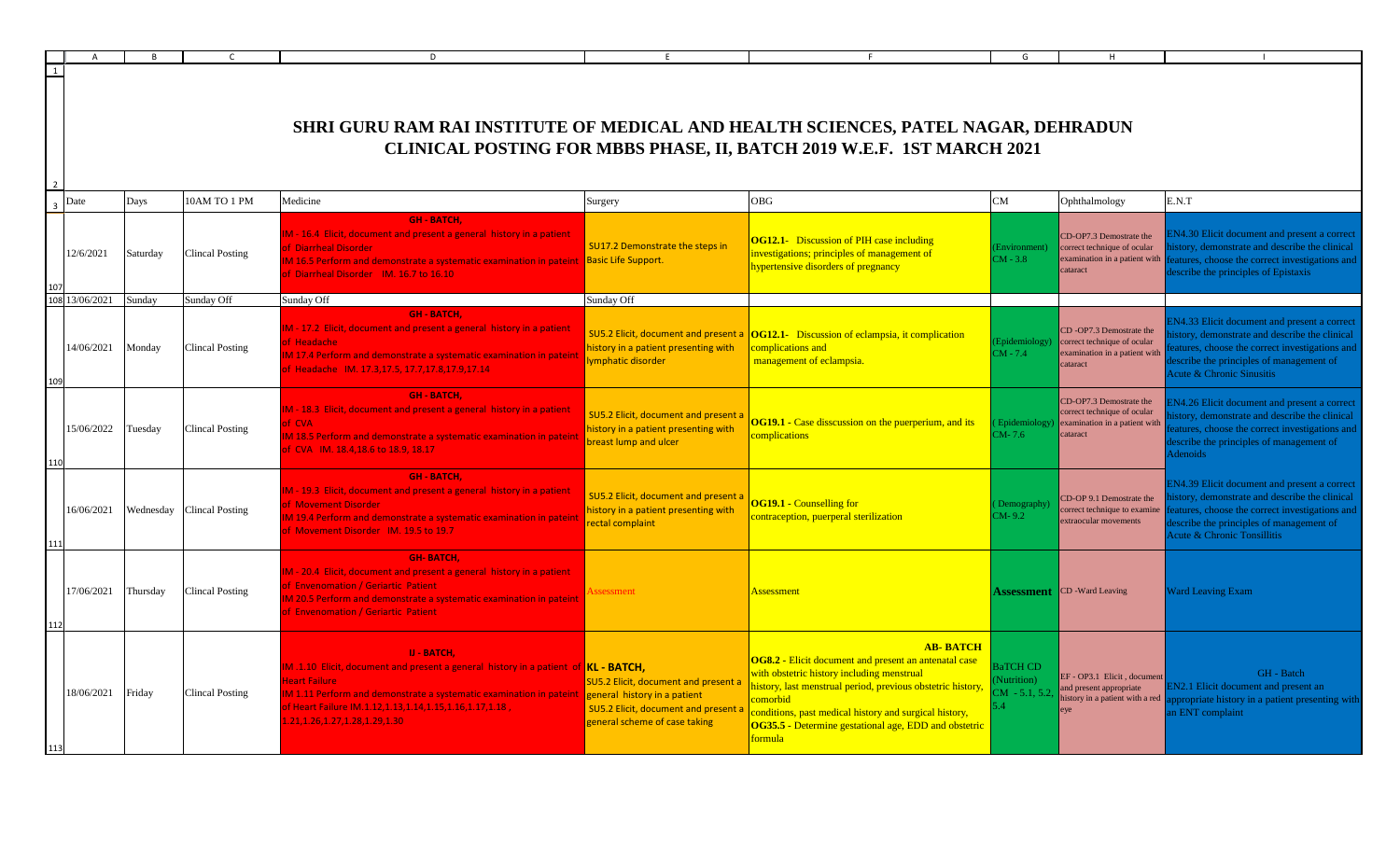|                |                       |          |                                          | n.                                                                                                                                                                                                                                                                                                              |                                                                                                                                                                                                                                                                                  |                                                                                                                                                                                                                                               |                           |                                                                                                                  |                                                                                                                                             |
|----------------|-----------------------|----------|------------------------------------------|-----------------------------------------------------------------------------------------------------------------------------------------------------------------------------------------------------------------------------------------------------------------------------------------------------------------|----------------------------------------------------------------------------------------------------------------------------------------------------------------------------------------------------------------------------------------------------------------------------------|-----------------------------------------------------------------------------------------------------------------------------------------------------------------------------------------------------------------------------------------------|---------------------------|------------------------------------------------------------------------------------------------------------------|---------------------------------------------------------------------------------------------------------------------------------------------|
| 1<br>- 2       |                       |          |                                          | SHRI GURU RAM RAI INSTITUTE OF MEDICAL AND HEALTH SCIENCES, PATEL NAGAR, DEHRADUN                                                                                                                                                                                                                               |                                                                                                                                                                                                                                                                                  | CLINICAL POSTING FOR MBBS PHASE, II, BATCH 2019 W.E.F. 1ST MARCH 2021                                                                                                                                                                         |                           |                                                                                                                  |                                                                                                                                             |
| $\overline{z}$ | Date                  | Days     | 10AM TO 1 PM                             | Medicine                                                                                                                                                                                                                                                                                                        | Surgery                                                                                                                                                                                                                                                                          | <b>OBG</b>                                                                                                                                                                                                                                    | CM                        | Ophthalmology                                                                                                    | E.N.T                                                                                                                                       |
|                | 19/06/2021            | Saturday | <b>Clincal Posting</b>                   | <b>U - BATCH.</b><br>M - 2.6 Elicit, document and present a general history in a patient of<br>MI / IHD<br>12.7 Perform and demonstrate a systematic examination in pateint<br>FAMI / IHD IM. 2.8,2.9,2.10,2.11,2.12,2.21,2.22,2.24                                                                             | SU5.2 Examine, document and<br>with a lump or swelling                                                                                                                                                                                                                           | present a general history in a patient $\vert$ OG8.3 - Elicit, demonstrate, document and perform an ob                                                                                                                                        | 154                       | EF-Op3.1 Elicit, document $\Gamma$<br>Nutrition) CM - and present appropriate<br>history in a patient with a red | N2.1 Elicit document and present an<br>propriate history in a patient presenting with<br>ENT complaint                                      |
|                | 115 20/06/2021 Sunday |          | Sunday Off                               | Sunday Off                                                                                                                                                                                                                                                                                                      | Sunday Off                                                                                                                                                                                                                                                                       |                                                                                                                                                                                                                                               |                           |                                                                                                                  |                                                                                                                                             |
|                | 21/06/2021 Monday     |          | Clincal Posting                          | <b>U-BATCH.</b><br>M - 3.4 Elicit, document and present a general history in a patient of<br>eumonia <sup>1</sup><br>13.5 Perform and demonstrate a systematic examination in pateint<br>Pneumonia IM. 3.6.3.7.3.8.3.9.3.10.3.11.3.12.3.13.3.14.3.18                                                            | <b>SU5.2 Elicit, document and present a</b><br>nistory in a patient presenting with<br>ulcer                                                                                                                                                                                     | <b>OG8.1 - Enumerate and discuss the objectives of</b><br>ntenatal care,<br>ssessment of period of gestation; screening for high-risk - 5.1, 5.4<br>actors.                                                                                   |                           | Nutrition) $CM$ and present appropriate<br>history in a patient with a red                                       | $EF - Op3.1$ Elicit, document $EN2.2$ Demonstrate the correct use of a<br>dlamp in the examination of the ear, nose<br>d throat             |
|                | 22/06/2021 Tuesday    |          | <b>Clincal Posting</b>                   | <b>U - BATCH,</b><br>M - 4.9 Elicit, document and present a general history in a patient of SU5.2 Examine, document and<br>wer<br>A 4.10 Perform and demonstrate a systematic examination in pateint presenting with arterial ulcer<br>f Fever IM.<br>11.4.12.4.13.4.14.4.15.4.19.4.20.4.21.4.23.4.24.4.25.4.26 | <b>SU5.2 Elicit, document and present a</b><br>nistory in a patient presenting with<br>different types of infective ulcers<br>present a history in a patient<br>SU5.2 Examine, document and<br>present a history in a patient<br>presenting with venous and<br>neuropathic ulcer | <b>OG8.2</b> - Elicit document and present an postnatal case<br>with obstetric history including menstrual<br>history, last menstrual period, previous obstetric history<br>comorbid<br>conditions, past medical history and surgical history | Nutrition) CM<br>5.1, 5.4 | EF - AN41.1 Describe and<br>emonstrate parts and layers<br>of the eyeball                                        | N <sub>2.3</sub> & PE <sub>28.10</sub> Demonstrate the correct<br>chnique of examination of the ear including<br>toscopy                    |
|                |                       |          | 23/06/2021   Wednesday   Clincal Posting | <b>U - BATCH,</b><br>M - 5.9 Elicit, document and present a general history in a patient of<br>ver Disease<br>A 5.10 Perform and demonstrate a systematic examination in pateint<br>Liver Disease IM. 5.11,5.12,5.13,5.14,5.15,5.16                                                                             | SU5.2 Examine, document and<br>present a history in a patient<br>presenting with gangrene                                                                                                                                                                                        | OG8.3 - Elicit, demonstrate, document and perform an<br>obstetrical<br>examination including a general and abdominal<br>examination of postnatal case                                                                                         | 5.1.5.4                   | Nutrition) CM EF - PY10.17 Describe and<br>liscuss functional anatomy of<br>the eye                              | N2.5 & PE28.12 Demonstrate the correct<br>hnique of examination of the nose $\&$<br>anasal sinuses including the use of nasal<br>eculum     |
|                | 24/06/2021            | Thursday | <b>Clincal Posting</b>                   | <b>U - BATCH.</b><br>M - 6.7 Elicit, document and present a general history in a patient of<br>M 6.8 Generate a differential diagnosis IM.<br>9,6.10,6.11,6.12,6.14,6.19,6.20,6.21,6.22,6.23                                                                                                                    | SU5.2 Examine, document and<br>present a history in a patient<br>presenting with varicose veins                                                                                                                                                                                  | OG8.6 - Assess and counsel a patient in a simulated<br>environment regarding<br>appropriate nutrition in pregnancy                                                                                                                            | Vutrition) CM -           | $EF - OP 1.3$ Demostrate the<br>steps in performing the visual<br>acuity assessment for<br>distance              | N <sub>2.6</sub> & PE <sub>28.11</sub> Demonstrate the correct<br>chnique of examining the throat including<br>he use of a tongue depressor |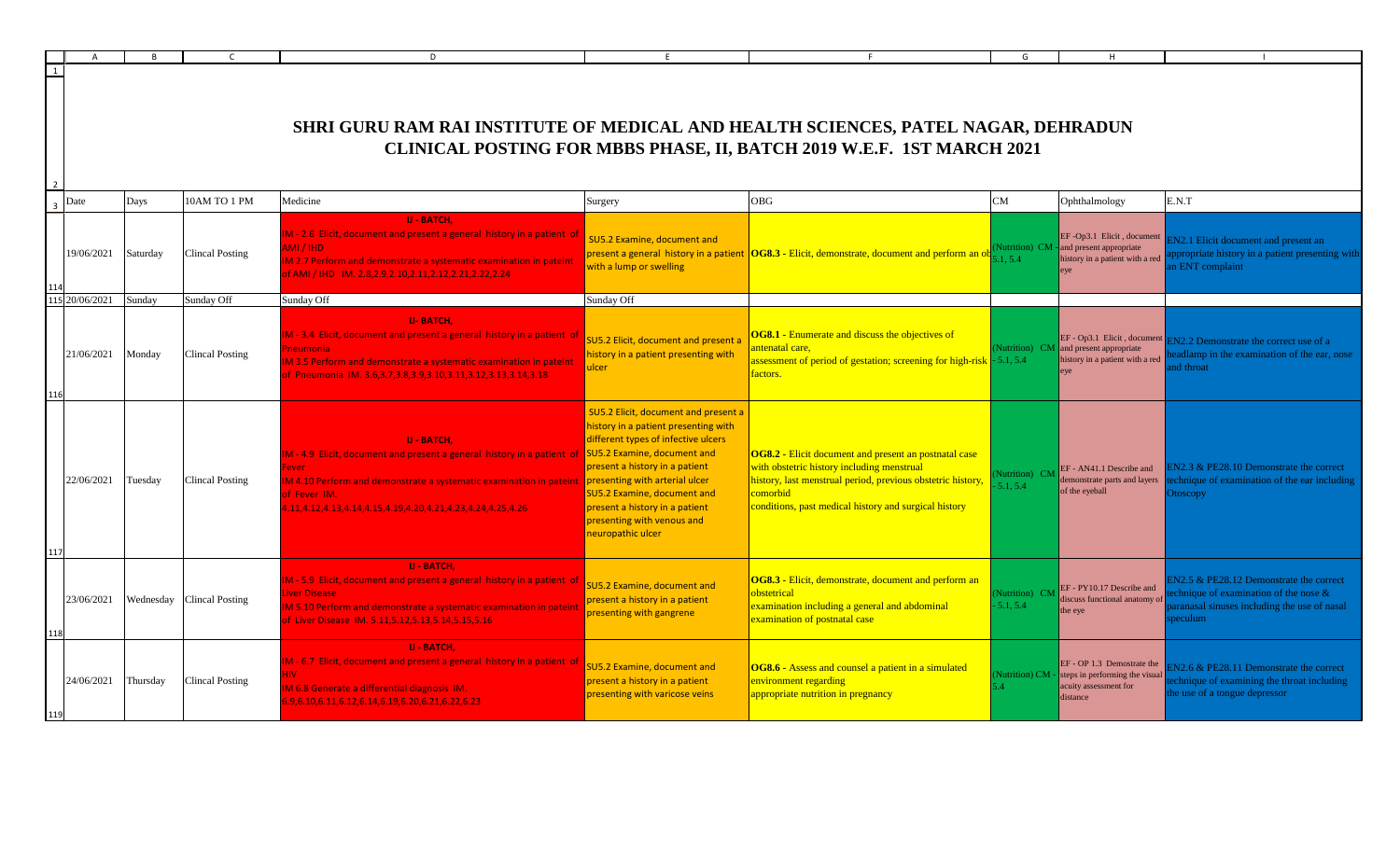|            |          |                           | D                                                                                                                                                                                                                                                                                                                                     |                                                                                                                                                                                                                                                                                            |                                                                                                                                                                                                                                                            | G                                |                                                                                         |                                                                                                                                                                                                                              |
|------------|----------|---------------------------|---------------------------------------------------------------------------------------------------------------------------------------------------------------------------------------------------------------------------------------------------------------------------------------------------------------------------------------|--------------------------------------------------------------------------------------------------------------------------------------------------------------------------------------------------------------------------------------------------------------------------------------------|------------------------------------------------------------------------------------------------------------------------------------------------------------------------------------------------------------------------------------------------------------|----------------------------------|-----------------------------------------------------------------------------------------|------------------------------------------------------------------------------------------------------------------------------------------------------------------------------------------------------------------------------|
|            |          |                           | SHRI GURU RAM RAI INSTITUTE OF MEDICAL AND HEALTH SCIENCES, PATEL NAGAR, DEHRADUN                                                                                                                                                                                                                                                     |                                                                                                                                                                                                                                                                                            | CLINICAL POSTING FOR MBBS PHASE, II, BATCH 2019 W.E.F. 1ST MARCH 2021                                                                                                                                                                                      |                                  |                                                                                         |                                                                                                                                                                                                                              |
| Date       | Days     | 10AM TO 1 PM              | Medicine                                                                                                                                                                                                                                                                                                                              | Surgery                                                                                                                                                                                                                                                                                    | <b>OBG</b>                                                                                                                                                                                                                                                 | CM                               | Ophthalmology                                                                           | E.N.T                                                                                                                                                                                                                        |
| 25/06/2021 | Friday   | <b>Clincal Posting</b>    | <b>U - BATCH.</b><br>M - 7.11 Elicit, document and present a general history in a patient<br>of Rheumatology<br>IM 7.12 Perform and demonstrate a systematic examination in pateint present a history in a patient<br>of Rheumatology IM.<br>.13,7.14,7.15,7.16,7.17,7.18,7.19,7.20,7.21,7.22,7.23,7.24,7.25,7.26,7. sinus or fistula | SU5.2 Examine, document and<br>presenting with different types of                                                                                                                                                                                                                          | <b>OG6.1</b> - Discuss and demonstrate the clinical features of<br>pregnancy and discuss its differential diagnosis, elaborate<br>the principles underlying and interpret pregnancy tests.                                                                 | Nutrition) CM                    | EF-OP 1.3 Demostrate the<br>teps in performing the visual<br>acuity assessment for near | N2.7 Demonstrate the correct technique of<br>xamination of neck including elicitation of<br>ryngeal crepitus                                                                                                                 |
| 26/06/2021 | Saturday | <b>Clincal Posting</b>    | <b>U - BATCH,</b><br>M - 8.9 Elicit, document and present a general history in a patient of SU3.2 Observe blood transfusions.<br>vpertension<br>M 8.10 Perform and demonstrate a systematic examination in pateint friends for blood transfusion and<br>f Hypertension IM. 8.11,8.12,8.13,8.14,8.15,8.16,8.17,8.18,8.19               | <b>SU3.3 Counsel patients and family/</b><br>blood donation                                                                                                                                                                                                                                | <b>OG8.2, OG10.1-</b> Elicit document and present an<br>Intenatal case with Antepartum haemorrhage including<br>menstrual history, last menstrual period, previous<br>obstetric history, comorbid<br>conditions, past medical history and surgical history | Nutrition) CM<br>34 <sup>2</sup> | EF-OP 2.2 Demostrate the<br>ymptoms and clinical signs<br>of common lid conditions      | N <sub>2.12</sub> Counsel and administer informed<br>nsent to patients and their families in a<br>mulated environment                                                                                                        |
| 27/06/2021 | Sunday   | Sunday Off                | Sunday Off                                                                                                                                                                                                                                                                                                                            | Sunday Off                                                                                                                                                                                                                                                                                 |                                                                                                                                                                                                                                                            |                                  |                                                                                         |                                                                                                                                                                                                                              |
| 28/06/2021 | Monday   | <b>Clincal Posting</b>    | <b>U - BATCH.</b><br>M - 9.3 Elicit, document and present a general history in a patient of<br>hemia.<br>M 9.4 Perform and demonstrate a systematic examination in pateint<br>f Anemia IM. 9.5,9.6,9.9,9.10,9.13,9.15,9.16,9.19,9.20                                                                                                  | <b>SU4.1 Elicit document and present</b><br>nistory in a case of Burns and<br>perform physical examination.                                                                                                                                                                                | <b>OG10.1 - Discuss the clinical features, ultrasonography,</b><br>differential diagnosis and management of<br>antepartum haemorrhage in pregnancy                                                                                                         | Nutrition) CM                    | EF-OP 2.2 Demostrate the<br>ymptoms and clinical signs<br>of common lid conditions      | <b>EN4.2</b> Elicit document and present a correct<br>story, demonstrate and describe the clinical<br>atures, choose the correct investigations and<br>escribe the principles of management of<br>seases of the external Ear |
| 29/06/2021 | Tuesday  | <b>Clincal Posting</b>    | <b>U - BATCH.</b><br>M - 10.12 Elicit, document and present a general history in a patient<br>f AKI/CRF<br>IM 10.13 Perform and demonstrate a systematic examination in<br>ateint of AKI/CRF IM.<br>0.14, 10.15, 10.16, 10.17, 10.18, 10.20, 10.21, 10.22, 10.23, 10.24,                                                              | <b>SU4.4 Communicate and counsel</b><br>patients and families on the outcome<br>and rehabilitation demonstrating<br>empathy.<br><b>SU2.3 Communicate and counsel</b><br>patients and families about the<br>treatment and prognosis of shock<br>demonstrating empathy and care<br>and care. | <b>OG10.2 - Enumerate the indications and describe the</b><br>appropriate use of<br>blood and blood products, their complications and<br>management.                                                                                                       | Nutrition) CM -<br>6             | EF- OP2.3 Demostrate under<br>supervision clinical<br>procedures performed in the       | N4.3 Elicit document and present a correct<br>story, demonstrate and describe the clinical<br>atures, choose the correct investigations and<br>escribe the principles of management of<br><b>NON</b>                         |
| 30/06/2021 |          | Wednesday Clincal Posting | <b>U-BATCH.</b><br>M - 11.7 Elicit, document and present a general history in a patient<br>f Diabetes<br>M 11.8 Perform and demonstrate a systematic examination in pateint<br>of Diabetes IM. 11.9,11.10,11.11,11.12,11.13,11.19,,11.20,11.21                                                                                        | <b>SU9.3 Communicate the results of</b><br>surgical investigations and counsel<br>the patient appropriately                                                                                                                                                                                | OG35.4 - Demonstrate interpersonal and communication<br>skills befitting a<br>physician in order to discuss illness and its outcome with<br>patient<br><mark>and family</mark>                                                                             | Nutrition) CM-                   | EF-OP2.3 Demostrate under<br>upervision clinical<br>procedures performed in the         | N4.6 Elicit document and present a correct<br>story, demonstrate and describe the clinical<br>atures, choose the correct investigations and<br>escribe the principles of management of<br>Discharging ear                    |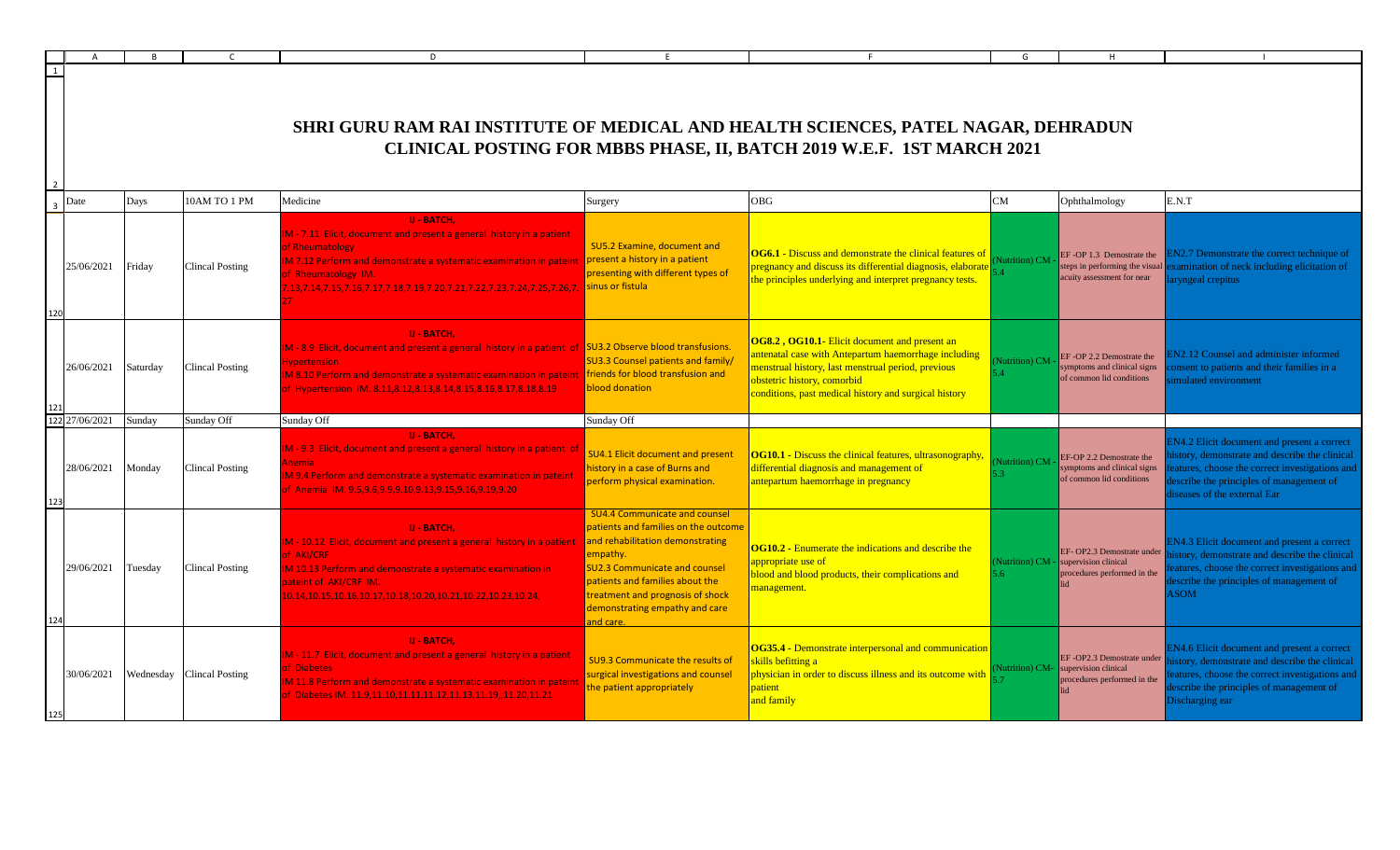|                |          |           |                        | D                                                                                                                                                                                                                                               |                                                                                                                                                                                      |                                                                                                                                                                                                                                                     | G                            |                                                                                                                                                            |                                                                                                                                                                                                                                  |
|----------------|----------|-----------|------------------------|-------------------------------------------------------------------------------------------------------------------------------------------------------------------------------------------------------------------------------------------------|--------------------------------------------------------------------------------------------------------------------------------------------------------------------------------------|-----------------------------------------------------------------------------------------------------------------------------------------------------------------------------------------------------------------------------------------------------|------------------------------|------------------------------------------------------------------------------------------------------------------------------------------------------------|----------------------------------------------------------------------------------------------------------------------------------------------------------------------------------------------------------------------------------|
| $\overline{1}$ |          |           |                        | SHRI GURU RAM RAI INSTITUTE OF MEDICAL AND HEALTH SCIENCES, PATEL NAGAR, DEHRADUN                                                                                                                                                               |                                                                                                                                                                                      | CLINICAL POSTING FOR MBBS PHASE, II, BATCH 2019 W.E.F. 1ST MARCH 2021                                                                                                                                                                               |                              |                                                                                                                                                            |                                                                                                                                                                                                                                  |
|                | Date     | Days      | 10AM TO 1 PM           | Medicine                                                                                                                                                                                                                                        | Surgery                                                                                                                                                                              | <b>OBG</b>                                                                                                                                                                                                                                          | CM                           | Ophthalmology                                                                                                                                              | E.N.T                                                                                                                                                                                                                            |
|                | 1/7/2021 | Thursday  | <b>Clincal Posting</b> | <b>U - BATCH,</b><br>M - 12.5 Elicit, document and present a general history in a patient<br>of Thyroid Disease<br>M 12.6 Perform and demonstrate a systematic examination in patein<br>of Thyroid Disease IM. 12.7,12.8,12.9,12.10,12.11,12.14 | SU10.2 Describe the steps and obtain<br>informed consent in a simulated<br>environment<br>. SU13.4 Counsel patients and<br>relatives on organ donation in a<br>simulated environment | OG35.6 - Demonstrate ethical behavior in all aspects of n<br>CM-3.2                                                                                                                                                                                 | Environment)                 | EF-OP3.9 Demostrate the<br>prrect technique of<br>istillation of eye drops in a<br>mulated environment                                                     | EN4.7 Elicit document and present a correct<br>story demonstrate and describe the clinical<br>eatures, choose the correct investigations and<br>escribe the principles of management of<br>'SOM                                  |
|                | 2/7/2021 | Friday    | <b>Clincal Posting</b> | <b>U - BATCH.</b><br>M - 13.7 Elicit, document and present a general history in a patient<br>of Common Malignancies<br>IM 13.8 Perform and demonstrate a systematic examination in patein<br>of Common Malignancies IM. 13.9 to 13.19           | SU10.3 Observe common surgical<br>procedures and assist in minor<br>surgical procedures; Observe<br>emergency lifesaving surgical<br>procedures.                                     | OG - 12.1 - Elicit document and present an antenatal<br>case of PIH with obstetric history including menstrual<br>history, last menstrual period, previous obstetric history,<br>comorbid<br>conditions, past medical history and surgical history, | Environment)<br>$CM-3.4$     | EF-OP3.2 Demostrate,<br>document and present the<br>orrect method of<br>xamination of a red eye                                                            | EN4.22 Elicit document and present a correct<br>istory, demonstrate and describe the clinical<br>eatures, choose the correct investigations and<br>escribe the principles of management Nasal<br><b>Obstruction</b>              |
|                | 3/7/2021 | Saturday  | <b>Clincal Posting</b> | <b>U - BATCH.</b><br>IM - 14.6 Elicit, document and present a general history in a patient<br>of Obesity<br>IM 14.7 Perform and demonstrate a systematic examination in pateint<br>of Obesity IM. 14.8 to 14.12                                 | SU 10.4 Perform basic surgical Skills<br>such as First aid including suturing<br>and minor surgical procedures in<br>simulated environment                                           | <b>OG12.1-</b> Discussion of PIH case including<br>investigations; principles of management of<br>hypertensive disorders of pregnancy                                                                                                               | Environment)<br>$CM-3.6$     | EF-OP3.2 Demostrate.<br>document and present the<br>orrect method of<br>xamination of a red eye                                                            | EN4.25 Elicit document and present a correct<br>istory, demonstrate and describe the clinical<br>eatures, choose the correct investigations and<br>escribe the principles of management Of<br><b>Vasal Polyps</b>                |
|                | 4/7/2021 | Sundav    | Sunday Off             | Sunday Off                                                                                                                                                                                                                                      | Sunday Off                                                                                                                                                                           |                                                                                                                                                                                                                                                     |                              |                                                                                                                                                            |                                                                                                                                                                                                                                  |
|                | 5/7/2021 | Monday    | <b>Clincal Posting</b> | <b>U - BATCH.</b><br>IM - 15.4 Elicit, document and present a general history in a patient<br>of GI Bleeding<br>IM 15.5 Perform and demonstrate a systematic examination in pateint<br>of GI Bleeding IM. 15.7 to 15.9, 15.13, 15.17, 15.18     | <b>SU14.4 Demonstrate the techniques</b><br>of asepsis and suturing in a simulated<br>environment                                                                                    | <b>OG12.1-</b> Discussion of eclampsia, it complication<br>complications and<br>management of eclampsia.                                                                                                                                            | Environment)<br>$CM-3.7$     | EF-OP6.6 Identify and<br>demonstrate the clinical<br>eatures and distinguish and<br>iagnose common clinical<br>onditions affecting the<br>unterior chamber | N4.27 Elicit document and present a correct<br>story, demonstrate and describe the clinical<br>eatures, choose the correct investigations and<br>escribe the principles of management of<br>Allergic Rhinitis                    |
|                | 6/7/2021 | Tuesday   | <b>Clincal Posting</b> | <b>U - BATCH,</b><br>IM - 16.4 Elicit, document and present a general history in a patient<br>of Diarrheal Disorder<br>M 16.5 Perform and demonstrate a systematic examination in pateint<br>of Diarrheal Disorder IM. 16.7 to 16.10            | SU17.2 Demonstrate the steps in<br><b>Basic Life Support.</b>                                                                                                                        | <b>OG19.1 - Case disscussion on the puerperium, and its</b><br>complications                                                                                                                                                                        | Environment)<br>$CM - 3.8$   | EF-OP7.3 Demostrate the<br>correct technique of ocular<br>xamination in a patient with<br>cataract                                                         | N4.30 Elicit document and present a correct<br>story, demonstrate and describe the clinical<br>eatures, choose the correct investigations and<br>escribe the principles of Epistaxis                                             |
|                | 7/7/2021 | Wednesday | <b>Clincal Posting</b> | <b>U - BATCH.</b><br>IM - 17.2 Elicit, document and present a general history in a patient<br>of Headache<br>M 17.4 Perform and demonstrate a systematic examination in patein<br>f Headache IM. 17.3,17.5, 17.7,17.8,17.9,17.14                | SU5.2 Elicit, document and present a<br>history in a patient presenting with<br>ymphatic disorder                                                                                    | <b>OG19.1 - Counselling for</b><br>contraception, puerperal sterilization                                                                                                                                                                           | (Epidemiology)<br>$CM - 7.4$ | EF-OP7.3 Demostrate the<br>correct technique of ocular<br>examination in a patient with<br>cataract                                                        | EN4.33 Elicit document and present a correct<br>story, demonstrate and describe the clinical<br>atures, choose the correct investigations and<br>escribe the principles of management of<br><b>Acute &amp; Chronic Sinusitis</b> |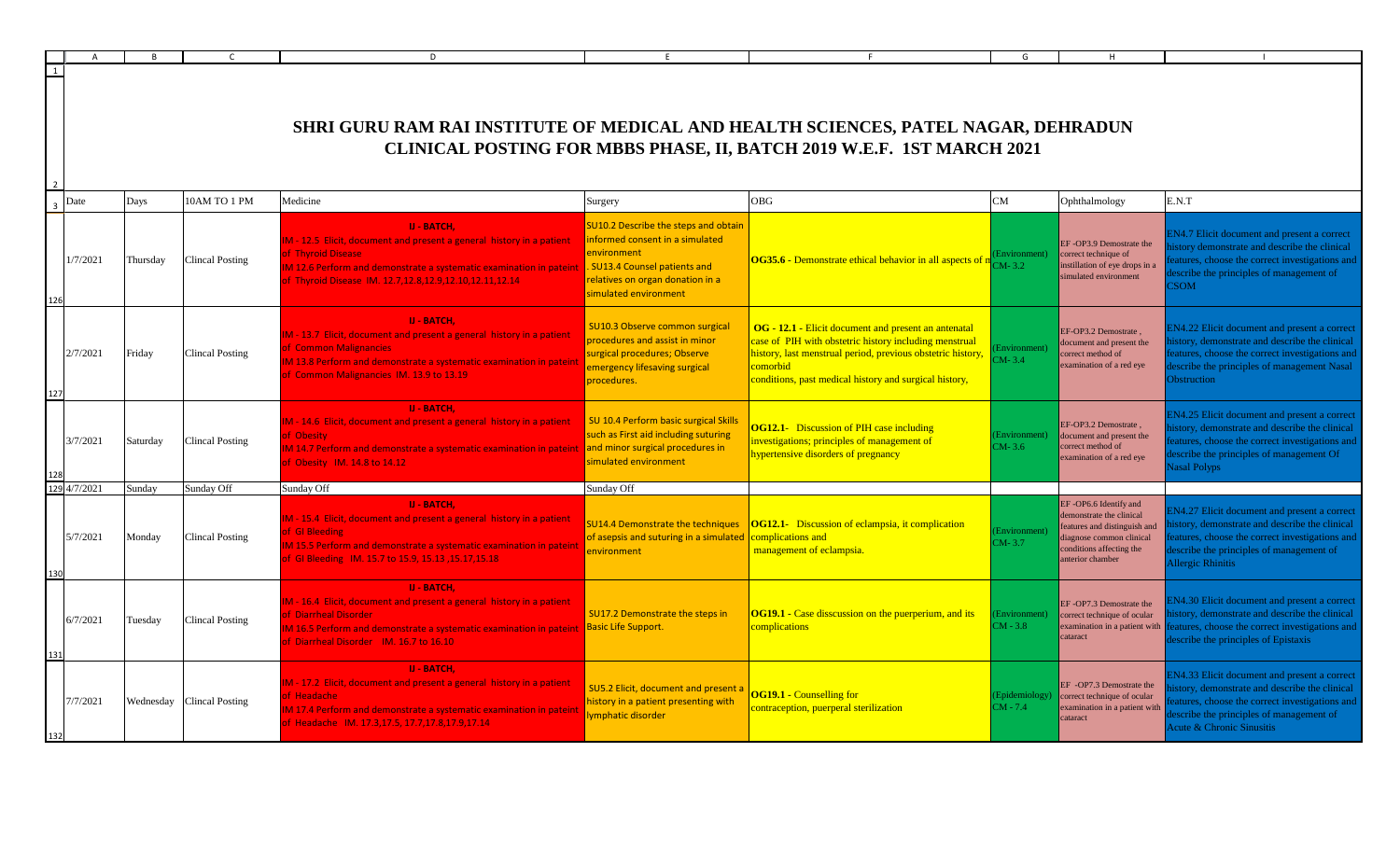|             |            |          |                                      | D                                                                                                                                                                                                                                                                                 |                                                                                                                                                                         |                                                                                                                                                                                                                                                                                                                                               | G                                         | H                                                                                                                 |                                                                                                                                                                                                                        |
|-------------|------------|----------|--------------------------------------|-----------------------------------------------------------------------------------------------------------------------------------------------------------------------------------------------------------------------------------------------------------------------------------|-------------------------------------------------------------------------------------------------------------------------------------------------------------------------|-----------------------------------------------------------------------------------------------------------------------------------------------------------------------------------------------------------------------------------------------------------------------------------------------------------------------------------------------|-------------------------------------------|-------------------------------------------------------------------------------------------------------------------|------------------------------------------------------------------------------------------------------------------------------------------------------------------------------------------------------------------------|
| $\boxed{1}$ |            |          |                                      | SHRI GURU RAM RAI INSTITUTE OF MEDICAL AND HEALTH SCIENCES, PATEL NAGAR, DEHRADUN                                                                                                                                                                                                 |                                                                                                                                                                         | CLINICAL POSTING FOR MBBS PHASE, II, BATCH 2019 W.E.F. 1ST MARCH 2021                                                                                                                                                                                                                                                                         |                                           |                                                                                                                   |                                                                                                                                                                                                                        |
|             | Date       | Days     | 10AM TO 1 PM                         | Medicine                                                                                                                                                                                                                                                                          | Surgery                                                                                                                                                                 | OBG                                                                                                                                                                                                                                                                                                                                           | CM                                        | Ophthalmology                                                                                                     | E.N.T                                                                                                                                                                                                                  |
|             | 8/7/2021   | Thursday | <b>Clincal Posting</b>               | <b>U - BATCH,</b><br>1 - 18.3 Elicit, document and present a general history in a patient<br><b>CVA</b><br>18.5 Perform and demonstrate a systematic examination in pateint<br>CVA IM. $18.4, 18.6$ to $18.9, 18.17$                                                              | <b>SU5.2 Elicit, document and present</b><br>history in a patient presenting with<br>breast lump and ulcer                                                              | <b>OG12.2</b> - Elicit document and present an antenatal case<br>with anemia including menstrual<br>history, last menstrual period, previous obstetric history,<br>comorbid<br>conditions, past medical history and surgical history                                                                                                          | $M - 7.6$                                 | EF-OP7.3 Demostrate the<br>correct technique of ocular<br>Epidemiology) examination in a patient with<br>cataract | N4.26 Elicit document and present a correc<br>tory, demonstrate and describe the clinical<br>atures, choose the correct investigations and<br>scribe the principles of management of<br>denoids                        |
|             | 9/7/2021   | Friday   | <b>Clincal Posting</b>               | <b>U - BATCH,</b><br>1 - 19.3 Elicit, document and present a general history in a patient<br><b>Movement Disorder</b><br>119.4 Perform and demonstrate a systematic examination in pateint<br>Movement Disorder IM. 19.5 to 19.7                                                  | <b>SU5.2 Elicit, document and present</b><br>history in a patient presenting with<br>rectal complaint                                                                   | <b>OG12.2</b> - Discussion on diagnosis of anemia and<br>equired investigations, adverse effects on the mother<br>and foetus                                                                                                                                                                                                                  | Demography<br>$M - 9.2$                   | EF-OP 9.1 Demostrate the<br>correct technique to examine<br>extraocular movements                                 | EN4.39 Elicit document and present a correct<br>tory, demonstrate and describe the clinical<br>atures, choose the correct investigations and<br>escribe the principles of management of<br>Acute & Chronic Tonsillitis |
|             | 10/7/2021  | Saturday | <b>Clincal Posting</b>               | <b>U-BATCH.</b><br>1 - 20.4 Elicit, document and present a general history in a patient<br><b>Envenomation / Geriartic Patient</b><br>120.5 Perform and demonstrate a systematic examination in pateint<br><b>Envenomation / Geriartic Patient</b>                                | essment                                                                                                                                                                 | <b>Assessment</b>                                                                                                                                                                                                                                                                                                                             |                                           | <b>Assessment</b> EF -Ward Leaving                                                                                | <b>Ward Leaving Exam</b>                                                                                                                                                                                               |
|             | 1/7/2021   | Sunday   | Sunday Off                           | Sunday Off                                                                                                                                                                                                                                                                        | Sunday Off                                                                                                                                                              |                                                                                                                                                                                                                                                                                                                                               |                                           |                                                                                                                   |                                                                                                                                                                                                                        |
|             | 12/7/2021  | Monday   | <b>Clincal Posting</b>               | <b>KL-BATCH.</b><br>1.10 Elicit, document and present a general history in a patient of $\vert$<br>eart Failure<br>1.11 Perform and demonstrate a systematic examination in patein<br>F Heart Failure IM.1.12,1.13,1.14,1.15,1.16,1.17,1.18,<br>.21, 1.26, 1.27, 1.28, 1.29, 1.30 | <b>Batch - AB</b><br>SU5.2 Elicit, document and present a<br>general history in a patient<br><b>SU5.2 Elicit, document and present</b><br>general scheme of case taking | <b>CD-BATCH</b><br><b>OG8.2</b> - Elicit document and present an antenatal case<br>with obstetric history including menstrual<br>history, last menstrual period, previous obstetric history,<br>comorbid<br>conditions, past medical history and surgical history,<br>OG35.5 - Determine gestational age, EDD and obstetric<br><u>`ormula</u> | Batch-EF<br>Nutrition)<br>$CM - 5.1, 5.2$ | GH-OP3.1 Elicit,<br>document and present<br>ppropriate history in a<br>patient with a red eye                     | IJ - Batch<br><b>EN2.1</b> Elicit document and present an<br>opropriate history in a patient presenting with<br>n ENT complaint                                                                                        |
| 138         | 13/07/2021 | Tuesday  | <b>Clincal Posting</b>               | <b>KL-BATCH,</b><br>1 - 2.6 Elicit, document and present a general history in a patient of<br>MI / IHD<br>M 2.7 Perform and demonstrate a systematic examination in pateint<br>AMI / IHD   IM. 2.8,2.9,2.10,2.11,2.12,2.21,2.22,2.24                                              | SU5.2 Examine, document and<br>with a lump or swelling                                                                                                                  | present a general history in a patient $\vert$ OG8.3 - Elicit, demonstrate, document and perform an obted $\frac{1}{5.1, 5.4}$                                                                                                                                                                                                                |                                           | Nutrition) CM - and present appropriate<br>history in a patient with a red                                        | GH-Op3.1 Elicit, document EN2.1 Elicit document and present an<br>ppropriate history in a patient presenting with<br>n ENT complaint                                                                                   |
|             |            |          | 14/07/2021 Wednesday Clincal Posting | <b>KL-BATCH,</b><br>1 - 3.4 Elicit, document and present a general history in a patient of<br>leumonia,<br>M 3.5 Perform and demonstrate a systematic examination in pateint<br>Pneumonia IM. 3.6,3.7,3.8,3.9,3.10,3.11,3.12,3.13,3.14,3.18                                       | SU5.2 Elicit, document and present a<br>history in a patient presenting with<br>ulcer                                                                                   | OG8.1 - Enumerate and discuss the objectives of<br>intenatal care.<br><b>assessment of period of gestation; screening for high-risk</b> - 5.1, 5.4<br>factors.                                                                                                                                                                                |                                           | GH-Op3.1 Elicit, document<br>(Nutrition) CM and present appropriate<br>history in a patient with a red            | <b>EN2.2</b> Demonstrate the correct use of a<br>dlamp in the examination of the ear, nose<br>nd throat                                                                                                                |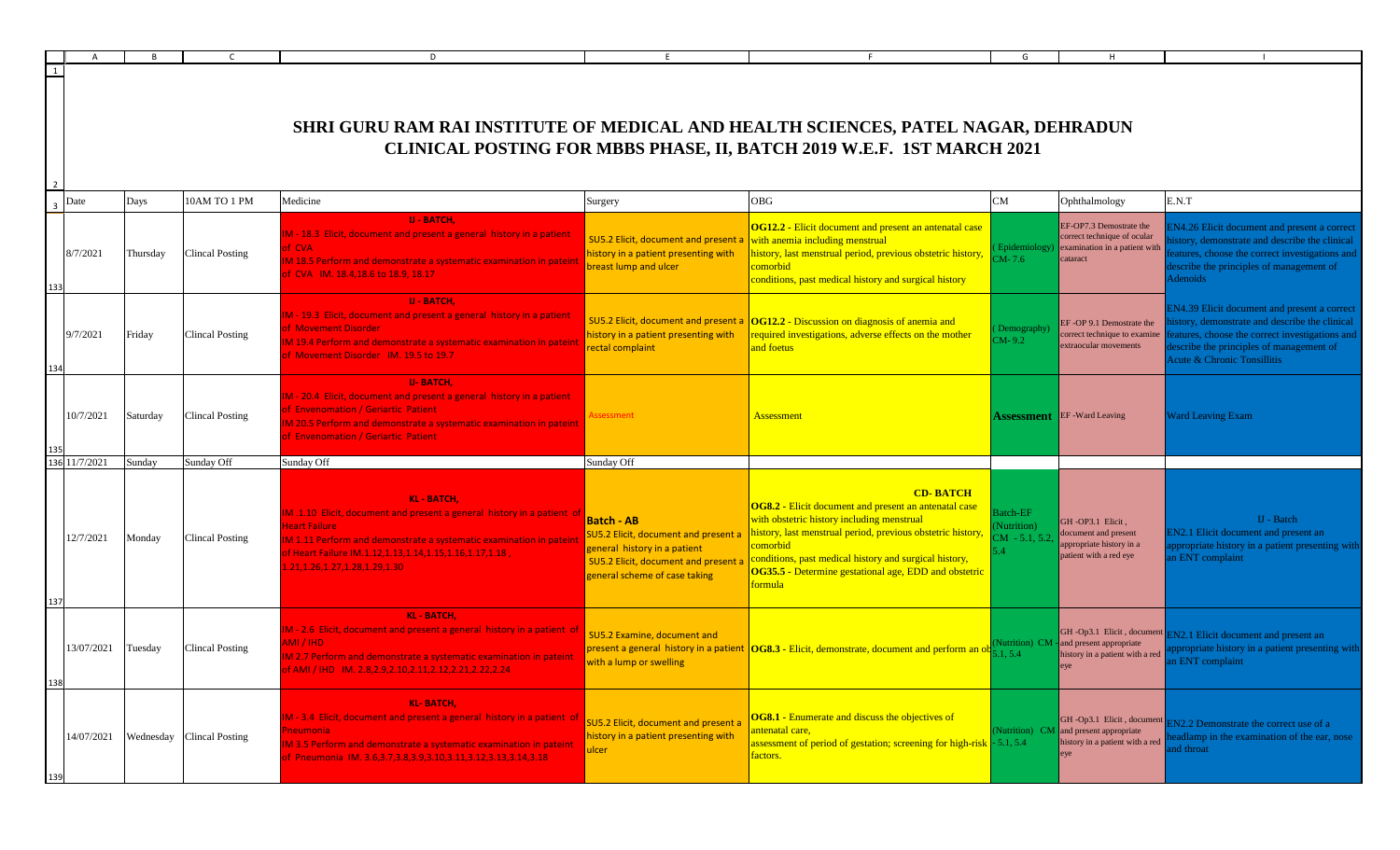|      |            |                                               |                        | D                                                                                                                                                                                                                                                                                                     | F.                                                                                                                                                                                                                                                                                                                                                |                                                                                                                                                                                                                                                    | G                               |                                                                                          |                                                                                                                                                  |
|------|------------|-----------------------------------------------|------------------------|-------------------------------------------------------------------------------------------------------------------------------------------------------------------------------------------------------------------------------------------------------------------------------------------------------|---------------------------------------------------------------------------------------------------------------------------------------------------------------------------------------------------------------------------------------------------------------------------------------------------------------------------------------------------|----------------------------------------------------------------------------------------------------------------------------------------------------------------------------------------------------------------------------------------------------|---------------------------------|------------------------------------------------------------------------------------------|--------------------------------------------------------------------------------------------------------------------------------------------------|
|      |            |                                               |                        |                                                                                                                                                                                                                                                                                                       |                                                                                                                                                                                                                                                                                                                                                   |                                                                                                                                                                                                                                                    |                                 |                                                                                          |                                                                                                                                                  |
|      |            |                                               |                        | SHRI GURU RAM RAI INSTITUTE OF MEDICAL AND HEALTH SCIENCES, PATEL NAGAR, DEHRADUN                                                                                                                                                                                                                     |                                                                                                                                                                                                                                                                                                                                                   | CLINICAL POSTING FOR MBBS PHASE, II, BATCH 2019 W.E.F. 1ST MARCH 2021                                                                                                                                                                              |                                 |                                                                                          |                                                                                                                                                  |
| Date |            | Days                                          | 10AM TO 1 PM           | Medicine                                                                                                                                                                                                                                                                                              | Surgery                                                                                                                                                                                                                                                                                                                                           | <b>OBG</b>                                                                                                                                                                                                                                         | CM                              | Ophthalmology                                                                            | E.N.T                                                                                                                                            |
|      | 15/07/2022 | Thursday                                      | <b>Clincal Posting</b> | <b>KL-BATCH,</b><br>M - 4.9 Elicit, document and present a general history in a patient of<br>ever<br>IM 4.10 Perform and demonstrate a systematic examination in pateint<br>of Fever IM.<br>1.11,4.12,4.13,4.14,4.15,4.19,4.20,4.21,4.23,4.24,4.25,4.26                                              | SU5.2 Elicit, document and present a<br>history in a patient presenting with<br>different types of infective ulcers<br><b>SU5.2 Examine, document and</b><br>present a history in a patient<br>presenting with arterial ulcer<br>SU5.2 Examine, document and<br>present a history in a patient<br>presenting with venous and<br>neuropathic ulcer | OG8.2 - Elicit document and present an postnatal case<br>with obstetric history including menstrual<br>history, last menstrual period, previous obstetric history,<br>comorbid<br>conditions, past medical history and surgical history            | Nutrition) CM<br>5.1.5.4        | GH - AN41.1 Describe and<br>lemonstrate parts and layers<br>of the eyeball               | N2.3 & PE28.10 Demonstrate the correct<br>chnique of examination of the ear including<br><b>Otoscopy</b>                                         |
|      | 16/07/2021 | Friday                                        | Clincal Posting        | <b>KL-BATCH.</b><br>M - 5.9 Elicit, document and present a general history in a patient of<br>iver Disease<br>M 5.10 Perform and demonstrate a systematic examination in patein<br>of Liver Disease IM. 5.11,5.12,5.13,5.14,5.15,5.16                                                                 | <b>SU5.2 Examine, document and</b><br>present a history in a patient<br>presenting with gangrene                                                                                                                                                                                                                                                  | OG8.3 - Elicit, demonstrate, document and perform an<br>obstetrical<br>examination including a general and abdominal<br>examination of postnatal case                                                                                              | Nutrition) CM<br>5.1, 5.4       | GH - PY10.17 Describe and<br>liscuss functional anatomy of<br>the eye                    | N2.5 & PE28.12 Demonstrate the correct<br>chnique of examination of the nose $\&$<br>ranasal sinuses including the use of nasal<br>eculum        |
|      | 17/07/2021 | Saturday                                      | Clincal Posting        | <b>KL-BATCH,</b><br>M - 6.7 Elicit, document and present a general history in a patient of<br>IIV.<br><b>IM 6.8 Generate a differential diagnosis IM.</b><br>5.9,6.10,6.11,6.12,6.14,6.19,6.20,6.21,6.22,6.23                                                                                         | SU5.2 Examine, document and<br>present a history in a patient<br>presenting with varicose veins                                                                                                                                                                                                                                                   | OG8.6 - Assess and counsel a patient in a simulated<br>environment regarding<br>appropriate nutrition in pregnancy                                                                                                                                 | Nutrition) CM<br>5.4            | steps in performing the visual<br>acuity assessment for<br>distance                      | GH - OP 1.3 Demostrate the EN2.6 & PE28.11 Demonstrate the correct<br>chnique of examining the throat including<br>the use of a tongue depressor |
|      | 18/07/2021 | Sunday                                        | Sunday Off             | Sunday Off                                                                                                                                                                                                                                                                                            | Sunday Off                                                                                                                                                                                                                                                                                                                                        |                                                                                                                                                                                                                                                    |                                 |                                                                                          |                                                                                                                                                  |
|      | 19/07/2021 | Monday                                        | Clincal Posting        | <b>KL-BATCH.</b><br>M - 7.11 Elicit, document and present a general history in a patient<br>of Rheumatology<br>IM 7.12 Perform and demonstrate a systematic examination in pateint<br>of Rheumatology IM.<br>.13,7.14,7.15,7.16,7.17,7.18,7.19,7.20,7.21,7.22,7.23,7.24,7.25,7.26,7.                  | SU5.2 Examine, document and<br>present a history in a patient<br>presenting with different types of<br>sinus or fistula                                                                                                                                                                                                                           | <b>OG6.1</b> - Discuss and demonstrate the clinical features of<br>pregnancy and discuss its differential diagnosis, elaborate<br>the principles underlying and interpret pregnancy tests.                                                         | Nutrition) CM<br>$\overline{A}$ | GH-OP 1.3 Demostrate the<br>steps in performing the visual<br>acuity assessment for near | N2.7 Demonstrate the correct technique of<br>camination of neck including elicitation of<br>vngeal crepitus                                      |
|      | 20/07/2021 | Tuesday                                       | Clincal Posting        | <b>KL-BATCH.</b><br>M - 8.9 Elicit, document and present a general history in a patient of SU3.2 Observe blood transfusions.<br><b>Ivpertension</b><br>M 8.10 Perform and demonstrate a systematic examination in pateint<br>of Hypertension IM. 8.11, 8.12, 8.13, 8.14, 8.15, 8.16, 8.17, 8.18, 8.19 | <b>SU3.3 Counsel patients and family/</b><br><b>friends for blood transfusion and</b><br>blood donation                                                                                                                                                                                                                                           | OG8.2, OG10.1- Elicit document and present an<br>ntenatal case with Antepartum haemorrhage including<br>nenstrual history, last menstrual period, previous<br>obstetric history, comorbid<br>conditions, past medical history and surgical history | <b>Nutrition</b> ) CM<br>54     | GH-OP 2.2 Demostrate the<br>symptoms and clinical signs<br>of common lid conditions      | N <sub>2</sub> .12 Counsel and administer informed<br>onsent to patients and their families in a<br>mulated environment                          |
|      |            | $146 \frac{21}{07/2021}$ Wednesday Id Ul Juha |                        | Id Ul Juha                                                                                                                                                                                                                                                                                            | Id Ul Juha                                                                                                                                                                                                                                                                                                                                        |                                                                                                                                                                                                                                                    |                                 |                                                                                          |                                                                                                                                                  |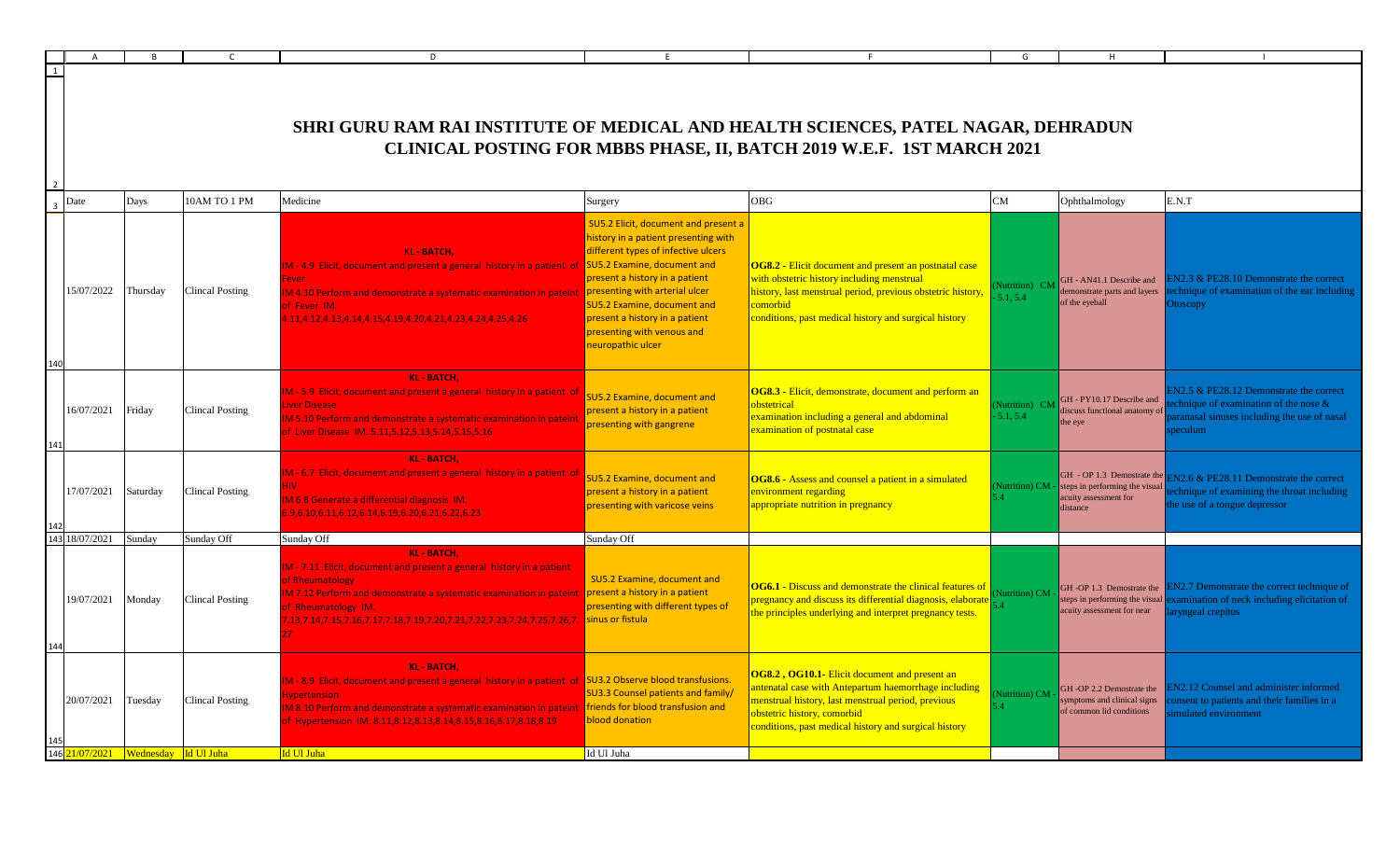|                |          |                        | D                                                                                                                                                                                                                                                                              |                                                                                                                                                                                                                                                                                            |                                                                                                                                                                                                                                                    |                            | H                                                                                                          |                                                                                                                                                                                                                        |
|----------------|----------|------------------------|--------------------------------------------------------------------------------------------------------------------------------------------------------------------------------------------------------------------------------------------------------------------------------|--------------------------------------------------------------------------------------------------------------------------------------------------------------------------------------------------------------------------------------------------------------------------------------------|----------------------------------------------------------------------------------------------------------------------------------------------------------------------------------------------------------------------------------------------------|----------------------------|------------------------------------------------------------------------------------------------------------|------------------------------------------------------------------------------------------------------------------------------------------------------------------------------------------------------------------------|
| $\overline{1}$ |          |                        | SHRI GURU RAM RAI INSTITUTE OF MEDICAL AND HEALTH SCIENCES, PATEL NAGAR, DEHRADUN                                                                                                                                                                                              |                                                                                                                                                                                                                                                                                            | CLINICAL POSTING FOR MBBS PHASE, II, BATCH 2019 W.E.F. 1ST MARCH 2021                                                                                                                                                                              |                            |                                                                                                            |                                                                                                                                                                                                                        |
| Date           | Days     | 10AM TO 1 PM           | Medicine                                                                                                                                                                                                                                                                       | Surgery                                                                                                                                                                                                                                                                                    | <b>OBG</b>                                                                                                                                                                                                                                         | CM                         | Ophthalmology                                                                                              | E.N.T                                                                                                                                                                                                                  |
| 22/07/2021     | Thursday | <b>Clincal Posting</b> | <b>KL-BATCH.</b><br>M - 9.3 Elicit, document and present a general history in a patient of<br>nemia<br>M 9.4 Perform and demonstrate a systematic examination in pateint<br>Anemia IM. 9.5,9.6,9.9,9.10,9.13,9.15,9.16,9.19,9.20                                               | SU4.1 Elicit document and present<br>nistory in a case of Burns and<br>perform physical examination.                                                                                                                                                                                       | OG10.1 - Discuss the clinical features, ultrasonography,<br>differential diagnosis and management of<br>antepartum haemorrhage in pregnancy                                                                                                        | Nutrition) CM              | GH-OP 2.2 Demostrate the<br>ymptoms and clinical signs<br>of common lid conditions                         | N4.2 Elicit document and present a correct<br>istory, demonstrate and describe the clinical<br>atures, choose the correct investigations and<br>escribe the principles of management of<br>iseases of the external Ear |
| 23/07/2021     | Friday   | <b>Clincal Posting</b> | <b>KL-BATCH,</b><br>M - 10.12 Elicit, document and present a general history in a patient<br><b>f AKI/CRF</b><br>M 10.13 Perform and demonstrate a systematic examination in<br>ateint of AKI/CRF IM.<br>.0.14, 10.15, 10.16, 10.17, 10.18, 10.20, 10.21, 10.22, 10.23, 10.24, | <b>SU4.4 Communicate and counsel</b><br>patients and families on the outcome<br>and rehabilitation demonstrating<br>empathy.<br><b>SU2.3 Communicate and counsel</b><br>patients and families about the<br>treatment and prognosis of shock<br>demonstrating empathy and care<br>and care. | <b>OG10.2</b> - Enumerate the indications and describe the<br>appropriate use of<br>blood and blood products, their complications and<br>management.                                                                                               | 6 <sup>1</sup>             | GH-OP2.3 Demostrate<br>Nutrition) CM - under supervision clinical<br>procedures performed in the           | EN4.3 Elicit document and present a correct<br>istory, demonstrate and describe the clinical<br>eatures, choose the correct investigations and<br>escribe the principles of management of<br><b>SOM</b>                |
| 24/07/2021     | Saturday | <b>Clincal Posting</b> | <b>KL-BATCH,</b><br>M - 11.7 Elicit, document and present a general history in a patient<br><b>f</b> Diabetes<br>11.8 Perform and demonstrate a systematic examination in pateint<br>f Diabetes IM. 11.9,11.10,11.11,11.12,11.13,11.19,,11.20,11.21                            | SU9.3 Communicate the results of<br>surgical investigations and counsel<br>the patient appropriately                                                                                                                                                                                       | <b>OG35.4 - Demonstrate interpersonal and communication</b><br>skills befitting a<br>physician in order to discuss illness and its outcome with<br>patient<br>and family                                                                           |                            | GH-OP2.3 Demostrate under<br>Nutrition) CM- supervision clinical<br>procedures performed in the            | <b>EN4.6 Elicit document and present a correct</b><br>istory, demonstrate and describe the clinical<br>atures, choose the correct investigations and<br>escribe the principles of management of<br>Discharging ear     |
| 25/07/2021     | Sunday   | Sunday Off             | Sunday Off                                                                                                                                                                                                                                                                     | Sunday Off                                                                                                                                                                                                                                                                                 |                                                                                                                                                                                                                                                    |                            |                                                                                                            |                                                                                                                                                                                                                        |
| 26/07/2021     | Monday   | <b>Clincal Posting</b> | <b>KL-BATCH.</b><br>M - 12.5 Elicit, document and present a general history in a patient<br><b>f Thyroid Disease</b><br>M 12.6 Perform and demonstrate a systematic examination in pateint<br>f Thyroid Disease IM. 12.7,12.8,12.9,12.10,12.11,12.14                           | <b>SU10.2 Describe the steps and obtain</b><br>informed consent in a simulated<br>environment<br>. SU13.4 Counsel patients and<br>relatives on organ donation in a<br>simulated environment                                                                                                | <b>OG35.6</b> - Demonstrate ethical behavior in all aspects of n                                                                                                                                                                                   | $M - 3.2$                  | GH-OP3.9 Demostrate the<br>correct technique of<br>instillation of eye drops in a<br>simulated environment | EN4.7 Elicit document and present a correct<br>istory demonstrate and describe the clinical<br>eatures, choose the correct investigations and<br>escribe the principles of management of<br>'SOM                       |
| 27/07/2021     | Tuesday  | <b>Clincal Posting</b> | <b>KL-BATCH,</b><br>M - 13.7 Elicit, document and present a general history in a patient<br>of Common Malignancies<br>M 13.8 Perform and demonstrate a systematic examination in pateint<br>f Common Malignancies IM. 13.9 to 13.19                                            | SU10.3 Observe common surgical<br>procedures and assist in minor<br>surgical procedures; Observe<br>emergency lifesaving surgical<br>procedures.                                                                                                                                           | OG - 12.1 - Elicit document and present an antenatal<br>case of PIH with obstetric history including menstrual<br>history, last menstrual period, previous obstetric history<br>comorbid<br>conditions, past medical history and surgical history, | Environment)<br>$CM - 3.4$ | GH-OP3.2 Demostrate,<br>document and present the<br>correct method of<br>examination of a red eye          | N4.22 Elicit document and present a correct<br>istory, demonstrate and describe the clinical<br>eatures, choose the correct investigations and<br>escribe the principles of management Nasal<br><b>Obstruction</b>     |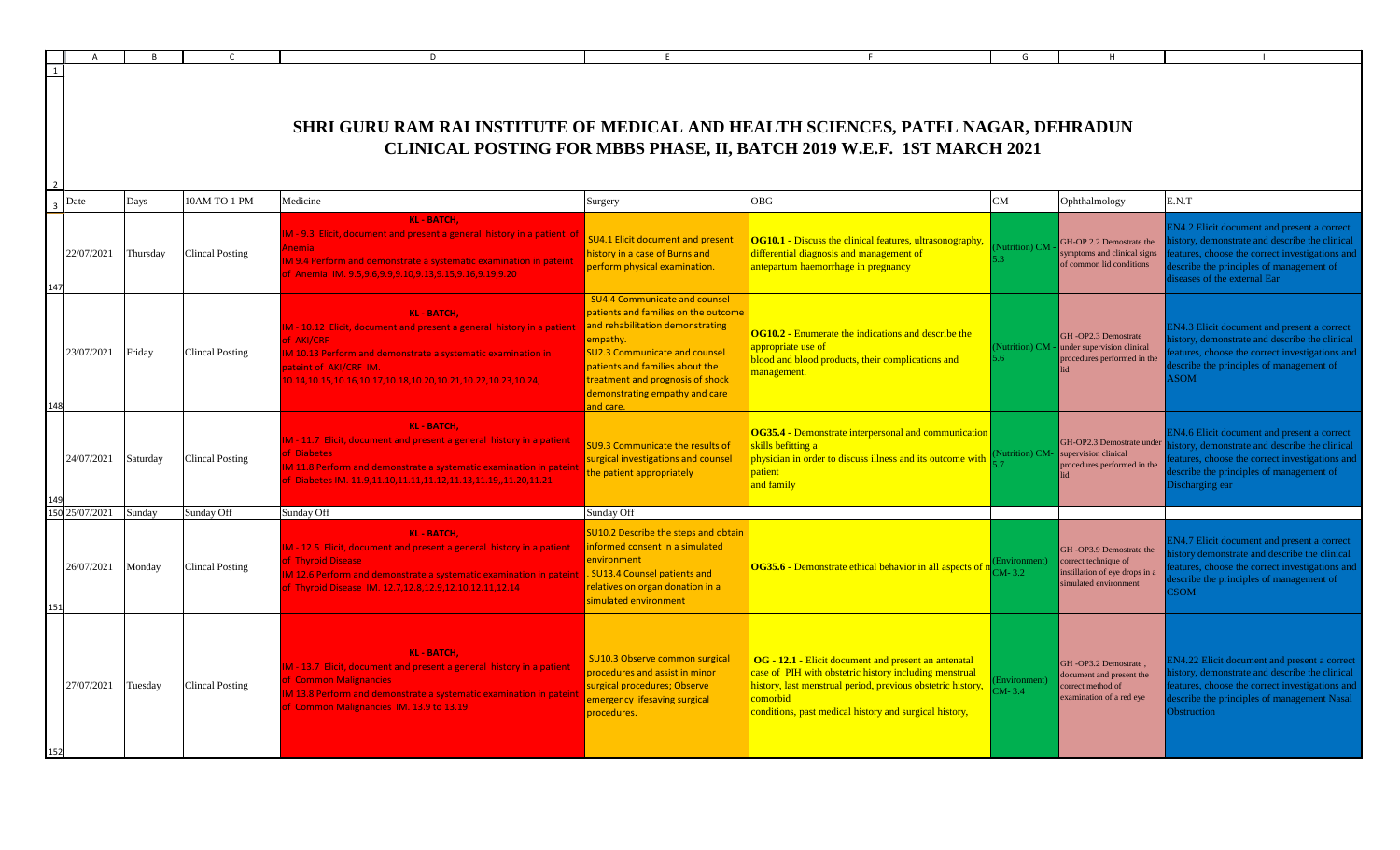|              |          |                           | D                                                                                                                                                                                                                                              | F                                                                                                                                          |                                                                                                                                                                                                                                      | G                            | H                                                                                                                                                             |                                                                                                                                                                                                                                                        |
|--------------|----------|---------------------------|------------------------------------------------------------------------------------------------------------------------------------------------------------------------------------------------------------------------------------------------|--------------------------------------------------------------------------------------------------------------------------------------------|--------------------------------------------------------------------------------------------------------------------------------------------------------------------------------------------------------------------------------------|------------------------------|---------------------------------------------------------------------------------------------------------------------------------------------------------------|--------------------------------------------------------------------------------------------------------------------------------------------------------------------------------------------------------------------------------------------------------|
| $\mathbf{1}$ |          |                           | SHRI GURU RAM RAI INSTITUTE OF MEDICAL AND HEALTH SCIENCES, PATEL NAGAR, DEHRADUN                                                                                                                                                              |                                                                                                                                            | CLINICAL POSTING FOR MBBS PHASE, II, BATCH 2019 W.E.F. 1ST MARCH 2021                                                                                                                                                                |                              |                                                                                                                                                               |                                                                                                                                                                                                                                                        |
| Date         | Days     | 10AM TO 1 PM              | Medicine                                                                                                                                                                                                                                       | Surgery                                                                                                                                    | <b>OBG</b>                                                                                                                                                                                                                           | CM                           | Ophthalmology                                                                                                                                                 | E.N.T                                                                                                                                                                                                                                                  |
| 28/07/2021   |          | Wednesday Clincal Posting | <b>KL-BATCH.</b><br>M - 14.6 Elicit, document and present a general history in a patient<br>of Obesity<br>M 14.7 Perform and demonstrate a systematic examination in pateint<br>of Obesity IM. 14.8 to 14.12                                   | SU 10.4 Perform basic surgical Skills<br>such as First aid including suturing<br>and minor surgical procedures in<br>simulated environment | <b>OG12.1-</b> Discussion of PIH case including<br>investigations; principles of management of<br>hypertensive disorders of pregnancy                                                                                                | Environment)<br>$CM-3.6$     | GH-OP3.2 Demostrate,<br>document and present the<br>correct method of<br>examination of a red eye                                                             | <b>EN4.25</b> Elicit document and present a correct<br>istory, demonstrate and describe the clinical<br>eatures, choose the correct investigations and<br>escribe the principles of management Of<br><b>Nasal Polyps</b>                               |
| 29/07/2021   | Thursday | <b>Clincal Posting</b>    | <b>KL-BATCH,</b><br>M - 15.4 Elicit, document and present a general history in a patient<br>of GI Bleeding<br>M 15.5 Perform and demonstrate a systematic examination in pateint<br>of GI Bleeding IM. 15.7 to 15.9, 15.13, 15.17, 15.18       | <b>SU14.4 Demonstrate the techniques</b><br>of asepsis and suturing in a simulated<br>environment                                          | <b>OG12.1-</b> Discussion of eclampsia, it complication<br>omplications and<br>management of eclampsia.                                                                                                                              | Environment)<br>$CM-3.7$     | GH-OP6.6 Identify and<br>demonstrate the clinical<br>features and distinguish and<br>diagnose common clinical<br>conditions affecting the<br>anterior chamber | N4.27 Elicit document and present a correct<br>story, demonstrate and describe the clinical<br>eatures, choose the correct investigations and<br>escribe the principles of management of<br>Allergic Rhinitis                                          |
| 30/07/2021   | Friday   | Clincal Posting           | <b>KL-BATCH,</b><br>IM - 16.4 Elicit, document and present a general history in a patient<br>of Diarrheal Disorder<br>IM 16.5 Perform and demonstrate a systematic examination in pateint<br>of Diarrheal Disorder IM. 16.7 to 16.10           | SU17.2 Demonstrate the steps in<br><b>Basic Life Support.</b>                                                                              | <b>OG19.1 - Case disscussion on the puerperium, and its</b><br>complications                                                                                                                                                         | Environment)<br>$CM - 3.8$   | GH-OP7.3 Demostrate the<br>correct technique of ocular<br>examination in a patient with<br>cataract                                                           | N4.30 Elicit document and present a correct<br>istory, demonstrate and describe the clinical<br>eatures, choose the correct investigations and<br>escribe the principles of Epistaxis                                                                  |
| 31/07/2021   | Saturday | <b>Clincal Posting</b>    | <b>KL-BATCH,</b><br>IM - 17.2 Elicit, document and present a general history in a patient<br>of Headache<br>M 17.4 Perform and demonstrate a systematic examination in pateint<br>of Headache IM. 17.3,17.5, 17.7,17.8,17.9,17.14              | SU5.2 Elicit, document and present a<br>history in a patient presenting with<br>lymphatic disorder                                         | <b>OG19.1 - Counselling for</b><br>contraception, puerperal sterilization                                                                                                                                                            | (Epidemiology)<br>$CM - 7.4$ | GH -OP7.3 Demostrate the<br>correct technique of ocular<br>examination in a patient with<br>cataract                                                          | <b>IN4.33 Elicit document and present a correct</b><br>istory, demonstrate and describe the clinical<br>atures, choose the correct investigations and<br>escribe the principles of management of<br>cute & Chronic Sinusitis                           |
| /8/2021      | Sunday   | Sunday Off                | Sunday Off                                                                                                                                                                                                                                     | Sunday Off                                                                                                                                 |                                                                                                                                                                                                                                      |                              |                                                                                                                                                               |                                                                                                                                                                                                                                                        |
| 2/8/2021     | Monday   | Clincal Posting           | <b>KL-BATCH.</b><br>IM - 18.3 Elicit, document and present a general history in a patient<br>of CVA<br>M 18.5 Perform and demonstrate a systematic examination in pateint<br>of CVA IM. 18.4,18.6 to 18.9, 18.17                               | SU5.2 Elicit, document and present a<br>history in a patient presenting with<br>breast lump and ulcer                                      | <b>OG12.2 - Elicit document and present an antenatal case</b><br>with anemia including menstrual<br>history, last menstrual period, previous obstetric history,<br>comorbid<br>conditions, past medical history and surgical history | Epidemiology)<br>$M - 7.6$   | GH-OP7.3 Demostrate the<br>correct technique of ocular<br>examination in a patient with<br>cataract                                                           | <b>EN4.26 Elicit document and present a correct</b><br>istory, demonstrate and describe the clinical<br>eatures, choose the correct investigations and<br>lescribe the principles of management of<br><b>Adenoids</b>                                  |
| 3/8/2021     | Tuesday  | <b>Clincal Posting</b>    | <b>KL-BATCH,</b><br>IM - 19.3 Elicit, document and present a general history in a patient<br>of Movement Disorder<br>IM 19.4 Perform and demonstrate a systematic examination in pateint<br>of Movement Disorder IM, 19.5 to 19.7              | history in a patient presenting with<br>rectal complaint                                                                                   | SU5.2 Elicit, document and present a $\log 12.2$ - Discussion on diagnosis of anemia and<br>required investigations, adverse effects on the mother<br>and foetus                                                                     | Demography)<br>$CM-9.2$      | GH-OP 9.1 Demostrate the<br>extraocular movements                                                                                                             | EN4.39 Elicit document and present a correct<br>story, demonstrate and describe the clinical<br>correct technique to examine features, choose the correct investigations and<br>escribe the principles of management of<br>Acute & Chronic Tonsillitis |
| 4/8/2021     |          | Wednesday Clincal Posting | <b>KL-BATCH,</b><br>IM - 20.4 Elicit, document and present a general history in a patient<br>of Envenomation / Geriartic Patient<br>IM 20.5 Perform and demonstrate a systematic examination in pateint<br>of Envenomation / Geriartic Patient | <u>Assessment</u>                                                                                                                          | Assessment                                                                                                                                                                                                                           |                              | <b>Assessment</b> GH -Ward Leaving                                                                                                                            | Vard Leaving Exam                                                                                                                                                                                                                                      |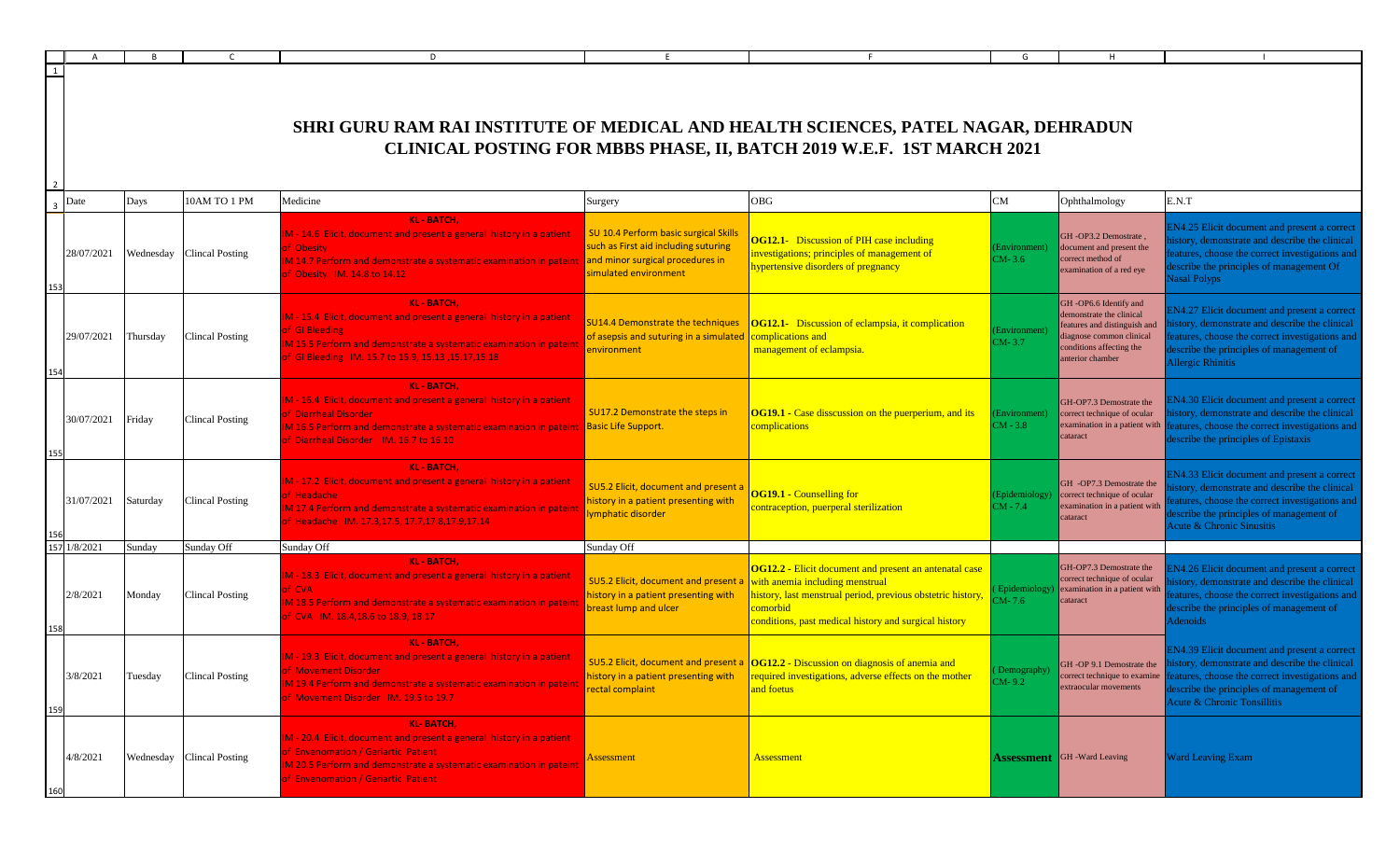| 1              |                      |                  |                                      | D<br>SHRI GURU RAM RAI INSTITUTE OF MEDICAL AND HEALTH SCIENCES, PATEL NAGAR, DEHRADUN                                                                                                                                                             | F                                                                                                                                                                                                                                                                                                                                                                                                                                                                                                                                                                                                                                                                            | CLINICAL POSTING FOR MBBS PHASE, II, BATCH 2019 W.E.F. 1ST MARCH 2021                                                                                                                                                                      | G                                                                   |                                                                                                                 |                                                                                                                      |
|----------------|----------------------|------------------|--------------------------------------|----------------------------------------------------------------------------------------------------------------------------------------------------------------------------------------------------------------------------------------------------|------------------------------------------------------------------------------------------------------------------------------------------------------------------------------------------------------------------------------------------------------------------------------------------------------------------------------------------------------------------------------------------------------------------------------------------------------------------------------------------------------------------------------------------------------------------------------------------------------------------------------------------------------------------------------|--------------------------------------------------------------------------------------------------------------------------------------------------------------------------------------------------------------------------------------------|---------------------------------------------------------------------|-----------------------------------------------------------------------------------------------------------------|----------------------------------------------------------------------------------------------------------------------|
| $\overline{3}$ | Date                 | Days             | 10AM TO 1 PM                         | Medicine                                                                                                                                                                                                                                           | Surgery                                                                                                                                                                                                                                                                                                                                                                                                                                                                                                                                                                                                                                                                      | <b>OBG</b>                                                                                                                                                                                                                                 | ${\rm CM}$                                                          | Ophthalmology                                                                                                   | E.N.T                                                                                                                |
|                | Date                 | Days             | 10AM TO 1 PM                         | Paediatrics                                                                                                                                                                                                                                        | <b>Orthopaedics</b>                                                                                                                                                                                                                                                                                                                                                                                                                                                                                                                                                                                                                                                          | Radiodiagnosis                                                                                                                                                                                                                             | Res. Med.                                                           | Skin & VD                                                                                                       | Psychiatry                                                                                                           |
|                | 5/8/2021             | Thursday         | <b>Clincal Posting</b>               | <b>BATCH-AB</b><br>PE2.5 Assessment of a child with short stature:<br>Elicit history, perform examination, document and present<br><b>S SH Y Bedside clinics,</b><br><b>Skill lab</b><br><b>Skill Assessment</b>                                   | <b>BATCH-CD</b><br>OR1.6 Participate as a member in the<br>team for closed reduction of shoulder<br>dislocation / hip dislocation / knee<br>dislocation                                                                                                                                                                                                                                                                                                                                                                                                                                                                                                                      | <b>EF</b> Batch<br>PE23.13 -1) Interpret a chest radiograph and recognize<br>cardiomegaly                                                                                                                                                  | <b>Batch GH</b><br>CT 1.5<br>CT 1.8<br>CT 2.8<br>CT 2.15<br>CT 2.10 | <b>BATCH IJ</b><br>DR 5.2 Identify and<br>differentiate scabies<br>from other lesions in<br>adults and children | <b>Batch KL</b><br>Enumerate, describe and discuss important<br>signs & symptoms of<br>common mental disorders PS3.2 |
|                | 6/8/2021             | Friday           | <b>Clincal Posting</b>               | AB PE3.3 Assessment of a child with developmental delay - Elicit<br>document<br>and present history<br><b>S SH Y Bedside clinics,</b><br><b>Skills</b> lab<br><b>Skill Assessment</b>                                                              | OR1.6 Participate as a member in the<br>team for closed reduction of shoulder<br>dislocation / hip dislocation / knee<br>dislocation                                                                                                                                                                                                                                                                                                                                                                                                                                                                                                                                         | PE28.17 Interpret chest X-ray and foreign body<br>aspiration and lower respiratory tract infection,<br>understand the significance of thymic shadow in<br>pediatric chest X-Rays. Interpret X-ray of the paranasal<br>sinsues and mastoid. | CT 1.6<br>CT 2.9                                                    | DR 6.2 Identify and<br>differentiate pediculosis<br>from other skin lesions<br>in adults and children           | Elicit, present and document a history in<br>patients presenting with a<br>mental disorder PS 3.3                    |
| 164            | 7/8/2021             | Saturday         | <b>AETCOM</b>                        |                                                                                                                                                                                                                                                    |                                                                                                                                                                                                                                                                                                                                                                                                                                                                                                                                                                                                                                                                              |                                                                                                                                                                                                                                            |                                                                     |                                                                                                                 |                                                                                                                      |
| 165<br>166     | 8/8/2021<br>9/8/2021 | Sunday<br>Monday | Sunday Off<br><b>Clincal Posting</b> | Sunday Off<br>AB PE3.8 Discuss the etio-pathogenesis, clinical presentation and<br>multidisciplinary<br>approach in the management of Cerebral palsy<br><b>K KH Y Lecture, Small group,</b><br><b>Bedside clinics</b><br><b>Written/ Viva voce</b> | Sunday Off<br>OR14.1 Demonstrate the ability to<br>counsel patients regarding prognosis<br>in patients with various orthopedic<br>illnesses like<br>a. fractures with disabilities<br>b. fractures that require prolonged<br>bed stay<br>c. bone tumours<br>d. congenital disabilities<br>OR14.2 Demonstrate the ability to<br>counsel patients to obtain consent fo<br>rvarious orthopedic procedures like<br>limp amputation, permanent fixations<br>OR14.3 Demonstrate the ability to<br>convince the patient for referral to a<br>igher centre in various orthopedic<br>illnesses, based on the detection of<br>warning signals and need for<br>sophisticated management | Sunday Off<br>PE21.13 - Enumerate the indications for and interpret the<br>written report of ultrasonogram of KUB                                                                                                                          | Sunday Off<br>CT 1.9<br>CT 2.13                                     | Sunday Off<br>DR 13.1 Distinguish<br>bulla from vesicles                                                        | Sunday Off<br>Elicit, describe and document clinical features<br>of alcohol and<br>substance use disorders PS 4.2    |
|                | 10/8/2021            | Tuesday          | <b>Clincal Posting</b>               | AB PE6.8 Respecting patient privacy and maintaining<br>confidentiality while<br>dealing with adolescence<br>A SH Y Bedside clinics Document in log book AETCOM                                                                                     | PM4.5 Demonstrate correct<br>assessment of muscle strength and<br>range of movements                                                                                                                                                                                                                                                                                                                                                                                                                                                                                                                                                                                         | RD1.1 - Define radiation and the interaction of radiation<br>and importance of radiation protection                                                                                                                                        | CT 2.11<br>$\text{CT } 2.12$<br><b>PY6.8</b>                        | DR 8.2 Identify and<br>distinguish herpes<br>simplex and herpes<br>labialis from other skin                     | Enumerate, elicit, describe and document<br>clinical features, positive s PS 5.2                                     |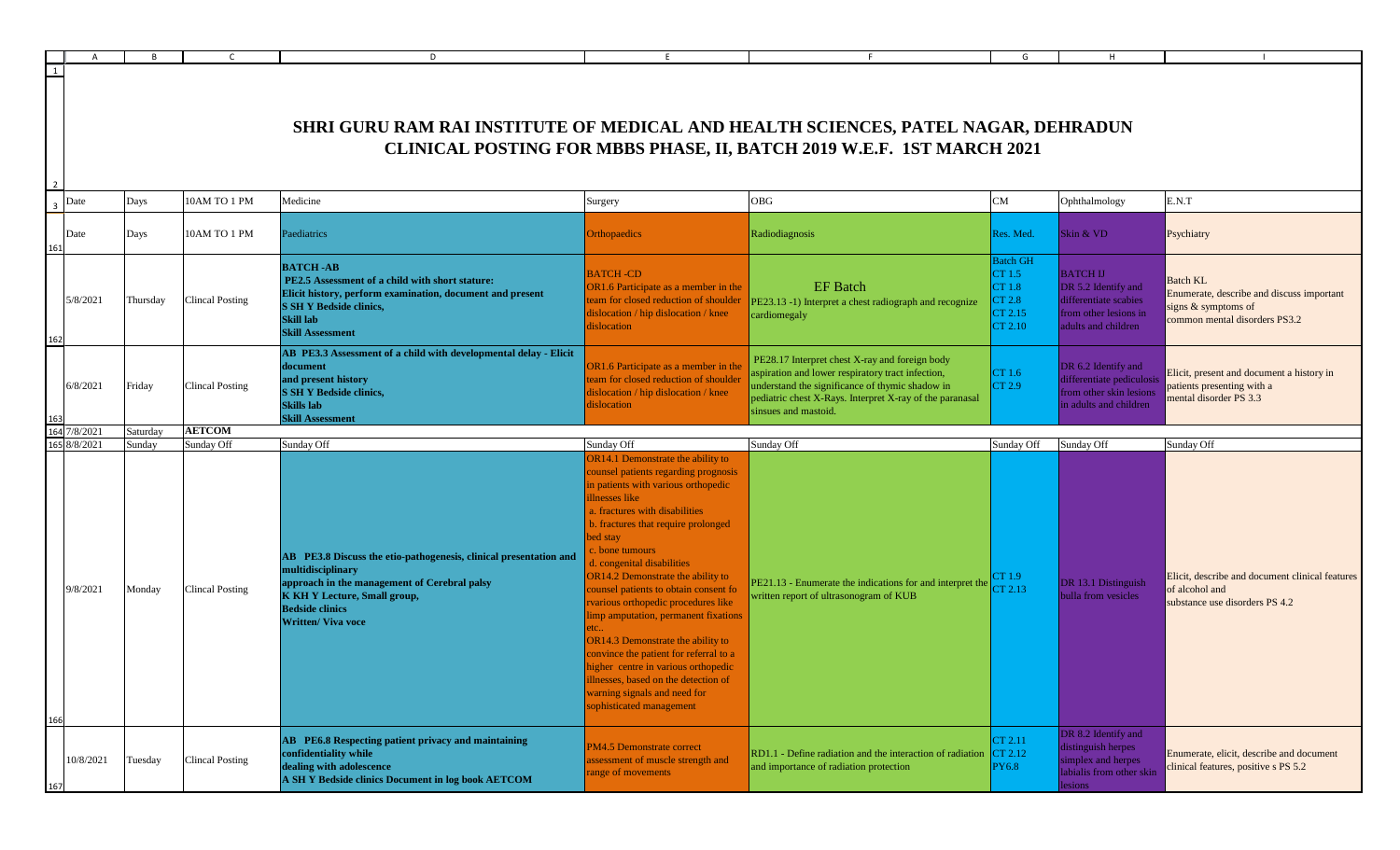|                          |                  |                                             | D                                                                                                                                                                                                                                                                                                                                           |                                                                                                                                                                                                                                                                                                                                                          |                                                                                                                                                                                                                                                                                                                                                                                                                                                                                                                                                                                                                    | G                             |                                                                                              |                                                                                                                      |
|--------------------------|------------------|---------------------------------------------|---------------------------------------------------------------------------------------------------------------------------------------------------------------------------------------------------------------------------------------------------------------------------------------------------------------------------------------------|----------------------------------------------------------------------------------------------------------------------------------------------------------------------------------------------------------------------------------------------------------------------------------------------------------------------------------------------------------|--------------------------------------------------------------------------------------------------------------------------------------------------------------------------------------------------------------------------------------------------------------------------------------------------------------------------------------------------------------------------------------------------------------------------------------------------------------------------------------------------------------------------------------------------------------------------------------------------------------------|-------------------------------|----------------------------------------------------------------------------------------------|----------------------------------------------------------------------------------------------------------------------|
| 1                        |                  |                                             | SHRI GURU RAM RAI INSTITUTE OF MEDICAL AND HEALTH SCIENCES, PATEL NAGAR, DEHRADUN                                                                                                                                                                                                                                                           |                                                                                                                                                                                                                                                                                                                                                          | CLINICAL POSTING FOR MBBS PHASE, II, BATCH 2019 W.E.F. 1ST MARCH 2021                                                                                                                                                                                                                                                                                                                                                                                                                                                                                                                                              |                               |                                                                                              |                                                                                                                      |
| Date                     | Days             | 10AM TO 1 PM                                | Medicine                                                                                                                                                                                                                                                                                                                                    | Surgery                                                                                                                                                                                                                                                                                                                                                  | <b>OBG</b>                                                                                                                                                                                                                                                                                                                                                                                                                                                                                                                                                                                                         | CM                            | Ophthalmology                                                                                | E.N.T                                                                                                                |
| 11/8/2021                | Wednesday        | <b>Clincal Posting</b>                      | <b>AB</b> PE6.9 Perform routine Adolescent Health check up including<br>eliciting<br>history, performing examination including SMR (Sexual Maturity<br>Rating), growth assessments (using Growth charts) and systemic<br>exam including thyroid and Breast exam and the HEADSS<br>screening<br><b>S SH Y Bedside clinics Skills station</b> | OR13.1 Participate in a team for<br>procedures in patients and<br>lemonstrating the ability to perform<br>n mannequins / simulated patients in<br>ie following:<br>. Above elbow plaster<br>. Below knee plaster<br>ii. Above knee plaster<br>iv. Thomas splint<br>splinting for long bone fractures<br>i. Strapping for shoulder and clavicle<br>trauma | RD 1.3 - Enumerate indications for various common<br>radiological investigations, choose the most appropriate<br>and cost effective method and interpret findings in<br>common conditions pertaining to disorder of ENT                                                                                                                                                                                                                                                                                                                                                                                            | CT 1.7<br>CT 1.10             | DR 8.3 Identify and<br>distinguish herpes zoster<br>and varicella from other<br>skin lesions | Enumerate, elicit, describe and document<br>clinical features in<br>patients with depression PS 6.2                  |
| 12/8/2021                | Thursday         | <b>Clincal Posting</b>                      | AB PE6.11 Visit to the Adolescent Clinic S KH Y DOAP session<br><b>Document in Log Book</b>                                                                                                                                                                                                                                                 | <b>OR12.1</b> Describe and discuss the<br>clinical features, investigations and<br>principles of management of<br>Congenital and acquired<br>nalformations and deformities of:<br>. limbs and spine - Scoliosis and<br>pinal bifida<br>b. Congenital dislocation of<br>Hip, Torticollis.<br>c. congenital talipes equino varus                           | RD 1.4 - Enumerate indications for various common<br>radiological investigations, choose the most appropriate<br>and cost effective method and interpret findings in<br>common conditions pertaining to disorder in OB & Gy<br>RD 1.10- Describe the role of Emergency Radiology,<br>miscellaneous & applied aspects, interaction with clinical CT 1.15<br>departments<br><b>RD</b> 1.12<br>Describe the effects of radiation in pregnancy and the<br>methods of prevention / minimization of radiation<br>RD 1.13 - Describe the<br>exposure<br>components of the PC&PNDT Act and its medicolegal<br>implications |                               | DR 8.4 Identify and<br>distinguish viral warts<br>from other skin lessions                   | Enumerate, elicit, describe and document<br>clinical features in<br>patients with bipolar disorders PS 7.2           |
| 13/08/2021               | Friday           | <b>Clincal Posting</b>                      | AB PE7.5 Observe the correct technique of breast feeding and<br>distinguish<br>wrong S P Y Bedside clinics, Skills<br><b>Skill Assessment 3</b><br>right from techniques                                                                                                                                                                    | <b>OR11.1</b> Describe and discuss the<br>etiopathogenesis, clinical<br>eatures, investigations and principles<br>of management of peripheral nerve<br>injuries in diseases like foot drop,<br>wrist drop, claw hand, palsies of<br>Radial, Ulnar, Median, Lateral<br><b>Popliteal and Sciatic Nerves</b>                                                | RD 1.5 - Enumerate indications for various common<br>radiological investigations, choose the most appropriate<br>and cost effective method and interpret findings in<br>common conditions pertaining to disorder in internal<br>medicine                                                                                                                                                                                                                                                                                                                                                                           | CT 1.16<br>CT 1.18<br>CT 1.19 | DR 8.5 Identify and<br>distinguish molluscum<br>contagiosum from other<br>skin lesions       | Enumerate, elicit, describe and document<br>linical features in<br>patients with anxiety disorders PS 8.2            |
| 14/08/2021               | Saturdav         |                                             |                                                                                                                                                                                                                                                                                                                                             |                                                                                                                                                                                                                                                                                                                                                          |                                                                                                                                                                                                                                                                                                                                                                                                                                                                                                                                                                                                                    |                               |                                                                                              |                                                                                                                      |
| 15/08/2022<br>16/08/2021 | Sundav<br>Monday | Inddependence Day<br><b>Clincal Posting</b> | AB PE7.7 Perform breast examination and identify common<br>problems during<br>actation such as retracted nipples, cracked nipples, breast<br>engorgement, breast abscess                                                                                                                                                                    | M7.2 Describe and demonstrate<br>rocess of transfer, applications of<br>ollarrestraints while maintaining<br>airway and prevention of secondary<br>njury in a mannequin/model                                                                                                                                                                            | RD 1.6 - Enumerate indications for various common<br>radiological investigations, choose the most appropriate<br>and cost effective method and interpret findings in<br>common conditions pertaining to disorder in surgery                                                                                                                                                                                                                                                                                                                                                                                        | CT 2.14<br>CT 2.22            | DR 8.6 Enumerate the<br>ndicatons, discribe the<br>procudure and perform<br>a tzanck smear   | Enumerate and describe the magnitude and<br>etiology of somatoform, dissociative and<br>conversion disorders PS 10.1 |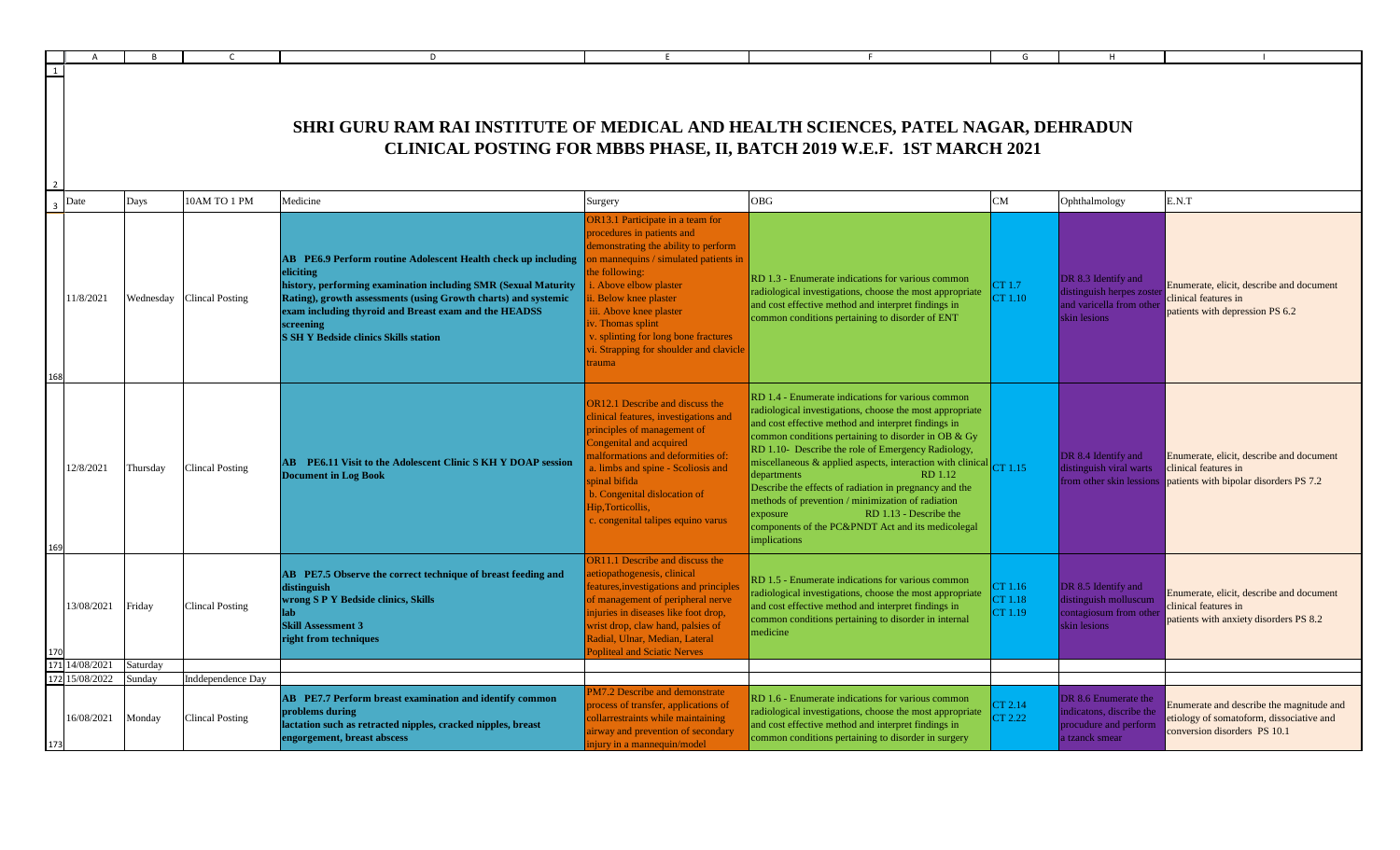|                |                              |                    |                           | D                                                                                                                                                                                                  |                                                                                                                                                           |                                                                                                                                                                                                                                            | G                                                                   |                                                                                                                 |                                                                                                                        |
|----------------|------------------------------|--------------------|---------------------------|----------------------------------------------------------------------------------------------------------------------------------------------------------------------------------------------------|-----------------------------------------------------------------------------------------------------------------------------------------------------------|--------------------------------------------------------------------------------------------------------------------------------------------------------------------------------------------------------------------------------------------|---------------------------------------------------------------------|-----------------------------------------------------------------------------------------------------------------|------------------------------------------------------------------------------------------------------------------------|
| $\overline{1}$ |                              |                    |                           | <b>SHRI GURU RAM RAI INSTITUTE OF MEDICAL AND HEALTH SCIENCES, PATEL NAGAR, DEHRADUN</b>                                                                                                           |                                                                                                                                                           | CLINICAL POSTING FOR MBBS PHASE, II, BATCH 2019 W.E.F. 1ST MARCH 2021                                                                                                                                                                      |                                                                     |                                                                                                                 |                                                                                                                        |
| -3             | Date                         | Days               | 10AM TO 1 PM              | Medicine                                                                                                                                                                                           | Surgery                                                                                                                                                   | <b>OBG</b>                                                                                                                                                                                                                                 | CM                                                                  | Ophthalmology                                                                                                   | E.N.T                                                                                                                  |
|                | 17/08/2021                   | Tuesday            | Clincal Posting           | AB PE8.4 Elicit history on the Complementary Feeding habits S<br><b>SH Y Bedside clinics, Skills Skill Community Medicine</b><br>lab<br><b>Assessment</b>                                          | PM7.3 Perform and demonstrate a<br>correct neurological examination in a<br>patient with spinal injury and<br>determine the neurologic level of<br>injury | RD 1.7 - Enumerate indications for various common<br>radiological investigations, choose the most appropriate<br>and cost effective method and interpret findings in<br>common conditions pertaining to disorder in pediatrics             | CT 2.18<br>CT 2.19<br>CT 2.23                                       | DR 13.2 Demonstrate<br>the Tzanck test, nikolsky disorders in the<br>sign and bulla spread<br>ign               | Enumerate and describe common psychiatric<br>elderly including dementia, depression and<br>psychosis                   |
|                | 18/08/2021                   |                    | Wednesday Clincal Posting | AB<br><b>WARD LEAVING</b>                                                                                                                                                                          | Assessment                                                                                                                                                | RD 1.9 - Describe the role of Interventional Radiology in<br>common clinical conditions<br>$RD$ 1.10 - Describe<br>the role of Emergency Radiology, miscellaneous &<br>applied aspects, interaction with clinical departments              | CT 2.21<br>CT 2.24<br>CT 2.27<br>CT 2.28                            | DR 7.2 Identify Candida<br>species in fungal<br>scrapings and KOH<br>mount.                                     | <b>Ward Leaving Exam</b>                                                                                               |
| 176            | 19/08/2021                   | Thursday           | <b>Clincal Posting</b>    | <b>BATCH-CD</b><br>PE2.5 Assessment of a child with short stature:<br>Elicit history, perform examination, document and present<br>S SH Y Bedside clinics.<br>Skill lab<br><b>Skill Assessment</b> | <b>BATCH EF</b><br>OR1.6 Participate as a member in the<br>team for closed reduction of shoulder<br>dislocation / hip dislocation / knee<br>dislocation   | <b>GH</b> Batch<br>PE23.13 -1) Interpret a chest radiograph and recognize<br>cardiomegaly                                                                                                                                                  | <b>IJ Batch CT</b><br>1.5<br>CT 1.8<br>CT 2.8<br>CT 2.15<br>CT 2.10 | <b>BATCH KL</b><br>DR 5.2 Identify and<br>differentiate scabies<br>from other lesions in<br>adults and children | <b>BATCH-AB</b><br>Enumerate, describe and discuss important<br>signs $&$ symptoms of<br>common mental disorders PS3.2 |
|                | 20/08/2021                   | Friday             | <b>Clincal Posting</b>    | PE3.3 Assessment of a child with developmental delay - Elicit<br>document<br>and present history<br><b>S SH Y Bedside clinics,</b><br><b>Skills</b> lab<br><b>Skill Assessment</b>                 | OR1.6 Participate as a member in the<br>team for closed reduction of shoulder<br>dislocation / hip dislocation / knee<br>dislocation                      | PE28.17 Interpret chest X-ray and foreign body<br>aspiration and lower respiratory tract infection,<br>understand the significance of thymic shadow in<br>pediatric chest X-Rays. Interpret X-ray of the paranasal<br>sinsues and mastoid. | CT 1.6<br>CT 2.9                                                    | DR 6.2 Identify and<br>differentiate pediculosis<br>from other skin lesions<br>in adults and children           | Elicit, present and document a history in<br>patients presenting with a<br>mental disorder PS 3.3                      |
|                | 21/08/2021<br>179 22/08/2021 | Saturday<br>Sundav | <b>AETCOM</b><br>Sundav   | Sundav                                                                                                                                                                                             | Sundav                                                                                                                                                    | Sunday                                                                                                                                                                                                                                     | Sundav                                                              | Sundav                                                                                                          | Sunday                                                                                                                 |
|                |                              |                    |                           |                                                                                                                                                                                                    |                                                                                                                                                           |                                                                                                                                                                                                                                            |                                                                     |                                                                                                                 |                                                                                                                        |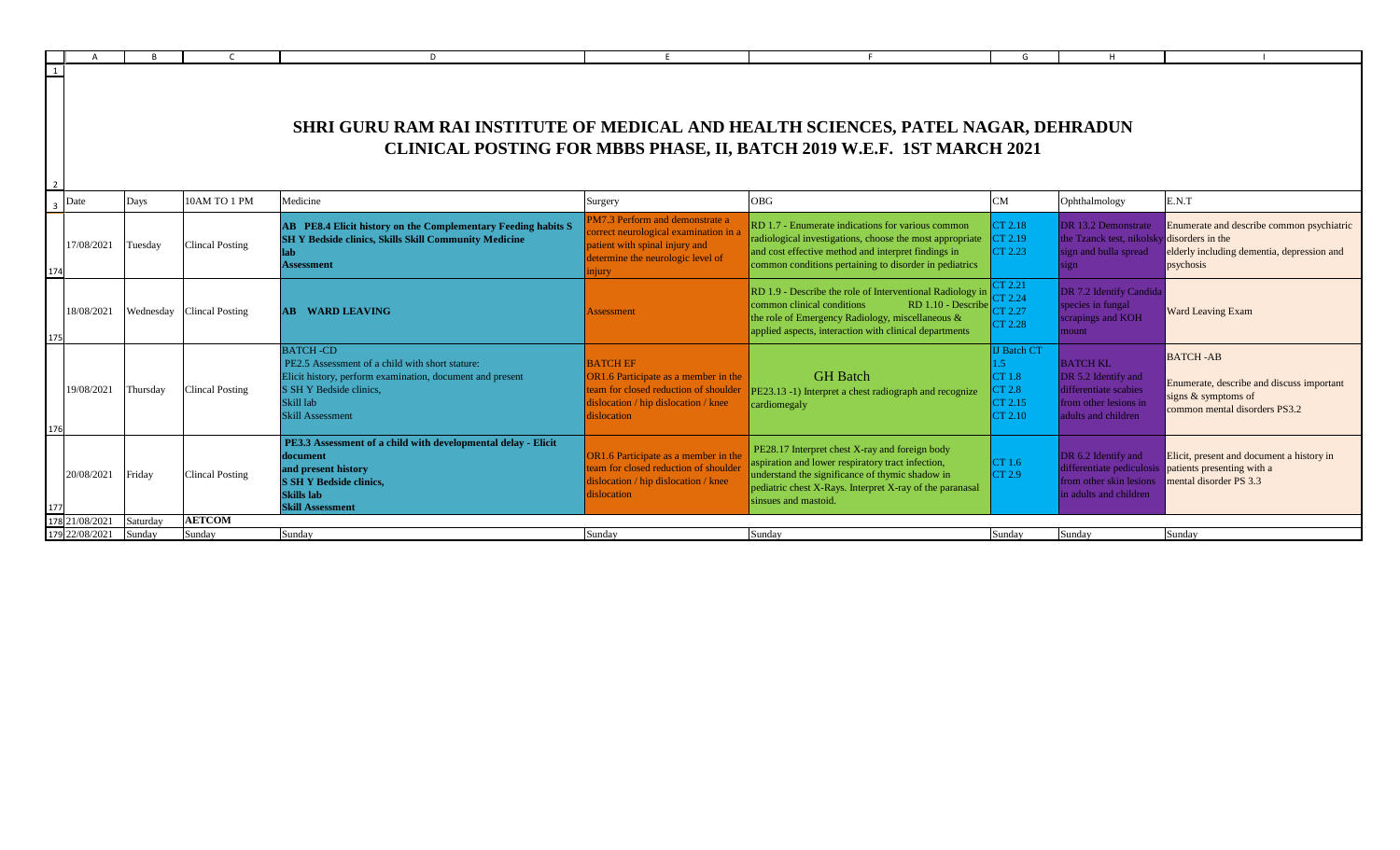|                     |            |           |                        | D                                                                                                                                                                                                                                                                                                                                 | E                                                                                                                                                                                                                                                                                                                                                                                                                                                                                                                                                                                                                                                                     |                                                                                                                                                                                                                         | G                                  |                                                                                                       |                                                                                                      |
|---------------------|------------|-----------|------------------------|-----------------------------------------------------------------------------------------------------------------------------------------------------------------------------------------------------------------------------------------------------------------------------------------------------------------------------------|-----------------------------------------------------------------------------------------------------------------------------------------------------------------------------------------------------------------------------------------------------------------------------------------------------------------------------------------------------------------------------------------------------------------------------------------------------------------------------------------------------------------------------------------------------------------------------------------------------------------------------------------------------------------------|-------------------------------------------------------------------------------------------------------------------------------------------------------------------------------------------------------------------------|------------------------------------|-------------------------------------------------------------------------------------------------------|------------------------------------------------------------------------------------------------------|
|                     |            |           |                        | <b>SHRI GURU RAM RAI INSTITUTE OF MEDICAL AND HEALTH SCIENCES, PATEL NAGAR, DEHRADUN</b>                                                                                                                                                                                                                                          |                                                                                                                                                                                                                                                                                                                                                                                                                                                                                                                                                                                                                                                                       | CLINICAL POSTING FOR MBBS PHASE, II, BATCH 2019 W.E.F. 1ST MARCH 2021                                                                                                                                                   |                                    |                                                                                                       |                                                                                                      |
| $\overline{3}$ Date |            | Days      | 10AM TO 1 PM           | Medicine                                                                                                                                                                                                                                                                                                                          | Surgery                                                                                                                                                                                                                                                                                                                                                                                                                                                                                                                                                                                                                                                               | OBG                                                                                                                                                                                                                     | CM                                 | Ophthalmology                                                                                         | E.N.T                                                                                                |
| 180                 | 23/08/2021 | Monday    | <b>Clincal Posting</b> | PE3.8 Discuss the etio-pathogenesis, clinical presentation and<br>multidisciplinary<br>approach in the management of Cerebral palsy<br><b>K KH Y Lecture, Small group,</b><br><b>Bedside clinics</b><br><b>Written/ Viva voce</b>                                                                                                 | OR14.1 Demonstrate the ability to<br>counsel patients regarding prognosis<br>in patients with various orthopedic<br>illnesses like<br>a. fractures with disabilities<br>b. fractures that require prolonged<br>bed stay<br>c. bone tumours<br>d. congenital disabilities<br>OR14.2 Demonstrate the ability to<br>counsel patients to obtain consent fo<br>rvarious orthopedic procedures like<br>limp amputation, permanent fixations<br>tc<br>OR14.3 Demonstrate the ability to<br>convince the patient for referral to a<br>higher centre in various orthopedic<br>illnesses, based on the detection of<br>warning signals and need for<br>sophisticated management | PE21.13 - Enumerate the indications for and interpret the<br>written report of ultrasonogram of KUB                                                                                                                     | CT 1.9<br>CT 2.13                  | DR 13.1 Distinguish<br>bulla from vesicles                                                            | Elicit, describe and document clinical features<br>of alcohol and<br>substance use disorders PS 4.2  |
|                     | 24/08/2021 | Tuesday   | <b>Clincal Posting</b> | PE6.8 Respecting patient privacy and maintaining confidentiality<br>while<br>dealing with adolescence<br>A SH Y Bedside clinics Document in log book AETCOM                                                                                                                                                                       | PM4.5 Demonstrate correct<br>assessment of muscle strength and<br>range of movements                                                                                                                                                                                                                                                                                                                                                                                                                                                                                                                                                                                  | RD1.1 - Define radiation and the interaction of radiation<br>and importance of radiation protection                                                                                                                     | CT 2.11<br>CT 2.12<br><b>PY6.8</b> | DR 8.2 Identify and<br>distinguish herpes<br>simplex and herpes<br>labialis from other skin<br>esions | Enumerate, elicit, describe and document<br>clinical features, positive s PS 5.2                     |
|                     | 25/08/2021 | Wednesday | <b>Clincal Posting</b> | PE6.9 Perform routine Adolescent Health check up including<br>eliciting<br>history, performing examination including SMR (Sexual Maturity<br>Rating), growth assessments (using Growth charts) and systemic<br>exam including thyroid and Breast exam and the HEADSS<br>screening<br><b>S SH Y Bedside clinics Skills station</b> | OR13.1 Participate in a team for<br>procedures in patients and<br>demonstrating the ability to perform<br>on mannequins / simulated patients in<br>the following:<br>. Above elbow plaster<br>Below knee plaster<br>iii. Above knee plaster<br>. Thomas splint<br>. splinting for long bone fractures<br>vi. Strapping for shoulder and clavicle<br>trauma                                                                                                                                                                                                                                                                                                            | RD 1.3 - Enumerate indications for various common<br>radiological investigations, choose the most appropriate<br>and cost effective method and interpret findings in<br>common conditions pertaining to disorder of ENT | CT 1.7<br>CT 1.10                  | DR 8.3 Identify and<br>distinguish herpes zoster clinical features in<br>skin lesions                 | Enumerate, elicit, describe and document<br>and varicella from other patients with depression PS 6.2 |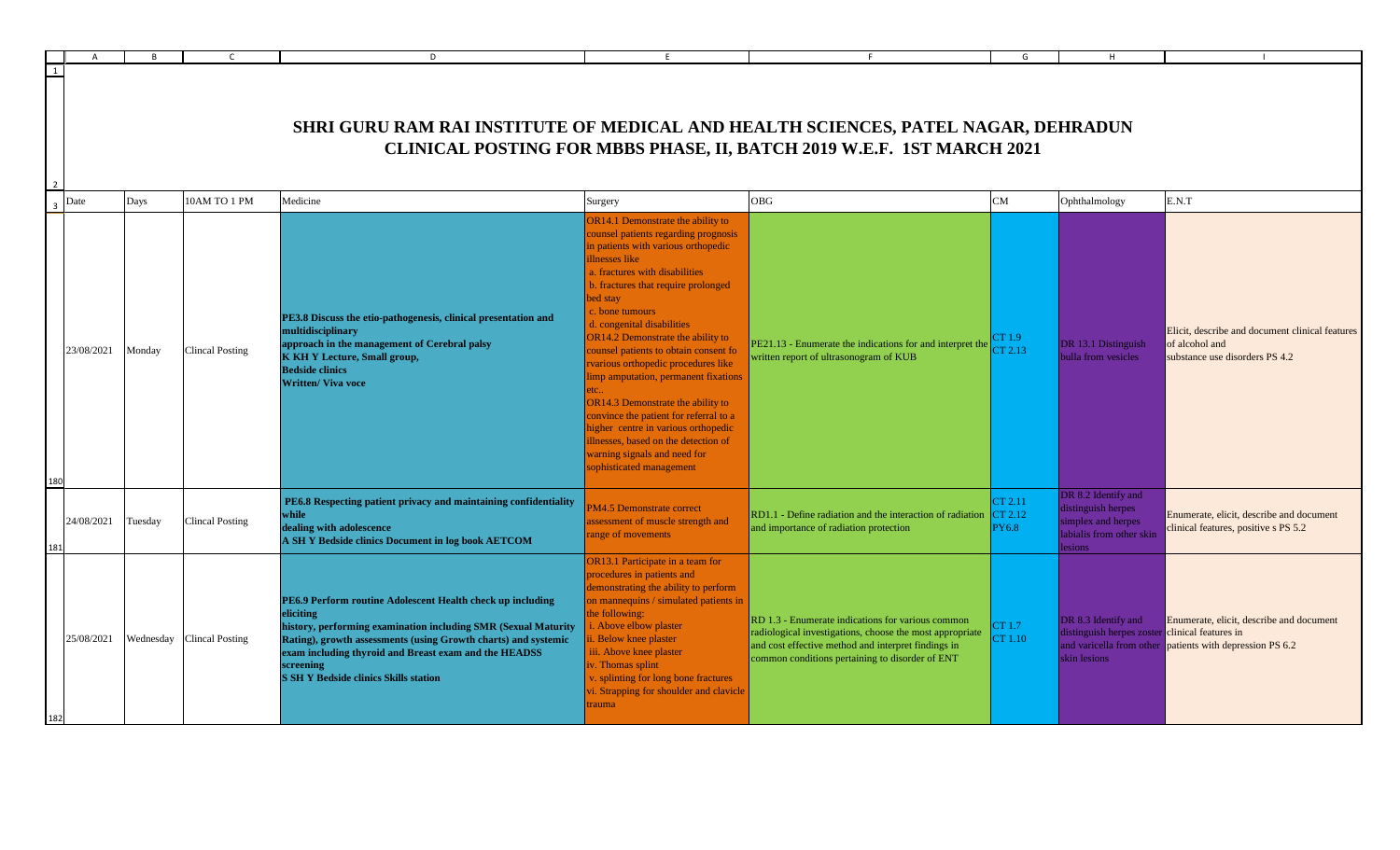|     |            |           |                        | D.                                                                                                                                                                           |                                                                                                                                                                                                                                                                                                                           |                                                                                                                                                                                                                                                                                                                                                                                                                                                                                                                                                                                                                                                    | G                             |                                                                                             |                                                                                                                          |
|-----|------------|-----------|------------------------|------------------------------------------------------------------------------------------------------------------------------------------------------------------------------|---------------------------------------------------------------------------------------------------------------------------------------------------------------------------------------------------------------------------------------------------------------------------------------------------------------------------|----------------------------------------------------------------------------------------------------------------------------------------------------------------------------------------------------------------------------------------------------------------------------------------------------------------------------------------------------------------------------------------------------------------------------------------------------------------------------------------------------------------------------------------------------------------------------------------------------------------------------------------------------|-------------------------------|---------------------------------------------------------------------------------------------|--------------------------------------------------------------------------------------------------------------------------|
|     |            |           |                        | SHRI GURU RAM RAI INSTITUTE OF MEDICAL AND HEALTH SCIENCES, PATEL NAGAR, DEHRADUN                                                                                            |                                                                                                                                                                                                                                                                                                                           | CLINICAL POSTING FOR MBBS PHASE, II, BATCH 2019 W.E.F. 1ST MARCH 2021                                                                                                                                                                                                                                                                                                                                                                                                                                                                                                                                                                              |                               |                                                                                             |                                                                                                                          |
|     | Date       | Days      | 10AM TO 1 PM           | Medicine                                                                                                                                                                     | Surgery                                                                                                                                                                                                                                                                                                                   | <b>OBG</b>                                                                                                                                                                                                                                                                                                                                                                                                                                                                                                                                                                                                                                         | CM                            | Ophthalmology                                                                               | E.N.T                                                                                                                    |
|     | 26/08/2021 | Thursday  | <b>Clincal Posting</b> | PE6.11 Visit to the Adolescent Clinic S KH Y DOAP session<br><b>Document in Log Book</b>                                                                                     | OR12.1 Describe and discuss the<br>clinical features, investigations and<br>principles of management of<br>Congenital and acquired<br>malformations and deformities of:<br>a. limbs and spine - Scoliosis and<br>spinal bifida<br>b. Congenital dislocation of<br>Hip, Torticollis,<br>c. congenital talipes equino varus | RD 1.4 - Enumerate indications for various common<br>radiological investigations, choose the most appropriate<br>and cost effective method and interpret findings in<br>common conditions pertaining to disorder in OB & Gy<br>RD 1.10- Describe the role of Emergency Radiology,<br>miscellaneous & applied aspects, interaction with clinical $\begin{bmatrix} C\Gamma & 1.15 \end{bmatrix}$<br>RD 1.12<br>departments<br>Describe the effects of radiation in pregnancy and the<br>methods of prevention / minimization of radiation<br>RD 1.13 - Describe the<br>exposure<br>components of the PC&PNDT Act and its medicolegal<br>implications |                               | DR 8.4 Identify and<br>distinguish viral warts<br>from other skin lession                   | Enumerate, elicit, describe and document<br>clinical features in<br>patients with bipolar disorders PS 7.2               |
|     | 27/08/2021 | Friday    | <b>Clincal Posting</b> | PE7.5 Observe the correct technique of breast feeding and<br>distinguish<br>wrong S P Y Bedside clinics, Skills<br>lab<br><b>Skill Assessment 3</b><br>right from techniques | OR11.1 Describe and discuss the<br>aetiopathogenesis, clinical<br>features, investigations and principle<br>of management of peripheral nerve<br>injuries in diseases like foot drop,<br>wrist drop, claw hand, palsies of<br>Radial, Ulnar, Median, Lateral<br><b>Popliteal and Sciatic Nerves</b>                       | RD 1.5 - Enumerate indications for various common<br>radiological investigations, choose the most appropriate<br>and cost effective method and interpret findings in<br>common conditions pertaining to disorder in internal<br>medicine                                                                                                                                                                                                                                                                                                                                                                                                           | CT 1.16<br>CT 1.18<br>CT 1.19 | DR 8.5 Identify and<br>distinguish molluscum<br>contagiosum from other<br>skin lesions      | Enumerate, elicit, describe and document<br>clinical features in<br>patients with anxiety disorders PS 8.2               |
|     | 28/08/2021 | Saturday  | <b>AETCOM</b>          |                                                                                                                                                                              |                                                                                                                                                                                                                                                                                                                           |                                                                                                                                                                                                                                                                                                                                                                                                                                                                                                                                                                                                                                                    |                               |                                                                                             |                                                                                                                          |
|     | 29/08/2021 | Sunday    | Sunday Off             | Sunday Off                                                                                                                                                                   | Sunday Off                                                                                                                                                                                                                                                                                                                | Sunday Off                                                                                                                                                                                                                                                                                                                                                                                                                                                                                                                                                                                                                                         | Sunday Off                    | Sunday Off                                                                                  | Sunday Off                                                                                                               |
| 187 | 0/08/2021  | Monday    | Janmashtami            | Janmashtami                                                                                                                                                                  | Janmashtami                                                                                                                                                                                                                                                                                                               | Janmashtami                                                                                                                                                                                                                                                                                                                                                                                                                                                                                                                                                                                                                                        | Janmashtami                   | Janmashtami                                                                                 | Janmashtami                                                                                                              |
|     | 31/08/2021 | Tuesday   | <b>Clincal Posting</b> | PE7.7 Perform breast examination and identify common problems<br>during<br>lactation such as retracted nipples, cracked nipples, breast<br>engorgement, breast abscess       | <b>PM7.2 Describe and demonstrate</b><br>process of transfer, applications of<br>collarrestraints while maintaining<br>airway and prevention of secondary<br>injury in a mannequin/model                                                                                                                                  | RD 1.6 - Enumerate indications for various common<br>radiological investigations, choose the most appropriate<br>and cost effective method and interpret findings in<br>common conditions pertaining to disorder in surgery                                                                                                                                                                                                                                                                                                                                                                                                                        | CT 2.14<br>CT 2.22            | DR 8.6 Enumerate the<br>indicatons, discribe the<br>procudure and perform<br>a tzanck smear | Enumerate and describe the magnitude and<br>etiology of somatoform, dissociative and<br>conversion disorders PS 10.1     |
| 189 | 1/9/2021   | Wednesday | <b>Clincal Posting</b> | PE8.4 Elicit history on the Complementary Feeding habits S SH Y<br><b>Bedside clinics, Skills Skill Community Medicine</b><br>lab<br><b>Assessment</b>                       | PM7.3 Perform and demonstrate a<br>orrect neurological examination in<br>patient with spinal injury and<br>determine the neurologic level of<br>niurv                                                                                                                                                                     | RD 1.7 - Enumerate indications for various common<br>radiological investigations, choose the most appropriate<br>and cost effective method and interpret findings in<br>common conditions pertaining to disorder in pediatrics                                                                                                                                                                                                                                                                                                                                                                                                                     | CT 2.18<br>CT 2.19<br>CT 2.23 | DR 13.2 Demonstrate<br>the Tzanck test, nikolsk<br>sign and bulla spread<br>ign             | Enumerate and describe common psychiatric<br>disorders in the<br>elderly including dementia, depression and<br>psychosis |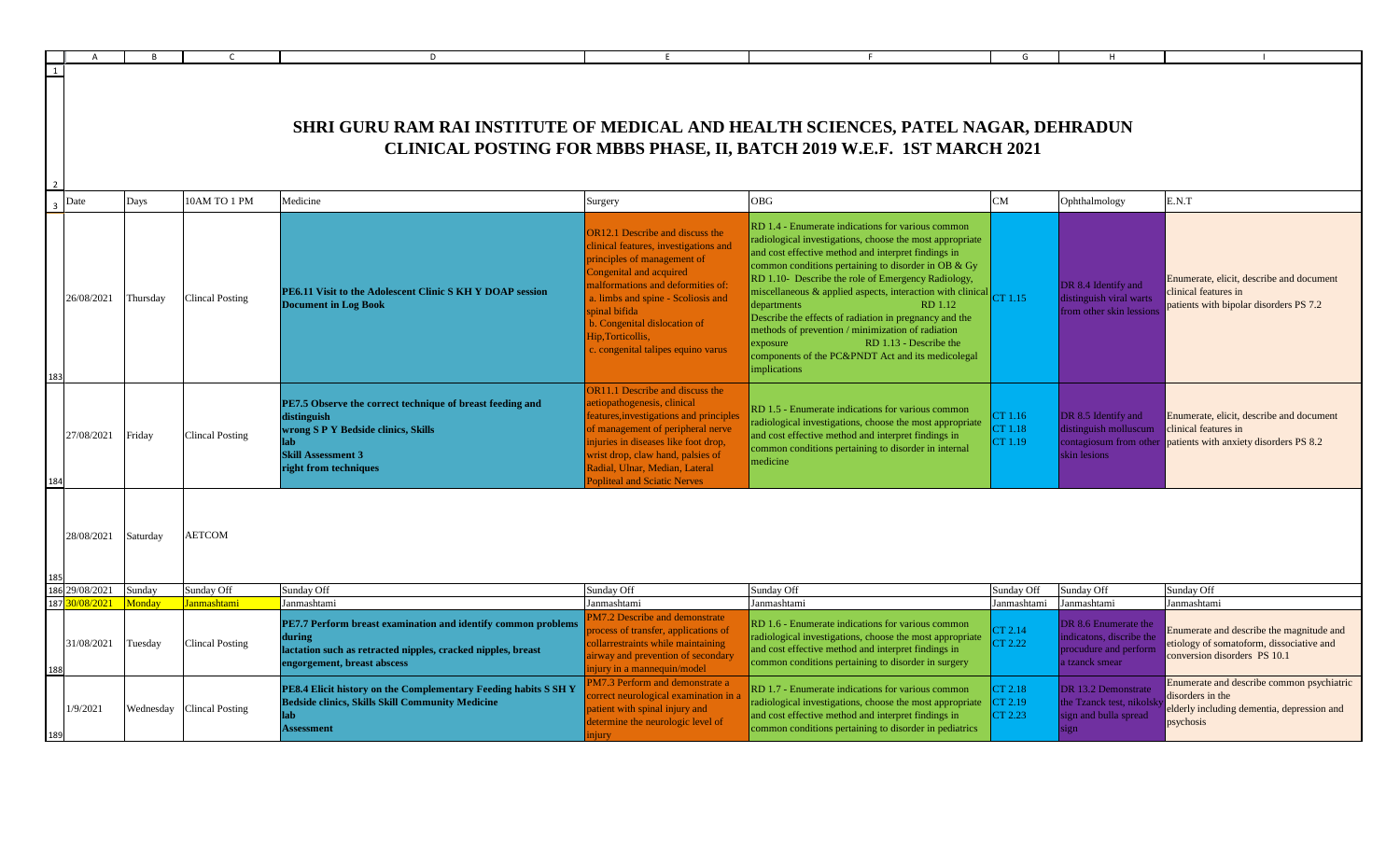|                |          | <b>B</b> |                        | D                                                                                                                                                                                                                                 |                                                                                                                                                                                                                                                                                                                                                                                                                                                                                                                                                                                                                                                                                       |                                                                                                                                                                                                                                            | G                                                                          | H                                                                                                               |                                                                                                                          |
|----------------|----------|----------|------------------------|-----------------------------------------------------------------------------------------------------------------------------------------------------------------------------------------------------------------------------------|---------------------------------------------------------------------------------------------------------------------------------------------------------------------------------------------------------------------------------------------------------------------------------------------------------------------------------------------------------------------------------------------------------------------------------------------------------------------------------------------------------------------------------------------------------------------------------------------------------------------------------------------------------------------------------------|--------------------------------------------------------------------------------------------------------------------------------------------------------------------------------------------------------------------------------------------|----------------------------------------------------------------------------|-----------------------------------------------------------------------------------------------------------------|--------------------------------------------------------------------------------------------------------------------------|
| 1              |          |          |                        |                                                                                                                                                                                                                                   |                                                                                                                                                                                                                                                                                                                                                                                                                                                                                                                                                                                                                                                                                       |                                                                                                                                                                                                                                            |                                                                            |                                                                                                                 |                                                                                                                          |
|                |          |          |                        | SHRI GURU RAM RAI INSTITUTE OF MEDICAL AND HEALTH SCIENCES, PATEL NAGAR, DEHRADUN                                                                                                                                                 |                                                                                                                                                                                                                                                                                                                                                                                                                                                                                                                                                                                                                                                                                       | CLINICAL POSTING FOR MBBS PHASE, II, BATCH 2019 W.E.F. 1ST MARCH 2021                                                                                                                                                                      |                                                                            |                                                                                                                 |                                                                                                                          |
| $\overline{3}$ | Date     | Days     | 10AM TO 1 PM           | Medicine                                                                                                                                                                                                                          | Surgery                                                                                                                                                                                                                                                                                                                                                                                                                                                                                                                                                                                                                                                                               | <b>OBG</b>                                                                                                                                                                                                                                 | ${\rm CM}$                                                                 | Ophthalmology                                                                                                   | E.N.T                                                                                                                    |
|                | 2/9/2021 | Thursday | <b>Clincal Posting</b> | <b>WARD LEAVING</b>                                                                                                                                                                                                               | Assessment                                                                                                                                                                                                                                                                                                                                                                                                                                                                                                                                                                                                                                                                            | RD 1.9 - Describe the role of Interventional Radiology i<br>common clinical conditions<br>RD 1.10 - Describ<br>the role of Emergency Radiology, miscellaneous &<br>applied aspects, interaction with clinical departments                  | CT 2.21<br>CT 2.24<br>CT 2.27<br>CT 2.28                                   | DR 7.2 Identify Candida<br>species in fungal<br>scrapings and KOH<br>mount                                      | <b>Ward Leaving Exam</b>                                                                                                 |
|                | 3/9/2021 | Friday   | <b>Clincal Posting</b> | <b>BATCH-EF</b><br>PE2.5 Assessment of a child with short stature:<br>Elicit history, perform examination, document and present<br>S SH Y Bedside clinics,<br>Skill lab<br>Skill Assessmen                                        | <b>BATCH-GH</b><br>OR1.6 Participate as a member in the<br>team for closed reduction of shoulder<br>dislocation / hip dislocation / knee<br>dislocation                                                                                                                                                                                                                                                                                                                                                                                                                                                                                                                               | <b>IJ</b> Batch<br>PE23.13 -1) Interpret a chest radiograph and recognize<br>cardiomegaly                                                                                                                                                  | <b>Batch KL</b><br>CT 1.5<br>CT 1.8<br><b>CT 2.8</b><br>CT 2.15<br>CT 2.10 | <b>BATCH-AB</b><br>DR 5.2 Identify and<br>differentiate scabies<br>from other lesions in<br>adults and children | <b>BATCH - CD</b><br>Enumerate, describe and discuss important<br>signs $&$ symptoms of<br>common mental disorders PS3.2 |
| 192            | 4/9/2021 | Saturday | <b>AETCOM</b>          |                                                                                                                                                                                                                                   |                                                                                                                                                                                                                                                                                                                                                                                                                                                                                                                                                                                                                                                                                       |                                                                                                                                                                                                                                            |                                                                            |                                                                                                                 |                                                                                                                          |
| 193            | 5/9/2021 | Sundav   | Sunday Off             | Sunday Off                                                                                                                                                                                                                        | Sunday Off                                                                                                                                                                                                                                                                                                                                                                                                                                                                                                                                                                                                                                                                            |                                                                                                                                                                                                                                            |                                                                            |                                                                                                                 |                                                                                                                          |
|                | 6/9/2021 | Monday   | <b>Clincal Posting</b> | PE3.3 Assessment of a child with developmental delay - Elicit<br>document<br>and present history<br><b>S SH Y Bedside clinics,</b><br>Skills lab<br><b>Skill Assessment</b>                                                       | OR1.6 Participate as a member in the<br>team for closed reduction of shoulder<br>dislocation / hip dislocation / knee<br>dislocation                                                                                                                                                                                                                                                                                                                                                                                                                                                                                                                                                  | PE28.17 Interpret chest X-ray and foreign body<br>aspiration and lower respiratory tract infection,<br>understand the significance of thymic shadow in<br>pediatric chest X-Rays. Interpret X-ray of the paranasal<br>sinsues and mastoid. | CT 1.6<br>CT 2.9                                                           | DR 6.2 Identify and<br>differentiate pediculosis<br>from other skin lesions<br>in adults and children           | Elicit, present and document a history in<br>patients presenting with a<br>mental disorder PS 3.3                        |
|                | 7/9/2021 | Tuesday  | <b>Clincal Posting</b> | PE3.8 Discuss the etio-pathogenesis, clinical presentation and<br>multidisciplinary<br>approach in the management of Cerebral palsy<br><b>K KH Y Lecture, Small group,</b><br><b>Bedside clinics</b><br><b>Written/ Viva voce</b> | <b>DR14.1 Demonstrate the ability to</b><br>counsel patients regarding prognosis<br>in patients with various orthopedic<br>illnesses like<br>a. fractures with disabilities<br>b. fractures that require prolonged<br>bed stay<br>c. bone tumours<br>d. congenital disabilities<br>OR14.2 Demonstrate the ability to<br>counsel patients to obtain consent fo<br>rvarious orthopedic procedures like<br>limp amputation, permanent fixations<br>etc.<br><b>OR14.3</b> Demonstrate the ability to<br>convince the patient for referral to a<br>higher centre in various orthopedic<br>illnesses, based on the detection of<br>warning signals and need for<br>sophisticated management | PE21.13 - Enumerate the indications for and interpret the<br>written report of ultrasonogram of KUB                                                                                                                                        | CT 1.9<br>CT 2.13                                                          | DR 13.1 Distinguish<br>bulla from vesicles                                                                      | Elicit, describe and document clinical features<br>of alcohol and<br>substance use disorders PS 4.2                      |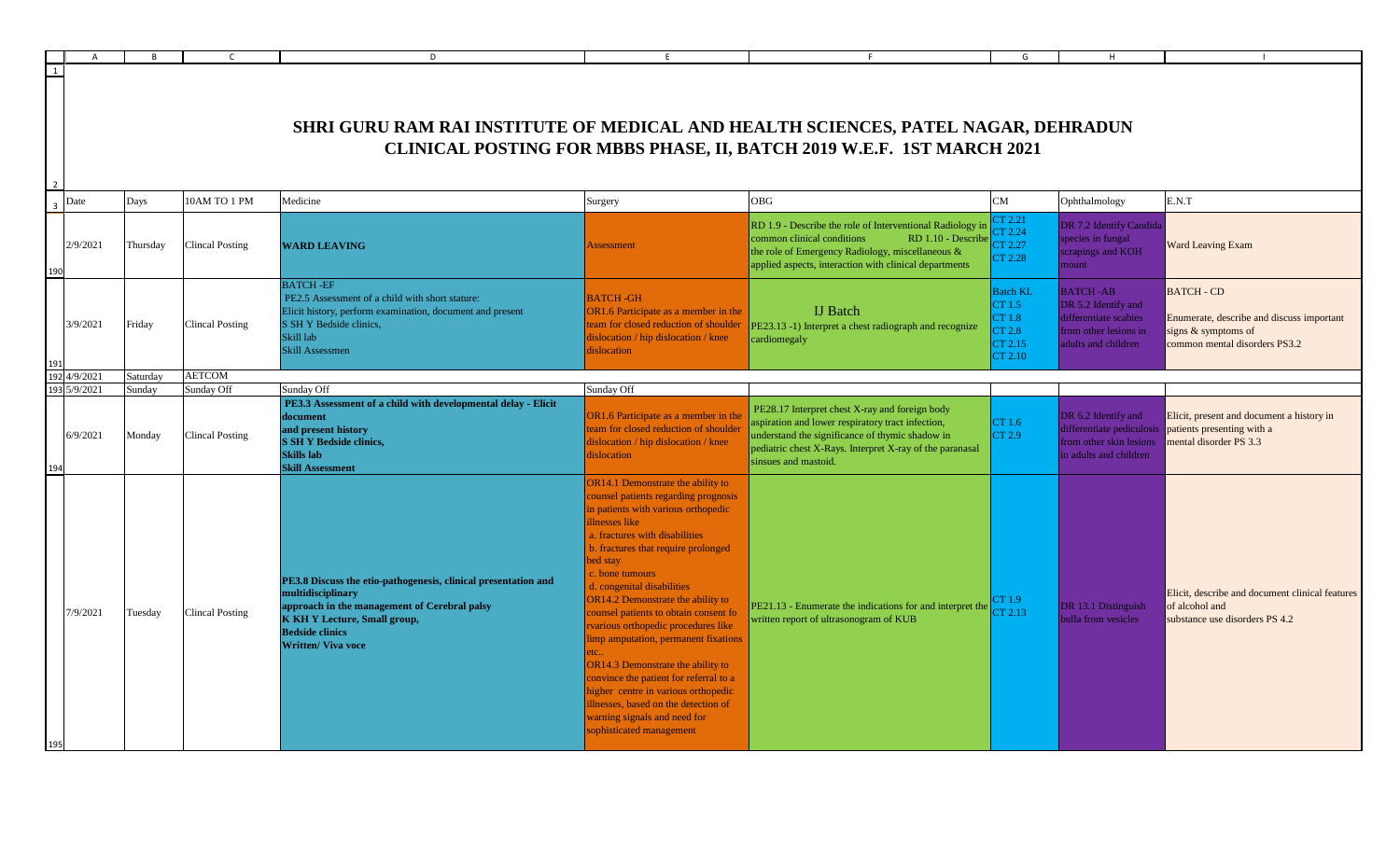|                     |                                                                                                   | <b>B</b>                                                                   | C.                     | D                                                                                                                                                                                                                                                                                                                                 | E                                                                                                                                                                                                                                                                                                                                                                   | F.                                                                                                                                                                                                                                                                                                                                                                                                                                                                                                                                                                                                                 | G                       | H                                                                                                     |                                                                                                            |
|---------------------|---------------------------------------------------------------------------------------------------|----------------------------------------------------------------------------|------------------------|-----------------------------------------------------------------------------------------------------------------------------------------------------------------------------------------------------------------------------------------------------------------------------------------------------------------------------------|---------------------------------------------------------------------------------------------------------------------------------------------------------------------------------------------------------------------------------------------------------------------------------------------------------------------------------------------------------------------|--------------------------------------------------------------------------------------------------------------------------------------------------------------------------------------------------------------------------------------------------------------------------------------------------------------------------------------------------------------------------------------------------------------------------------------------------------------------------------------------------------------------------------------------------------------------------------------------------------------------|-------------------------|-------------------------------------------------------------------------------------------------------|------------------------------------------------------------------------------------------------------------|
|                     |                                                                                                   |                                                                            |                        | SHRI GURU RAM RAI INSTITUTE OF MEDICAL AND HEALTH SCIENCES, PATEL NAGAR, DEHRADUN                                                                                                                                                                                                                                                 |                                                                                                                                                                                                                                                                                                                                                                     | CLINICAL POSTING FOR MBBS PHASE, II, BATCH 2019 W.E.F. 1ST MARCH 2021                                                                                                                                                                                                                                                                                                                                                                                                                                                                                                                                              |                         |                                                                                                       |                                                                                                            |
|                     |                                                                                                   | Days                                                                       | 10AM TO 1 PM           | Medicine                                                                                                                                                                                                                                                                                                                          |                                                                                                                                                                                                                                                                                                                                                                     | <b>OBG</b>                                                                                                                                                                                                                                                                                                                                                                                                                                                                                                                                                                                                         | CM                      | Ophthalmology                                                                                         | E.N.T                                                                                                      |
| Date                | 8/9/2021                                                                                          | Wednesday                                                                  | <b>Clincal Posting</b> | PE6.8 Respecting patient privacy and maintaining confidentiality<br>while<br>dealing with adolescence<br>A SH Y Bedside clinics Document in log book AETCOM                                                                                                                                                                       | Surgery<br>M4.5 Demonstrate correct<br>assessment of muscle strength and<br>ange of movements                                                                                                                                                                                                                                                                       | RD1.1 - Define radiation and the interaction of radiation $ CT 2.12 $<br>and importance of radiation protection                                                                                                                                                                                                                                                                                                                                                                                                                                                                                                    | CT 2.11<br><b>PY6.8</b> | DR 8.2 Identify and<br>distinguish herpes<br>simplex and herpes<br>labialis from other skin<br>esions | Enumerate, elicit, describe and document<br>clinical features, positive s PS 5.2                           |
| 197 9/9/2021<br>201 | 198 10/9/2021<br>199 11/9/2021<br>200 12/9/2021<br>13/09/2021<br>202 14/09/2021<br>203 15/09/2021 | Thursday<br>Friday<br>Saturday<br>Sunday<br>Monday<br>Tuesday<br>Wednesday |                        | 2nd Terminal Examinaiton.                                                                                                                                                                                                                                                                                                         |                                                                                                                                                                                                                                                                                                                                                                     |                                                                                                                                                                                                                                                                                                                                                                                                                                                                                                                                                                                                                    |                         |                                                                                                       |                                                                                                            |
|                     | 16/09/2021                                                                                        | Thursday                                                                   | <b>Clincal Posting</b> | PE6.9 Perform routine Adolescent Health check up including<br>eliciting<br>history, performing examination including SMR (Sexual Maturity<br>Rating), growth assessments (using Growth charts) and systemic<br>exam including thyroid and Breast exam and the HEADSS<br>screening<br><b>S SH Y Bedside clinics Skills station</b> | <b>OR13.1 Participate in a team for</b><br>procedures in patients and<br>demonstrating the ability to perform<br>on mannequins / simulated patients in<br>the following:<br>. Above elbow plaster<br>. Below knee plaster<br>iii. Above knee plaster<br>v. Thomas splint<br>v. splinting for long bone fractures<br>i. Strapping for shoulder and clavicle<br>rauma | RD 1.3 - Enumerate indications for various common<br>radiological investigations, choose the most appropriate<br>and cost effective method and interpret findings in<br>common conditions pertaining to disorder of ENT                                                                                                                                                                                                                                                                                                                                                                                            | CT 1.7<br>CT 1.10       | DR 8.3 Identify and<br>distinguish herpes zoster clinical features in<br>skin lesions                 | Enumerate, elicit, describe and document<br>and varicella from other patients with depression PS 6.2       |
|                     | 17/09/2021                                                                                        | Friday                                                                     | <b>Clincal Posting</b> | PE6.11 Visit to the Adolescent Clinic S KH Y DOAP session<br><b>Document in Log Book</b>                                                                                                                                                                                                                                          | <b>OR12.1</b> Describe and discuss the<br>clinical features, investigations and<br>principles of management of<br>Congenital and acquired<br>malformations and deformities of:<br>a. limbs and spine - Scoliosis and<br>spinal bifida<br>o. Congenital dislocation of<br>Hip, Torticollis,<br>c. congenital talipes equino varus                                    | RD 1.4 - Enumerate indications for various common<br>radiological investigations, choose the most appropriate<br>and cost effective method and interpret findings in<br>common conditions pertaining to disorder in OB & Gy<br>RD 1.10- Describe the role of Emergency Radiology,<br>miscellaneous & applied aspects, interaction with clinical CT 1.15<br>departments<br><b>RD</b> 1.12<br>Describe the effects of radiation in pregnancy and the<br>methods of prevention / minimization of radiation<br>RD 1.13 - Describe the<br>exposure<br>components of the PC&PNDT Act and its medicolegal<br>implications |                         | DR 8.4 Identify and<br>distinguish viral warts<br>from other skin lessions                            | Enumerate, elicit, describe and document<br>clinical features in<br>patients with bipolar disorders PS 7.2 |
|                     |                                                                                                   |                                                                            |                        |                                                                                                                                                                                                                                                                                                                                   |                                                                                                                                                                                                                                                                                                                                                                     |                                                                                                                                                                                                                                                                                                                                                                                                                                                                                                                                                                                                                    |                         |                                                                                                       |                                                                                                            |
|                     | 8/09/2021                                                                                         | Saturday                                                                   | <b>AETCOM</b>          |                                                                                                                                                                                                                                                                                                                                   |                                                                                                                                                                                                                                                                                                                                                                     |                                                                                                                                                                                                                                                                                                                                                                                                                                                                                                                                                                                                                    |                         |                                                                                                       |                                                                                                            |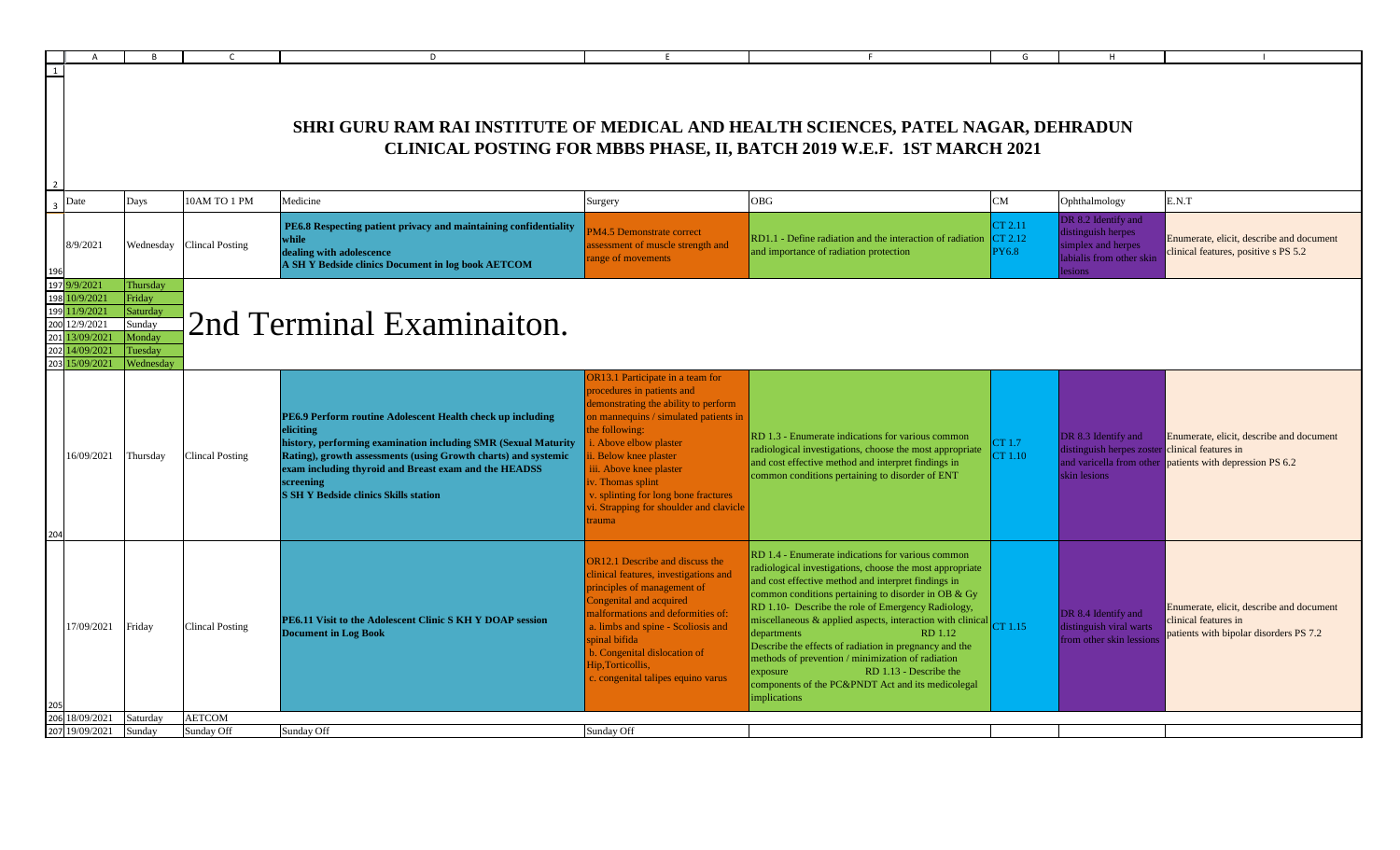|     |            |          |                           | D                                                                                                                                                                                                  | F                                                                                                                                                                                                                                                                                                          |                                                                                                                                                                                                                                           | G                                                                   | H                                                                                                               |                                                                                                                          |
|-----|------------|----------|---------------------------|----------------------------------------------------------------------------------------------------------------------------------------------------------------------------------------------------|------------------------------------------------------------------------------------------------------------------------------------------------------------------------------------------------------------------------------------------------------------------------------------------------------------|-------------------------------------------------------------------------------------------------------------------------------------------------------------------------------------------------------------------------------------------|---------------------------------------------------------------------|-----------------------------------------------------------------------------------------------------------------|--------------------------------------------------------------------------------------------------------------------------|
|     |            |          |                           |                                                                                                                                                                                                    |                                                                                                                                                                                                                                                                                                            |                                                                                                                                                                                                                                           |                                                                     |                                                                                                                 |                                                                                                                          |
|     |            |          |                           | <b>SHRI GURU RAM RAI INSTITUTE OF MEDICAL AND HEALTH SCIENCES, PATEL NAGAR, DEHRADUN</b>                                                                                                           |                                                                                                                                                                                                                                                                                                            |                                                                                                                                                                                                                                           |                                                                     |                                                                                                                 |                                                                                                                          |
|     |            |          |                           |                                                                                                                                                                                                    |                                                                                                                                                                                                                                                                                                            | CLINICAL POSTING FOR MBBS PHASE, II, BATCH 2019 W.E.F. 1ST MARCH 2021                                                                                                                                                                     |                                                                     |                                                                                                                 |                                                                                                                          |
|     | Date       | Days     | 0AM TO 1 PM               | Medicine                                                                                                                                                                                           | Surgery                                                                                                                                                                                                                                                                                                    | <b>OBG</b>                                                                                                                                                                                                                                | CM                                                                  | Ophthalmology                                                                                                   | E.N.T                                                                                                                    |
|     | 20/09/2021 | Monday   | <b>Clincal Posting</b>    | PE7.5 Observe the correct technique of breast feeding and<br>distinguish<br>wrong S P Y Bedside clinics, Skills<br><b>Skill Assessment 3</b><br>right from techniques                              | <b>OR11.1 Describe and discuss the</b><br>aetiopathogenesis, clinical<br>features, investigations and principle<br>of management of peripheral nerve<br>injuries in diseases like foot drop,<br>wrist drop, claw hand, palsies of<br>Radial, Ulnar, Median, Lateral<br><b>Popliteal and Sciatic Nerves</b> | RD 1.5 - Enumerate indications for various common<br>radiological investigations, choose the most appropriate<br>and cost effective method and interpret findings in<br>common conditions pertaining to disorder in internal<br>medicine  | CT 1.16<br>CT 1.18<br>CT 1.19                                       | DR 8.5 Identify and<br>distinguish molluscum<br>contagiosum from other<br>skin lesions                          | Enumerate, elicit, describe and document<br>clinical features in<br>patients with anxiety disorders PS 8.2               |
|     | 21/09/2021 | Tuesday  | <b>Clincal Posting</b>    | PE7.7 Perform breast examination and identify common problems<br>during<br>lactation such as retracted nipples, cracked nipples, breast<br>engorgement, breast abscess                             | PM7.2 Describe and demonstrate<br>process of transfer, applications of<br>collarrestraints while maintaining<br>airway and prevention of secondary<br>niury in a mannequin/model                                                                                                                           | RD 1.6 - Enumerate indications for various common<br>radiological investigations, choose the most appropriate<br>and cost effective method and interpret findings in<br>common conditions pertaining to disorder in surgery               | CT 2.14<br>CT 2.22                                                  | DR 8.6 Enumerate the<br>indicatons, discribe the<br>procudure and perform<br>a tzanck smear                     | Enumerate and describe the magnitude and<br>etiology of somatoform, dissociative and<br>conversion disorders PS 10.1     |
|     | 22/09/2021 |          | Wednesday Clincal Posting | PE8.4 Elicit history on the Complementary Feeding habits S SH Y<br><b>Bedside clinics, Skills Skill Community Medicine</b><br>ab<br><b>Assessment</b>                                              | PM7.3 Perform and demonstrate a<br>correct neurological examination in<br>patient with spinal injury and<br>determine the neurologic level of<br>niurv                                                                                                                                                     | RD 1.7 - Enumerate indications for various common<br>radiological investigations, choose the most appropriate<br>and cost effective method and interpret findings in<br>common conditions pertaining to disorder in pediatrics            | CT 2.18<br>CT 2.19<br>CT 2.23                                       | DR 13.2 Demonstrate<br>the Tzanck test, nikolsk<br>sign and bulla spread<br>ign                                 | Enumerate and describe common psychiatric<br>disorders in the<br>elderly including dementia, depression and<br>psychosis |
|     | 23/09/2021 | Thursday | <b>Clincal Posting</b>    | <b>WARD LEAVING</b>                                                                                                                                                                                | <b>Assessment</b>                                                                                                                                                                                                                                                                                          | RD 1.9 - Describe the role of Interventional Radiology in<br>common clinical conditions<br>RD 1.10 - Describe<br>the role of Emergency Radiology, miscellaneous &<br>applied aspects, interaction with clinical departments               | CT 2.21<br>CT 2.24<br>$\mathrm{CT}$ 2.27<br>CT 2.28                 | DR 7.2 Identify Candida<br>species in fungal<br>scrapings and KOH<br>mount                                      | <b>Ward Leaving Exam</b>                                                                                                 |
|     | 24/09/2021 | Friday   | <b>Clincal Posting</b>    | <b>BATCH-GH</b><br>PE2.5 Assessment of a child with short stature:<br>Elicit history, perform examination, document and present<br>S SH Y Bedside clinics,<br>Skill lab<br><b>Skill Assessment</b> | <b>BATCH-IJ</b><br>OR1.6 Participate as a member in the<br>team for closed reduction of shoulder<br>dislocation / hip dislocation / knee<br>dislocation                                                                                                                                                    | <b>KL</b> Batch<br>PE23.13 -1) Interpret a chest radiograph and recognize<br>cardiomegaly                                                                                                                                                 | <b>Batch AB</b><br>CT 1.5<br>CT 1.8<br>CT 2.8<br>CT 2.15<br>CT 2.10 | <b>Batch-CD</b><br>DR 5.2 Identify and<br>differentiate scabies<br>from other lesions in<br>adults and children | <b>BATCH-EF</b><br>Enumerate, describe and discuss important<br>signs $&$ symptoms of<br>common mental disorders PS3.2   |
|     | 25/09/2021 | Saturday | <b>AETCOM</b>             |                                                                                                                                                                                                    |                                                                                                                                                                                                                                                                                                            |                                                                                                                                                                                                                                           |                                                                     |                                                                                                                 |                                                                                                                          |
| 214 | 26/09/2021 | Sunday   | Sunday Off                | Sunday Off                                                                                                                                                                                         | Sunday Off                                                                                                                                                                                                                                                                                                 |                                                                                                                                                                                                                                           |                                                                     |                                                                                                                 |                                                                                                                          |
|     | 27/09/2021 | Monday   | <b>Clincal Posting</b>    | PE3.3 Assessment of a child with developmental delay - Elicit<br>document<br>and present history<br><b>S SH Y Bedside clinics,</b><br><b>Skills</b> lab<br><b>Skill Assessment</b>                 | OR1.6 Participate as a member in the<br>team for closed reduction of shoulder<br>dislocation / hip dislocation / knee<br>dislocation                                                                                                                                                                       | PE28.17 Interpret chest X-ray and foreign body<br>spiration and lower respiratory tract infection,<br>understand the significance of thymic shadow in<br>bediatric chest X-Rays. Interpret X-ray of the paranasal<br>sinsues and mastoid. | CT 1.6<br>CT 2.9                                                    | DR 6.2 Identify and<br>differentiate pediculosis<br>from other skin lesions<br>in adults and children           | Elicit, present and document a history in<br>patients presenting with a<br>mental disorder PS 3.3                        |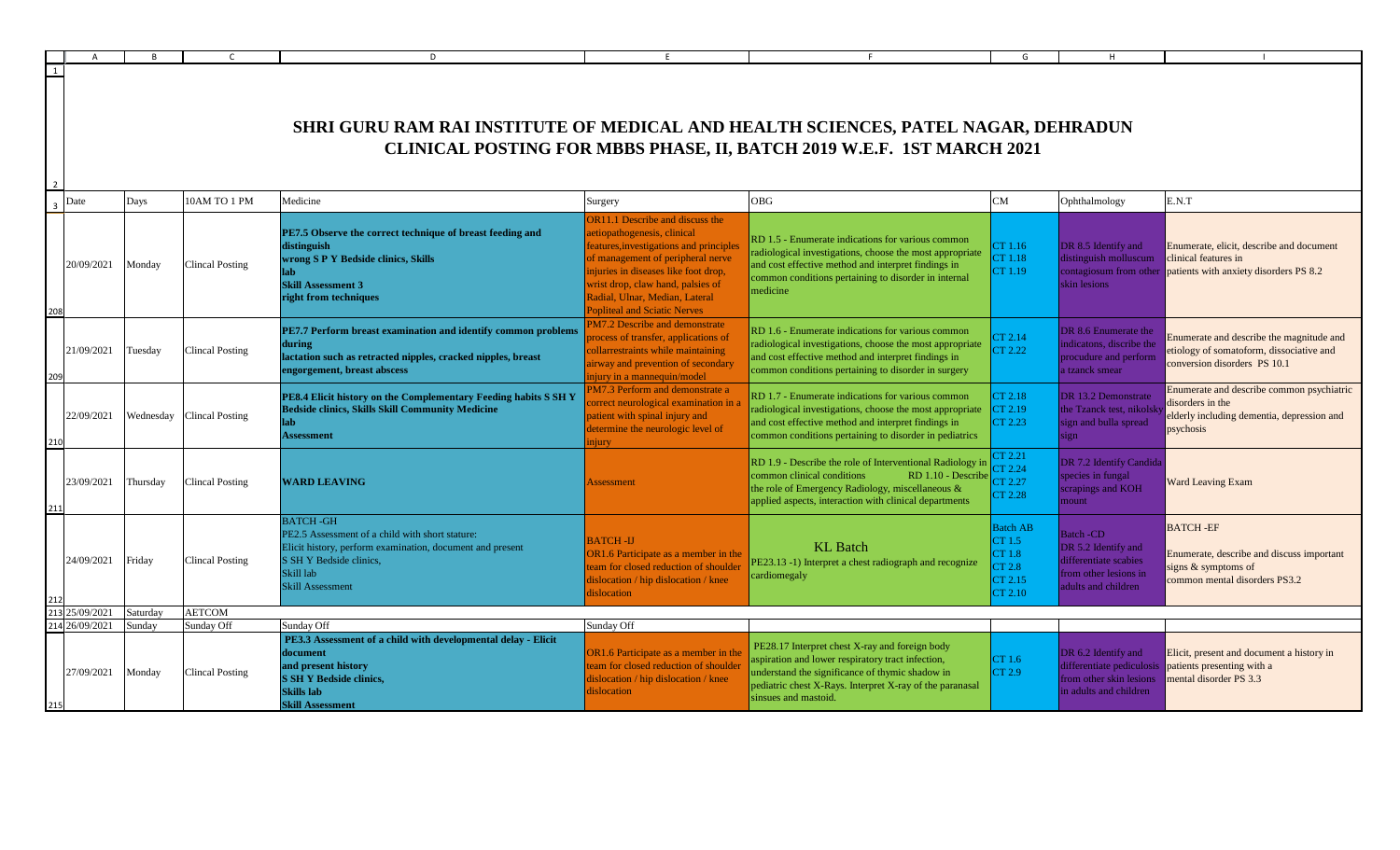|     |                     |           |                        | D                                                                                                                                                                                                                                                                                                                                 | E                                                                                                                                                                                                                                                                                                                                                                                                                                                                                                                                                                                                                                                                     |                                                                                                                                                                                                                         | G                                  |                                                                                                       |                                                                                                      |
|-----|---------------------|-----------|------------------------|-----------------------------------------------------------------------------------------------------------------------------------------------------------------------------------------------------------------------------------------------------------------------------------------------------------------------------------|-----------------------------------------------------------------------------------------------------------------------------------------------------------------------------------------------------------------------------------------------------------------------------------------------------------------------------------------------------------------------------------------------------------------------------------------------------------------------------------------------------------------------------------------------------------------------------------------------------------------------------------------------------------------------|-------------------------------------------------------------------------------------------------------------------------------------------------------------------------------------------------------------------------|------------------------------------|-------------------------------------------------------------------------------------------------------|------------------------------------------------------------------------------------------------------|
|     |                     |           |                        | <b>SHRI GURU RAM RAI INSTITUTE OF MEDICAL AND HEALTH SCIENCES, PATEL NAGAR, DEHRADUN</b>                                                                                                                                                                                                                                          |                                                                                                                                                                                                                                                                                                                                                                                                                                                                                                                                                                                                                                                                       | CLINICAL POSTING FOR MBBS PHASE, II, BATCH 2019 W.E.F. 1ST MARCH 2021                                                                                                                                                   |                                    |                                                                                                       |                                                                                                      |
|     | $\overline{3}$ Date | Days      | 10AM TO 1 PM           | Medicine                                                                                                                                                                                                                                                                                                                          | Surgery                                                                                                                                                                                                                                                                                                                                                                                                                                                                                                                                                                                                                                                               | OBG                                                                                                                                                                                                                     | CM                                 | Ophthalmology                                                                                         | E.N.T                                                                                                |
| 216 | 28/09/2021          | Tuesday   | <b>Clincal Posting</b> | PE3.8 Discuss the etio-pathogenesis, clinical presentation and<br>multidisciplinary<br>approach in the management of Cerebral palsy<br><b>K KH Y Lecture, Small group,</b><br><b>Bedside clinics</b><br><b>Written/ Viva voce</b>                                                                                                 | OR14.1 Demonstrate the ability to<br>counsel patients regarding prognosis<br>in patients with various orthopedic<br>illnesses like<br>a. fractures with disabilities<br>b. fractures that require prolonged<br>bed stay<br>c. bone tumours<br>d. congenital disabilities<br>OR14.2 Demonstrate the ability to<br>counsel patients to obtain consent fo<br>rvarious orthopedic procedures like<br>limp amputation, permanent fixations<br>tc<br>OR14.3 Demonstrate the ability to<br>convince the patient for referral to a<br>higher centre in various orthopedic<br>illnesses, based on the detection of<br>warning signals and need for<br>sophisticated management | PE21.13 - Enumerate the indications for and interpret the<br>written report of ultrasonogram of KUB                                                                                                                     | CT 1.9<br>CT 2.13                  | DR 13.1 Distinguish<br>bulla from vesicles                                                            | Elicit, describe and document clinical features<br>of alcohol and<br>substance use disorders PS 4.2  |
| 217 | 29/09/2021          | Wednesday | <b>Clincal Posting</b> | PE6.8 Respecting patient privacy and maintaining confidentiality<br>while<br>dealing with adolescence<br>A SH Y Bedside clinics Document in log book AETCOM                                                                                                                                                                       | PM4.5 Demonstrate correct<br>assessment of muscle strength and<br>range of movements                                                                                                                                                                                                                                                                                                                                                                                                                                                                                                                                                                                  | RD1.1 - Define radiation and the interaction of radiation<br>and importance of radiation protection                                                                                                                     | CT 2.11<br>CT 2.12<br><b>PY6.8</b> | DR 8.2 Identify and<br>distinguish herpes<br>simplex and herpes<br>labialis from other skin<br>esions | Enumerate, elicit, describe and document<br>clinical features, positive s PS 5.2                     |
|     | 30/09/2021          | Thursday  | <b>Clincal Posting</b> | PE6.9 Perform routine Adolescent Health check up including<br>eliciting<br>history, performing examination including SMR (Sexual Maturity<br>Rating), growth assessments (using Growth charts) and systemic<br>exam including thyroid and Breast exam and the HEADSS<br>screening<br><b>S SH Y Bedside clinics Skills station</b> | OR13.1 Participate in a team for<br>procedures in patients and<br>demonstrating the ability to perform<br>on mannequins / simulated patients in<br>the following:<br>. Above elbow plaster<br>Below knee plaster<br>iii. Above knee plaster<br>. Thomas splint<br>. splinting for long bone fractures<br>vi. Strapping for shoulder and clavicle<br>trauma                                                                                                                                                                                                                                                                                                            | RD 1.3 - Enumerate indications for various common<br>radiological investigations, choose the most appropriate<br>and cost effective method and interpret findings in<br>common conditions pertaining to disorder of ENT | CT 1.7<br>CT 1.10                  | DR 8.3 Identify and<br>distinguish herpes zoster clinical features in<br>skin lesions                 | Enumerate, elicit, describe and document<br>and varicella from other patients with depression PS 6.2 |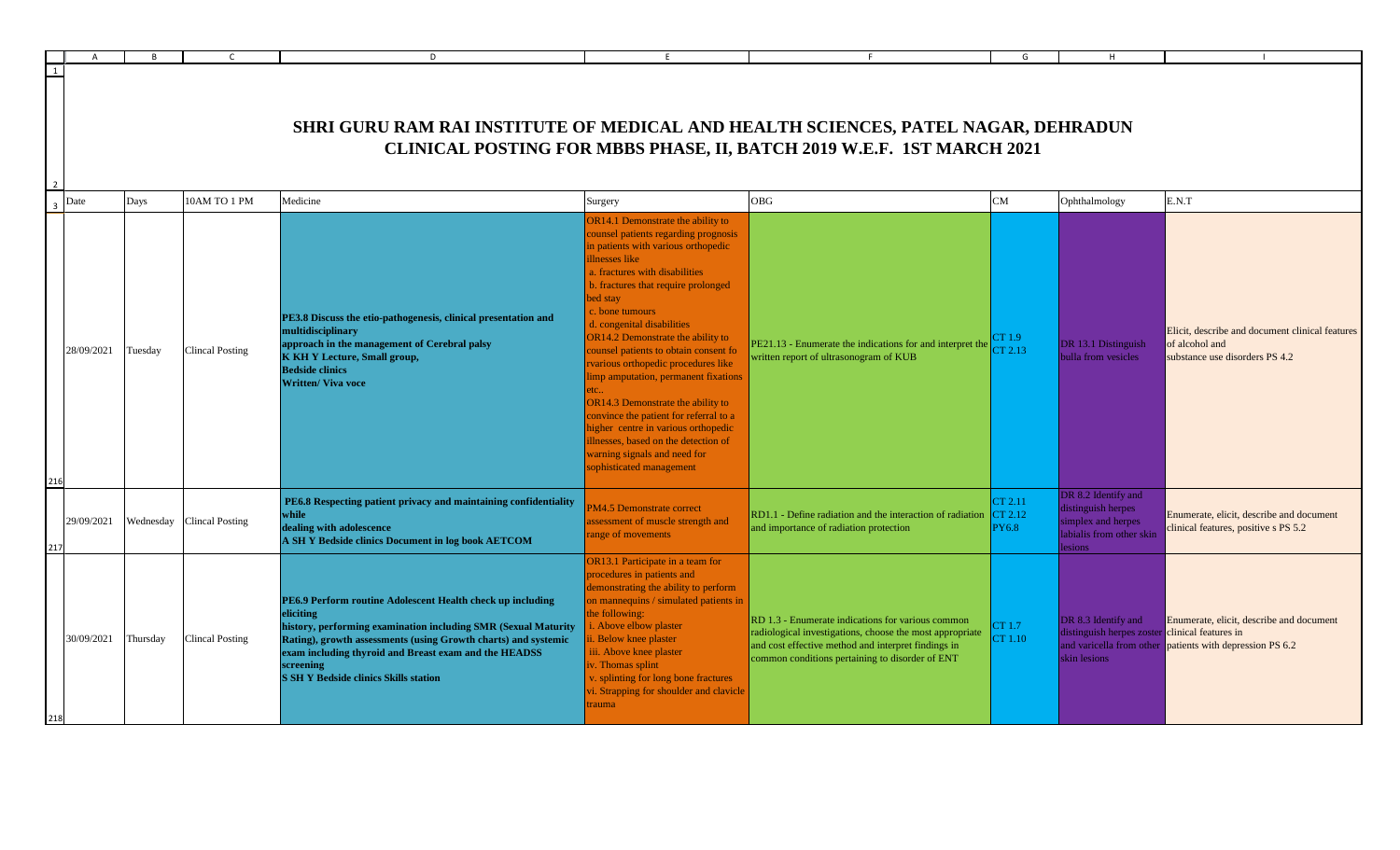|     |           |                                                                                                                                                            |                        | D                                                                                                                                                                                           |                                                                                                                                                                                                                                                                                                                                  |                                                                                                                                                                                                                                                                                                                                                                                                                                                                                                                                                                                                                       | G                                                                   |                                                                                                                 |                                                                                                                          |  |  |  |
|-----|-----------|------------------------------------------------------------------------------------------------------------------------------------------------------------|------------------------|---------------------------------------------------------------------------------------------------------------------------------------------------------------------------------------------|----------------------------------------------------------------------------------------------------------------------------------------------------------------------------------------------------------------------------------------------------------------------------------------------------------------------------------|-----------------------------------------------------------------------------------------------------------------------------------------------------------------------------------------------------------------------------------------------------------------------------------------------------------------------------------------------------------------------------------------------------------------------------------------------------------------------------------------------------------------------------------------------------------------------------------------------------------------------|---------------------------------------------------------------------|-----------------------------------------------------------------------------------------------------------------|--------------------------------------------------------------------------------------------------------------------------|--|--|--|
|     |           | SHRI GURU RAM RAI INSTITUTE OF MEDICAL AND HEALTH SCIENCES, PATEL NAGAR, DEHRADUN<br>CLINICAL POSTING FOR MBBS PHASE, II, BATCH 2019 W.E.F. 1ST MARCH 2021 |                        |                                                                                                                                                                                             |                                                                                                                                                                                                                                                                                                                                  |                                                                                                                                                                                                                                                                                                                                                                                                                                                                                                                                                                                                                       |                                                                     |                                                                                                                 |                                                                                                                          |  |  |  |
|     | Date      | Days                                                                                                                                                       | 10AM TO 1 PM           | Medicine                                                                                                                                                                                    | Surgery                                                                                                                                                                                                                                                                                                                          | <b>OBG</b>                                                                                                                                                                                                                                                                                                                                                                                                                                                                                                                                                                                                            | ${\rm CM}$                                                          | Ophthalmology                                                                                                   | E.N.T                                                                                                                    |  |  |  |
|     | 1/10/2021 | Friday                                                                                                                                                     | <b>Clincal Posting</b> | PE6.11 Visit to the Adolescent Clinic S KH Y DOAP session<br><b>Document in Log Book</b>                                                                                                    | <b>OR12.1</b> Describe and discuss the<br>clinical features, investigations and<br>principles of management of<br>Congenital and acquired<br>malformations and deformities of:<br>a. limbs and spine - Scoliosis and<br>spinal bifida<br>b. Congenital dislocation of<br>Hip, Torticollis,<br>c. congenital talipes equino varus | RD 1.4 - Enumerate indications for various common<br>radiological investigations, choose the most appropriate<br>and cost effective method and interpret findings in<br>common conditions pertaining to disorder in OB & Gy<br>RD 1.10- Describe the role of Emergency Radiology,<br>miscellaneous & applied aspects, interaction with clinical $\boxed{CT 1.15}$<br>RD 1.12<br>departments<br>Describe the effects of radiation in pregnancy and the<br>methods of prevention / minimization of radiation<br>RD 1.13 - Describe the<br>exposure<br>components of the PC&PNDT Act and its medicolegal<br>implications |                                                                     | DR 8.4 Identify and<br>distinguish viral warts<br>from other skin lessions                                      | Enumerate, elicit, describe and document<br>clinical features in<br>patients with bipolar disorders PS 7.2               |  |  |  |
| 22  | 2/10/2021 | Saturday                                                                                                                                                   | Gandhi Jyanti          | Gandhi Jyanti                                                                                                                                                                               | Gandhi Jyanti                                                                                                                                                                                                                                                                                                                    | Gandhi Jyanti                                                                                                                                                                                                                                                                                                                                                                                                                                                                                                                                                                                                         | Gandhi Jyanti Gandhi Jyanti                                         |                                                                                                                 | Gandhi Jyanti                                                                                                            |  |  |  |
| 22  | 3/10/2021 | Sunday                                                                                                                                                     | Sunday Off             | Sunday Off                                                                                                                                                                                  | Sunday Off                                                                                                                                                                                                                                                                                                                       |                                                                                                                                                                                                                                                                                                                                                                                                                                                                                                                                                                                                                       |                                                                     |                                                                                                                 |                                                                                                                          |  |  |  |
|     | 4/10/2021 | Monday                                                                                                                                                     | Clincal Posting        | PE7.5 Observe the correct technique of breast feeding and<br>distinguish<br>wrong S P Y Bedside clinics, Skills<br>lah<br><b>Skill Assessment 3</b><br>right from techniques                | OR11.1 Describe and discuss the<br>aetiopathogenesis, clinical<br>features, investigations and principles<br>of management of peripheral nerve<br>injuries in diseases like foot drop,<br>wrist drop, claw hand, palsies of<br>Radial, Ulnar, Median, Lateral<br><b>Popliteal and Sciatic Nerves</b>                             | RD 1.5 - Enumerate indications for various common<br>radiological investigations, choose the most appropriate<br>and cost effective method and interpret findings in<br>common conditions pertaining to disorder in internal<br>medicine                                                                                                                                                                                                                                                                                                                                                                              | CT 1.16<br>CT 1.18<br>CT 1.19                                       | DR 8.5 Identify and<br>distinguish molluscum<br>contagiosum from other<br>skin lesions                          | Enumerate, elicit, describe and document<br>clinical features in<br>patients with anxiety disorders PS 8.2               |  |  |  |
|     | 5/10/2021 | Tuesday                                                                                                                                                    | Clincal Posting        | PE7.7 Perform breast examination and identify common problems<br>during<br>lactation such as retracted nipples, cracked nipples, breast<br>engorgement, breast abscess                      | <b>PM7.2 Describe and demonstrate</b><br>process of transfer, applications of<br>collarrestraints while maintaining<br>airway and prevention of secondary<br>injury in a mannequin/model                                                                                                                                         | RD 1.6 - Enumerate indications for various common<br>radiological investigations, choose the most appropriate<br>and cost effective method and interpret findings in<br>common conditions pertaining to disorder in surgery                                                                                                                                                                                                                                                                                                                                                                                           | CT 2.14<br>CT 2.22                                                  | DR 8.6 Enumerate the<br>ndicatons, discribe the<br>procudure and perform<br>a tzanck smear                      | Enumerate and describe the magnitude and<br>etiology of somatoform, dissociative and<br>conversion disorders PS 10.1     |  |  |  |
|     | 6/10/2021 | Wednesday                                                                                                                                                  | <b>Clincal Posting</b> | PE8.4 Elicit history on the Complementary Feeding habits S SH Y<br><b>Bedside clinics, Skills Skill Community Medicine</b><br>lab-<br><b>Assessment</b>                                     | PM7.3 Perform and demonstrate a<br>correct neurological examination in<br>patient with spinal injury and<br>determine the neurologic level of<br>injury                                                                                                                                                                          | RD 1.7 - Enumerate indications for various common<br>radiological investigations, choose the most appropriate<br>and cost effective method and interpret findings in<br>common conditions pertaining to disorder in pediatrics                                                                                                                                                                                                                                                                                                                                                                                        | CT 2.18<br>CT 2.19<br>CT 2.23                                       | DR 13.2 Demonstrate<br>the Tzanck test, nikolsk<br>sign and bulla spread<br>ign                                 | Enumerate and describe common psychiatric<br>disorders in the<br>elderly including dementia, depression and<br>psychosis |  |  |  |
| 225 | 7/10/2021 | Thursday                                                                                                                                                   | <b>Clincal Posting</b> | <b>WARD LEAVING</b>                                                                                                                                                                         | <b>Assessment</b>                                                                                                                                                                                                                                                                                                                | RD 1.9 - Describe the role of Interventional Radiology in<br>common clinical conditions<br>RD 1.10 - Describe $CT 2.27$<br>the role of Emergency Radiology, miscellaneous &<br>applied aspects, interaction with clinical departments                                                                                                                                                                                                                                                                                                                                                                                 | CT 2.21<br>TT 2 24<br>CT 2.28                                       | DR 7.2 Identify Candida<br>species in fungal<br>scrapings and KOH<br>nount                                      | <b>Ward Leaving Exam</b>                                                                                                 |  |  |  |
|     | 8/10/2021 | Friday                                                                                                                                                     | <b>Clincal Posting</b> | <b>BATCH-IJ</b><br>PE2.5 Assessment of a child with short stature:<br>Elicit history, perform examination, document and present<br>S SH Y Bedside clinics,<br>Skill lab<br>Skill Assessment | <b>BATCH-KL</b><br>OR1.6 Participate as a member in the<br>team for closed reduction of shoulder<br>dislocation / hip dislocation / knee<br>dislocation                                                                                                                                                                          | AB batch<br>PE23.13 -1) Interpret a chest radiograph and recognize<br>cardiomegaly                                                                                                                                                                                                                                                                                                                                                                                                                                                                                                                                    | <b>Batch CD</b><br>CT 1.5<br>CT 1.8<br>CT 2.8<br>CT 2.15<br>CT 2.10 | <b>BATCH-EF</b><br>DR 5.2 Identify and<br>differentiate scabies<br>from other lesions in<br>adults and children | <b>BATCH-GH</b><br>Enumerate, describe and discuss important<br>signs & symptoms of<br>common mental disorders PS3.2     |  |  |  |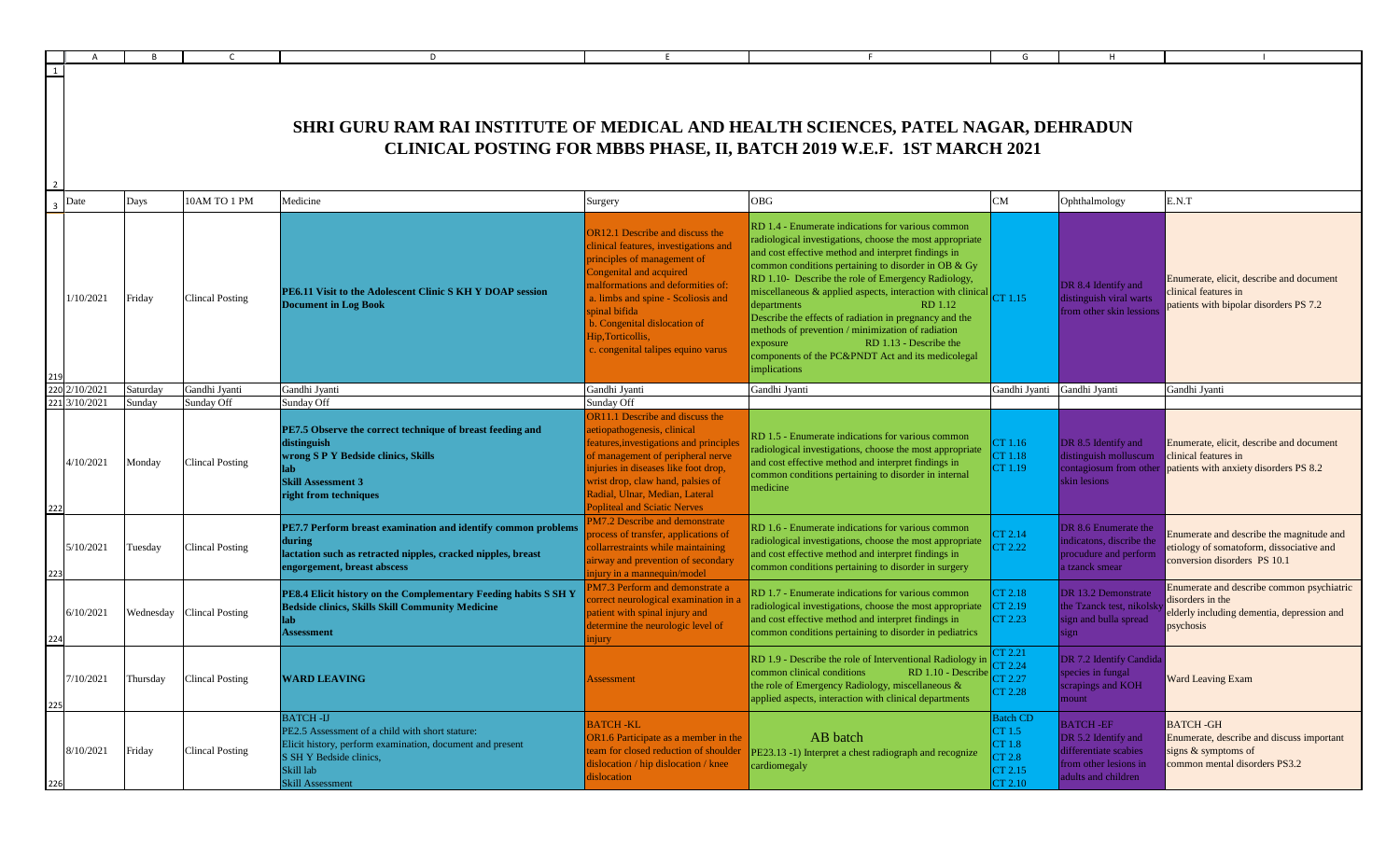|     |            |          |                           | D                                                                                                                                                                                                                                 |                                                                                                                                                                                                                                                                                                                                                                                                                                                                                                                                                                                                                                                                        |                                                                                                                                                                                                                                            | G                                  |                                                                                                       |                                                                                                     |
|-----|------------|----------|---------------------------|-----------------------------------------------------------------------------------------------------------------------------------------------------------------------------------------------------------------------------------|------------------------------------------------------------------------------------------------------------------------------------------------------------------------------------------------------------------------------------------------------------------------------------------------------------------------------------------------------------------------------------------------------------------------------------------------------------------------------------------------------------------------------------------------------------------------------------------------------------------------------------------------------------------------|--------------------------------------------------------------------------------------------------------------------------------------------------------------------------------------------------------------------------------------------|------------------------------------|-------------------------------------------------------------------------------------------------------|-----------------------------------------------------------------------------------------------------|
| 1   |            |          |                           | <b>SHRI GURU RAM RAI INSTITUTE OF MEDICAL AND HEALTH SCIENCES, PATEL NAGAR, DEHRADUN</b>                                                                                                                                          |                                                                                                                                                                                                                                                                                                                                                                                                                                                                                                                                                                                                                                                                        | CLINICAL POSTING FOR MBBS PHASE, II, BATCH 2019 W.E.F. 1ST MARCH 2021                                                                                                                                                                      |                                    |                                                                                                       |                                                                                                     |
|     | Date       | Days     | 10AM TO 1 PM              | Medicine                                                                                                                                                                                                                          | Surgery                                                                                                                                                                                                                                                                                                                                                                                                                                                                                                                                                                                                                                                                | OBG                                                                                                                                                                                                                                        | CM                                 | Ophthalmology                                                                                         | E.N.T                                                                                               |
| 227 | 9/10/2021  | Saturday | <b>AETCOM</b>             |                                                                                                                                                                                                                                   |                                                                                                                                                                                                                                                                                                                                                                                                                                                                                                                                                                                                                                                                        |                                                                                                                                                                                                                                            |                                    |                                                                                                       |                                                                                                     |
| 228 | 10/10/2021 | Sunday   | Sunday Off                | Sunday Off                                                                                                                                                                                                                        | Sunday Off                                                                                                                                                                                                                                                                                                                                                                                                                                                                                                                                                                                                                                                             |                                                                                                                                                                                                                                            |                                    |                                                                                                       |                                                                                                     |
|     | 11/10/2021 | Monday   | <b>Clincal Posting</b>    | PE3.3 Assessment of a child with developmental delay - Elicit<br>document<br>and present history<br><b>S SH Y Bedside clinics,</b><br>Skills lab<br><b>Skill Assessment</b>                                                       | OR1.6 Participate as a member in the<br>team for closed reduction of shoulder<br>dislocation / hip dislocation / knee<br>dislocation                                                                                                                                                                                                                                                                                                                                                                                                                                                                                                                                   | PE28.17 Interpret chest X-ray and foreign body<br>aspiration and lower respiratory tract infection,<br>understand the significance of thymic shadow in<br>pediatric chest X-Rays. Interpret X-ray of the paranasal<br>sinsues and mastoid. | CT 1.6<br>CT 2.9                   | DR 6.2 Identify and<br>differentiate pediculosis<br>from other skin lesions<br>in adults and children | Elicit, present and document a history in<br>patients presenting with a<br>mental disorder PS 3.3   |
|     | 12/10/2021 | Tuesday  | <b>Clincal Posting</b>    | PE3.8 Discuss the etio-pathogenesis, clinical presentation and<br>multidisciplinary<br>approach in the management of Cerebral palsy<br><b>K KH Y Lecture, Small group,</b><br><b>Bedside clinics</b><br><b>Written/ Viva voce</b> | OR14.1 Demonstrate the ability to<br>counsel patients regarding prognosis<br>in patients with various orthopedic<br>illnesses like<br>a. fractures with disabilities<br>b. fractures that require prolonged<br>bed stay<br>c. bone tumours<br>d. congenital disabilities<br>OR14.2 Demonstrate the ability to<br>counsel patients to obtain consent fo<br>rvarious orthopedic procedures like<br>limp amputation, permanent fixations<br>etc<br>OR14.3 Demonstrate the ability to<br>convince the patient for referral to a<br>higher centre in various orthopedic<br>illnesses, based on the detection of<br>warning signals and need for<br>sophisticated management | $PE21.13$ - Enumerate the indications for and interpret the<br>written report of ultrasonogram of KUB                                                                                                                                      | CT 1.9<br>CT 2.13                  | DR 13.1 Distinguish<br>bulla from vesicles                                                            | Elicit, describe and document clinical features<br>of alcohol and<br>substance use disorders PS 4.2 |
|     | 13/10/2021 |          | Wednesday Clincal Posting | PE6.8 Respecting patient privacy and maintaining confidentiality<br>while<br>dealing with adolescence<br>A SH Y Bedside clinics Document in log book AETCOM                                                                       | <b>PM4.5 Demonstrate correct</b><br>assessment of muscle strength and<br>range of movements                                                                                                                                                                                                                                                                                                                                                                                                                                                                                                                                                                            | RD1.1 - Define radiation and the interaction of radiation<br>and importance of radiation protection                                                                                                                                        | CT 2.11<br>CT 2.12<br><b>PY6.8</b> | DR 8.2 Identify and<br>distinguish herpes<br>simplex and herpes<br>labialis from other skin<br>esions | Enumerate, elicit, describe and document<br>clinical features, positive s PS 5.2                    |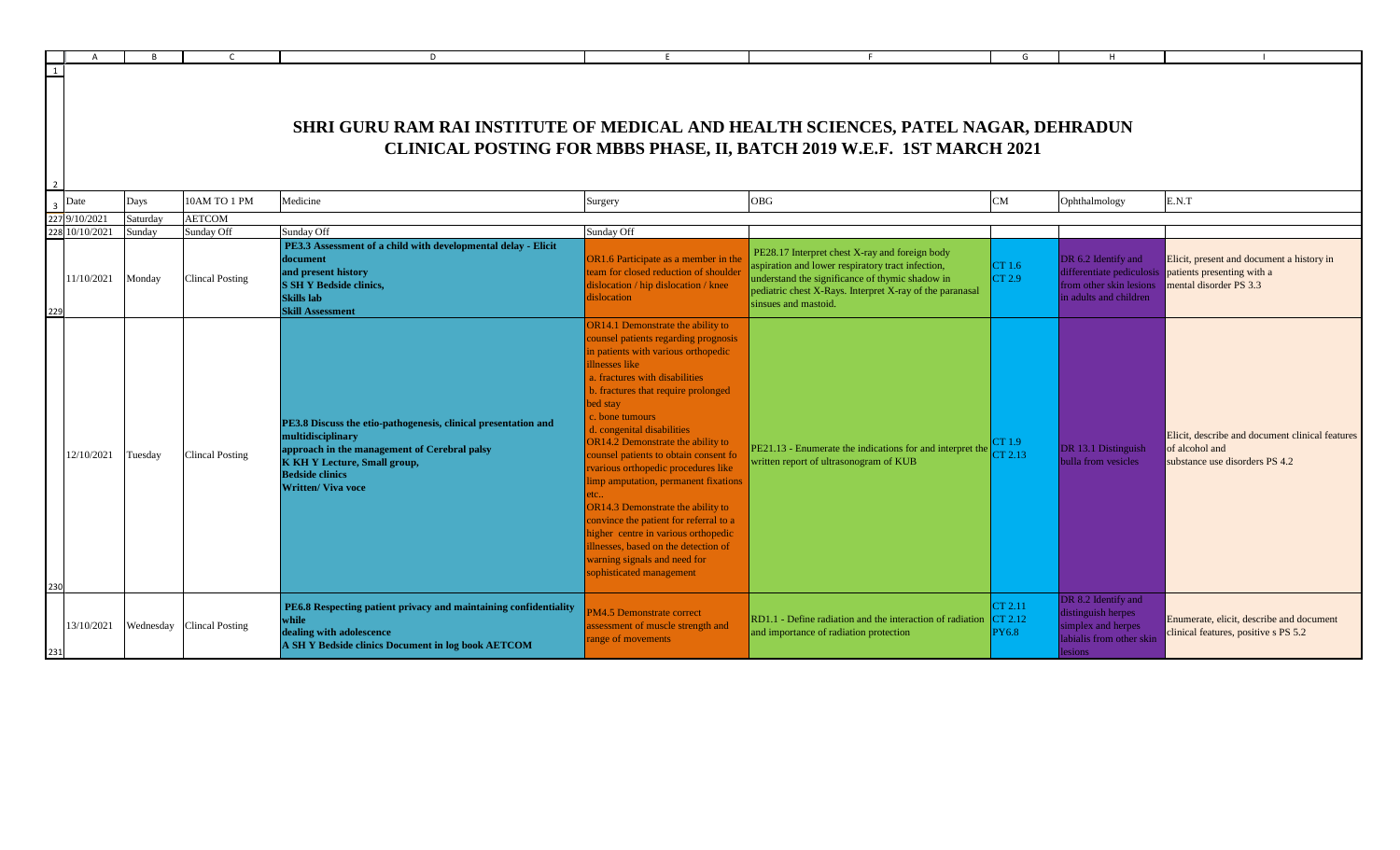|     | $\overline{A}$                                                                                                                                                                                                                                          | <b>B</b>                                                                                                                                                            |                        | D                                                                                                                                                                                                                                                                                                                                 | E                                                                                                                                                                                                                                                                                                                                                                  |                                                                                                                                                                                                                                                                                                                                                                                                                                                                                                                                                                                                                    | G                 | H                                                                                     |                                                                                                            |  |  |  |
|-----|---------------------------------------------------------------------------------------------------------------------------------------------------------------------------------------------------------------------------------------------------------|---------------------------------------------------------------------------------------------------------------------------------------------------------------------|------------------------|-----------------------------------------------------------------------------------------------------------------------------------------------------------------------------------------------------------------------------------------------------------------------------------------------------------------------------------|--------------------------------------------------------------------------------------------------------------------------------------------------------------------------------------------------------------------------------------------------------------------------------------------------------------------------------------------------------------------|--------------------------------------------------------------------------------------------------------------------------------------------------------------------------------------------------------------------------------------------------------------------------------------------------------------------------------------------------------------------------------------------------------------------------------------------------------------------------------------------------------------------------------------------------------------------------------------------------------------------|-------------------|---------------------------------------------------------------------------------------|------------------------------------------------------------------------------------------------------------|--|--|--|
|     |                                                                                                                                                                                                                                                         | SHRI GURU RAM RAI INSTITUTE OF MEDICAL AND HEALTH SCIENCES, PATEL NAGAR, DEHRADUN<br>CLINICAL POSTING FOR MBBS PHASE, II, BATCH 2019 W.E.F. 1ST MARCH 2021          |                        |                                                                                                                                                                                                                                                                                                                                   |                                                                                                                                                                                                                                                                                                                                                                    |                                                                                                                                                                                                                                                                                                                                                                                                                                                                                                                                                                                                                    |                   |                                                                                       |                                                                                                            |  |  |  |
| 3   | Date                                                                                                                                                                                                                                                    | Days                                                                                                                                                                | 10AM TO 1 PM           | Medicine                                                                                                                                                                                                                                                                                                                          | Surgery                                                                                                                                                                                                                                                                                                                                                            | OBG                                                                                                                                                                                                                                                                                                                                                                                                                                                                                                                                                                                                                | ${\rm CM}$        | Ophthalmology                                                                         | E.N.T                                                                                                      |  |  |  |
|     | 14/10/2021                                                                                                                                                                                                                                              | Thursday                                                                                                                                                            | <b>Clincal Posting</b> | PE6.9 Perform routine Adolescent Health check up including<br>eliciting<br>history, performing examination including SMR (Sexual Maturity<br>Rating), growth assessments (using Growth charts) and systemic<br>exam including thyroid and Breast exam and the HEADSS<br>screening<br><b>S SH Y Bedside clinics Skills station</b> | OR13.1 Participate in a team for<br>procedures in patients and<br>demonstrating the ability to perform<br>on mannequins / simulated patients in<br>the following:<br>i. Above elbow plaster<br>ii. Below knee plaster<br>iii. Above knee plaster<br>iv. Thomas splint<br>v. splinting for long bone fractures<br>vi. Strapping for shoulder and clavicle<br>trauma | RD 1.3 - Enumerate indications for various common<br>radiological investigations, choose the most appropriate<br>and cost effective method and interpret findings in<br>common conditions pertaining to disorder of ENT                                                                                                                                                                                                                                                                                                                                                                                            | CT 1.7<br>CT 1.10 | DR 8.3 Identify and<br>distinguish herpes zoster clinical features in<br>skin lesions | Enumerate, elicit, describe and document<br>and varicella from other patients with depression PS 6.2       |  |  |  |
| 233 | 15/10/2022                                                                                                                                                                                                                                              | Friday                                                                                                                                                              | Dushehra               | Dushehra                                                                                                                                                                                                                                                                                                                          | Dushehra                                                                                                                                                                                                                                                                                                                                                           |                                                                                                                                                                                                                                                                                                                                                                                                                                                                                                                                                                                                                    |                   |                                                                                       |                                                                                                            |  |  |  |
|     | 16/10/2021                                                                                                                                                                                                                                              | Saturday                                                                                                                                                            | <b>AETCOM</b>          |                                                                                                                                                                                                                                                                                                                                   |                                                                                                                                                                                                                                                                                                                                                                    |                                                                                                                                                                                                                                                                                                                                                                                                                                                                                                                                                                                                                    |                   |                                                                                       |                                                                                                            |  |  |  |
|     | 17/10/2021                                                                                                                                                                                                                                              | Sunday                                                                                                                                                              | Sunday Off             | Sunday Off                                                                                                                                                                                                                                                                                                                        | Sunday Off                                                                                                                                                                                                                                                                                                                                                         |                                                                                                                                                                                                                                                                                                                                                                                                                                                                                                                                                                                                                    |                   |                                                                                       |                                                                                                            |  |  |  |
|     | 18/10/2021                                                                                                                                                                                                                                              | Monday                                                                                                                                                              | Clincal Posting        | PE6.11 Visit to the Adolescent Clinic S KH Y DOAP session<br><b>Document in Log Book</b>                                                                                                                                                                                                                                          | OR12.1 Describe and discuss the<br>clinical features, investigations and<br>principles of management of<br>Congenital and acquired<br>malformations and deformities of:<br>a. limbs and spine - Scoliosis and<br>spinal bifida<br>b. Congenital dislocation of<br>Hip, Torticollis,<br>c. congenital talipes equino varus                                          | RD 1.4 - Enumerate indications for various common<br>radiological investigations, choose the most appropriate<br>and cost effective method and interpret findings in<br>common conditions pertaining to disorder in OB & Gy<br>RD 1.10- Describe the role of Emergency Radiology,<br>miscellaneous & applied aspects, interaction with clinical CT 1.15<br>departments<br>RD 1.12<br>Describe the effects of radiation in pregnancy and the<br>methods of prevention / minimization of radiation<br>RD 1.13 - Describe the<br>exposure<br>components of the PC&PNDT Act and its medicolegal<br><i>implications</i> |                   | DR 8.4 Identify and<br>distinguish viral warts<br>from other skin lessions            | Enumerate, elicit, describe and document<br>clinical features in<br>patients with bipolar disorders PS 7.2 |  |  |  |
|     | 19/10/2021<br>238 20/10/2021<br>21/10/2021<br>22/10/2021<br>23/10/2021<br>242 24/10/2021<br>243 25/10/2021<br>244 26/10/2021<br>245 27/10/2021<br>246 28/10/2021<br>247 29/10/2021<br>248 30/10/2021<br>49 31/10/2021<br>250 1/11/2021<br>251 2/11/2021 | Tuesday<br>Wednesday<br>Thursday<br>Friday<br>Saturday<br>Sunday<br>Monday<br>Tuesday<br>Wednesday<br>Thursday<br>Friday<br>Saturday<br>Sunday<br>Monday<br>Tuesday |                        | Terminal Exam. Medicine, Surgery, OBG, FMT &CM                                                                                                                                                                                                                                                                                    |                                                                                                                                                                                                                                                                                                                                                                    |                                                                                                                                                                                                                                                                                                                                                                                                                                                                                                                                                                                                                    |                   |                                                                                       |                                                                                                            |  |  |  |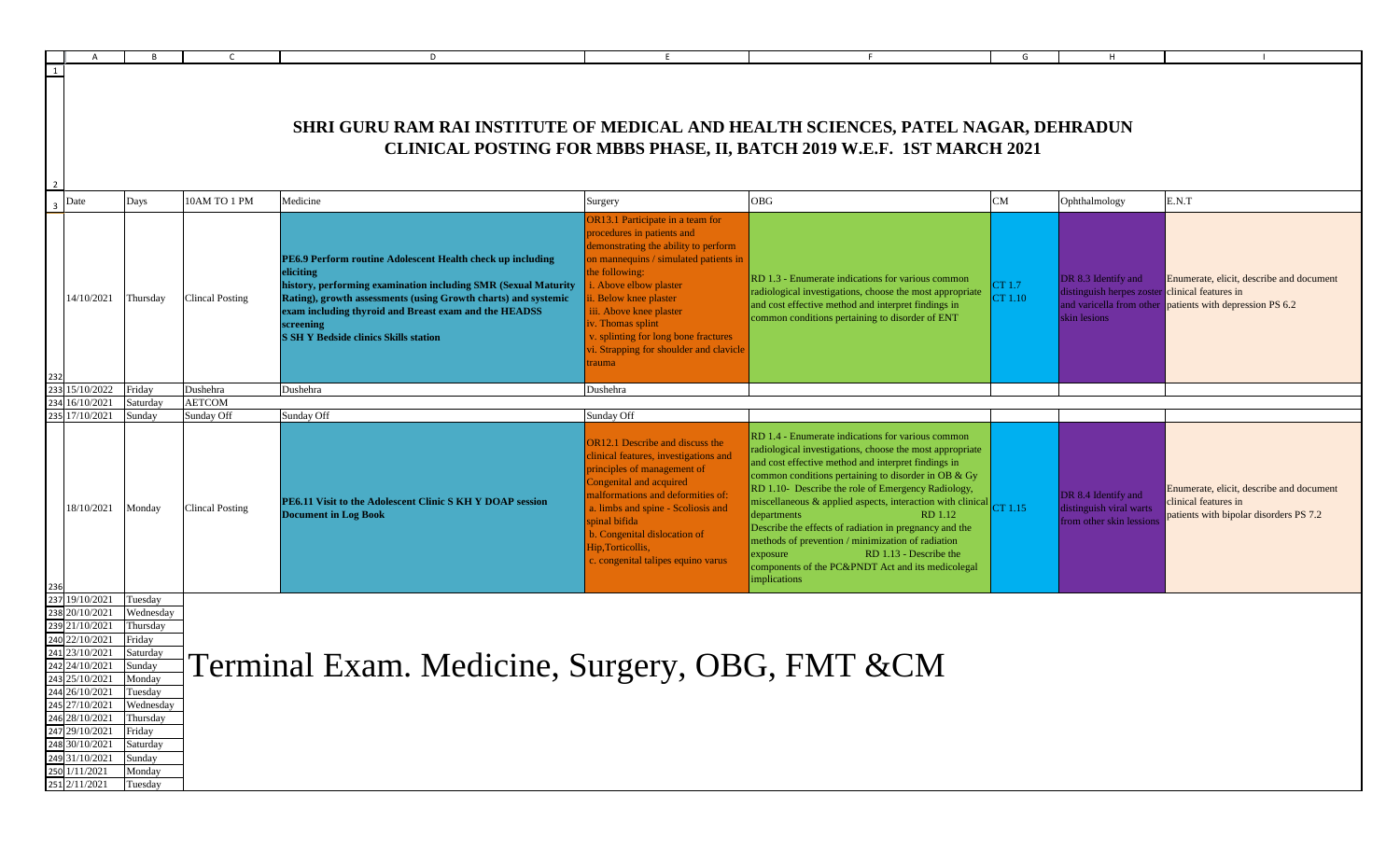|                                                               |                                                       |                                  | D                                                                                                                                                                                                  |                                                                                                                                                                                                                                                                                                             |                                                                                                                                                                                                                                                      | G                                                              |                                                                                                                 |                                                                                                                                   |
|---------------------------------------------------------------|-------------------------------------------------------|----------------------------------|----------------------------------------------------------------------------------------------------------------------------------------------------------------------------------------------------|-------------------------------------------------------------------------------------------------------------------------------------------------------------------------------------------------------------------------------------------------------------------------------------------------------------|------------------------------------------------------------------------------------------------------------------------------------------------------------------------------------------------------------------------------------------------------|----------------------------------------------------------------|-----------------------------------------------------------------------------------------------------------------|-----------------------------------------------------------------------------------------------------------------------------------|
|                                                               |                                                       |                                  | SHRI GURU RAM RAI INSTITUTE OF MEDICAL AND HEALTH SCIENCES, PATEL NAGAR, DEHRADUN                                                                                                                  |                                                                                                                                                                                                                                                                                                             | CLINICAL POSTING FOR MBBS PHASE, II, BATCH 2019 W.E.F. 1ST MARCH 2021                                                                                                                                                                                |                                                                |                                                                                                                 |                                                                                                                                   |
| Date                                                          | Days                                                  | 10AM TO 1 PM                     | Medicine                                                                                                                                                                                           | Surgery                                                                                                                                                                                                                                                                                                     | OBG                                                                                                                                                                                                                                                  | CM                                                             | Ophthalmology                                                                                                   | E.N.T                                                                                                                             |
| 3/11/2021<br>4/11/2021<br>5/11/2021<br>6/11/2021<br>7/11/2021 | Wednesday<br>Thursday<br>Friday<br>Saturday<br>Sunday |                                  | Deepawali Vacation                                                                                                                                                                                 |                                                                                                                                                                                                                                                                                                             |                                                                                                                                                                                                                                                      |                                                                |                                                                                                                 |                                                                                                                                   |
| 8/11/2021                                                     | Monday                                                | <b>Clincal Posting</b>           | PE7.5 Observe the correct technique of breast feeding and<br>distinguish<br>wrong S P Y Bedside clinics, Skills<br><b>Skill Assessment 3</b><br>right from techniques                              | <b>OR11.1</b> Describe and discuss the<br>aetiopathogenesis, clinical<br>features, investigations and principles<br>of management of peripheral nerve<br>injuries in diseases like foot drop,<br>wrist drop, claw hand, palsies of<br>Radial, Ulnar, Median, Lateral<br><b>Popliteal and Sciatic Nerves</b> | RD 1.5 - Enumerate indications for various common<br>radiological investigations, choose the most appropriate<br>and cost effective method and interpret findings in<br>common conditions pertaining to disorder in internal<br>medicine             | CT 1.16<br>CT 1.18<br>CT 1.19                                  | DR 8.5 Identify and<br>distinguish molluscum<br>skin lesions                                                    | Enumerate, elicit, describe and document<br>clinical features in<br>contagiosum from other patients with anxiety disorders PS 8.2 |
| 9/11/2021                                                     | Tuesday                                               | <b>Clincal Posting</b>           | PE7.7 Perform breast examination and identify common problems<br>during<br>lactation such as retracted nipples, cracked nipples, breast<br>engorgement, breast abscess                             | PM7.2 Describe and demonstrate<br>process of transfer, applications of<br>collarrestraints while maintaining<br>airway and prevention of secondary<br>injury in a mannequin/model                                                                                                                           | RD 1.6 - Enumerate indications for various common<br>radiological investigations, choose the most appropriate<br>and cost effective method and interpret findings in<br>common conditions pertaining to disorder in surgery                          | TT 2.14<br>CT 2.22                                             | DR 8.6 Enumerate the<br>indicatons, discribe the<br>procudure and perform<br>a tzanck smear                     | Enumerate and describe the magnitude and<br>etiology of somatoform, dissociative and<br>conversion disorders PS 10.1              |
| 10/11/2021                                                    |                                                       | Wednesday Clincal Posting        | PE8.4 Elicit history on the Complementary Feeding habits S SH Y<br><b>Bedside clinics, Skills Skill Community Medicine</b><br>lab<br>Assessment                                                    | <b>PM7.3 Perform and demonstrate a</b><br>correct neurological examination in<br>patient with spinal injury and<br>determine the neurologic level of<br>njury                                                                                                                                               | RD 1.7 - Enumerate indications for various common<br>radiological investigations, choose the most appropriate<br>and cost effective method and interpret findings in<br>common conditions pertaining to disorder in pediatrics                       | CT 2.18<br>CT 2.19<br>CT 2.23                                  | DR 13.2 Demonstrate<br>the Tzanck test, nikolsl<br>sign and bulla spread<br>sign                                | Enumerate and describe common psychiatric<br>disorders in the<br>elderly including dementia, depression and<br>psychosis          |
| 11/11/2021                                                    | Thursday                                              | <b>Clincal Posting</b>           | <b>WARD LEAVING</b>                                                                                                                                                                                | <b>Assessment</b>                                                                                                                                                                                                                                                                                           | RD 1.9 - Describe the role of Interventional Radiology i<br>common clinical conditions<br>RD 1.10 - Describe<br>the role of Emergency Radiology, miscellaneous &<br>applied aspects, interaction with clinical departments                           | CT 2.21<br>T 2.24<br>TT 2.27<br><b>CT 2.28</b>                 | DR 7.2 Identify Candida<br>species in fungal<br>scrapings and KOH<br>mount                                      | <b>Ward Leaving Exam</b>                                                                                                          |
| 12/11/2021                                                    | Friday                                                | <b>Clincal Posting</b>           | <b>BATCH-KL</b><br>PE2.5 Assessment of a child with short stature:<br>Elicit history, perform examination, document and present<br>S SH Y Bedside clinics,<br>Skill lab<br><b>Skill Assessment</b> | <b>BATCH-AB</b><br>OR1.6 Participate as a member in the<br>team for closed reduction of shoulder<br>dislocation / hip dislocation / knee<br>dislocation                                                                                                                                                     | <b>CD</b> Batch<br>PE23.13 -1) Interpret a chest radiograph and recognize<br>cardiomegaly                                                                                                                                                            | Batch - EF<br>CT 1.5<br>CT 1.8<br>CT 2.8<br>CT 2.15<br>CT 2.10 | <b>BATCH-GH</b><br>DR 5.2 Identify and<br>differentiate scabies<br>from other lesions in<br>adults and children | <b>BATCH - IJ</b><br>Enumerate, describe and discuss important<br>signs & symptoms of<br>common mental disorders PS3.2            |
| 13/11/2021                                                    | Saturday                                              | Saturday                         | Saturday                                                                                                                                                                                           | Saturday                                                                                                                                                                                                                                                                                                    | Saturday                                                                                                                                                                                                                                             | Saturday                                                       | Saturday                                                                                                        | Saturday                                                                                                                          |
| 14/11/2021<br>15/11/2022                                      | Sunday<br>Monday                                      | Sunday<br><b>Clincal Posting</b> | Sunday<br>PE3.3 Assessment of a child with developmental delay - Elicit<br>document<br>and present history<br><b>S SH Y Bedside clinics,</b><br>Skills lab<br><b>Skill Assessment</b>              | Sunday<br>OR1.6 Participate as a member in the<br>team for closed reduction of shoulder<br>dislocation / hip dislocation / knee<br>dislocation                                                                                                                                                              | Sunday<br>PE28.17 Interpret chest X-ray and foreign body<br>aspiration and lower respiratory tract infection,<br>understand the significance of thymic shadow in<br>pediatric chest X-Rays. Interpret X-ray of the paranasal<br>sinsues and mastoid. | Sunday<br>CT 1.6<br>CT 2.9                                     | Sunday<br>DR 6.2 Identify and<br>differentiate pediculosis<br>from other skin lesions<br>in adults and children | Sunday<br>Elicit, present and document a history in<br>patients presenting with a<br>mental disorder PS 3.3                       |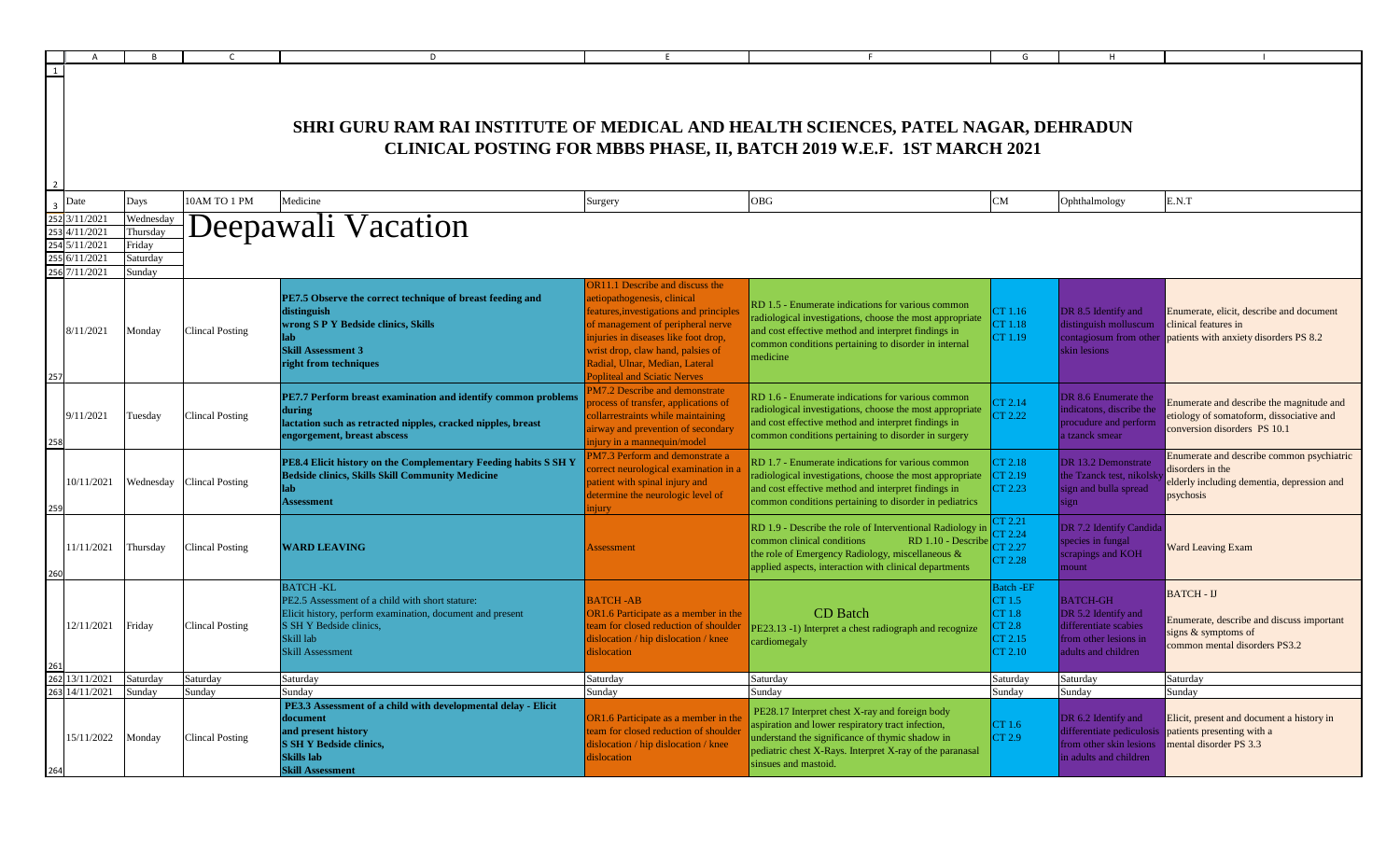|     |                     |           |                        | D                                                                                                                                                                                                                                                                                                                                 | E                                                                                                                                                                                                                                                                                                                                                                                                                                                                                                                                                                                                                                                                     |                                                                                                                                                                                                                         | G                                  |                                                                                                       |                                                                                                      |
|-----|---------------------|-----------|------------------------|-----------------------------------------------------------------------------------------------------------------------------------------------------------------------------------------------------------------------------------------------------------------------------------------------------------------------------------|-----------------------------------------------------------------------------------------------------------------------------------------------------------------------------------------------------------------------------------------------------------------------------------------------------------------------------------------------------------------------------------------------------------------------------------------------------------------------------------------------------------------------------------------------------------------------------------------------------------------------------------------------------------------------|-------------------------------------------------------------------------------------------------------------------------------------------------------------------------------------------------------------------------|------------------------------------|-------------------------------------------------------------------------------------------------------|------------------------------------------------------------------------------------------------------|
|     |                     |           |                        | <b>SHRI GURU RAM RAI INSTITUTE OF MEDICAL AND HEALTH SCIENCES, PATEL NAGAR, DEHRADUN</b>                                                                                                                                                                                                                                          |                                                                                                                                                                                                                                                                                                                                                                                                                                                                                                                                                                                                                                                                       | CLINICAL POSTING FOR MBBS PHASE, II, BATCH 2019 W.E.F. 1ST MARCH 2021                                                                                                                                                   |                                    |                                                                                                       |                                                                                                      |
|     | $\overline{3}$ Date | Days      | 10AM TO 1 PM           | Medicine                                                                                                                                                                                                                                                                                                                          | Surgery                                                                                                                                                                                                                                                                                                                                                                                                                                                                                                                                                                                                                                                               | OBG                                                                                                                                                                                                                     | CM                                 | Ophthalmology                                                                                         | E.N.T                                                                                                |
| 265 | 16/11/2021          | Tuesday   | <b>Clincal Posting</b> | PE3.8 Discuss the etio-pathogenesis, clinical presentation and<br>multidisciplinary<br>approach in the management of Cerebral palsy<br><b>K KH Y Lecture, Small group,</b><br><b>Bedside clinics</b><br><b>Written/ Viva voce</b>                                                                                                 | OR14.1 Demonstrate the ability to<br>counsel patients regarding prognosis<br>in patients with various orthopedic<br>illnesses like<br>a. fractures with disabilities<br>b. fractures that require prolonged<br>bed stay<br>c. bone tumours<br>d. congenital disabilities<br>OR14.2 Demonstrate the ability to<br>counsel patients to obtain consent fo<br>rvarious orthopedic procedures like<br>limp amputation, permanent fixations<br>tc<br>OR14.3 Demonstrate the ability to<br>convince the patient for referral to a<br>higher centre in various orthopedic<br>illnesses, based on the detection of<br>warning signals and need for<br>sophisticated management | PE21.13 - Enumerate the indications for and interpret the<br>written report of ultrasonogram of KUB                                                                                                                     | CT 1.9<br>CT 2.13                  | DR 13.1 Distinguish<br>bulla from vesicles                                                            | Elicit, describe and document clinical features<br>of alcohol and<br>substance use disorders PS 4.2  |
|     | 17/11/2021          | Wednesday | <b>Clincal Posting</b> | PE6.8 Respecting patient privacy and maintaining confidentiality<br>while<br>dealing with adolescence<br>A SH Y Bedside clinics Document in log book AETCOM                                                                                                                                                                       | PM4.5 Demonstrate correct<br>assessment of muscle strength and<br>range of movements                                                                                                                                                                                                                                                                                                                                                                                                                                                                                                                                                                                  | RD1.1 - Define radiation and the interaction of radiation<br>and importance of radiation protection                                                                                                                     | CT 2.11<br>CT 2.12<br><b>PY6.8</b> | DR 8.2 Identify and<br>distinguish herpes<br>simplex and herpes<br>labialis from other skin<br>esions | Enumerate, elicit, describe and document<br>clinical features, positive s PS 5.2                     |
|     | 18/11/2021          | Thursday  | <b>Clincal Posting</b> | PE6.9 Perform routine Adolescent Health check up including<br>eliciting<br>history, performing examination including SMR (Sexual Maturity<br>Rating), growth assessments (using Growth charts) and systemic<br>exam including thyroid and Breast exam and the HEADSS<br>screening<br><b>S SH Y Bedside clinics Skills station</b> | OR13.1 Participate in a team for<br>procedures in patients and<br>demonstrating the ability to perform<br>on mannequins / simulated patients in<br>the following:<br>. Above elbow plaster<br>Below knee plaster<br>iii. Above knee plaster<br>. Thomas splint<br>. splinting for long bone fractures<br>vi. Strapping for shoulder and clavicle<br>trauma                                                                                                                                                                                                                                                                                                            | RD 1.3 - Enumerate indications for various common<br>radiological investigations, choose the most appropriate<br>and cost effective method and interpret findings in<br>common conditions pertaining to disorder of ENT | CT 1.7<br>CT 1.10                  | DR 8.3 Identify and<br>distinguish herpes zoster clinical features in<br>skin lesions                 | Enumerate, elicit, describe and document<br>and varicella from other patients with depression PS 6.2 |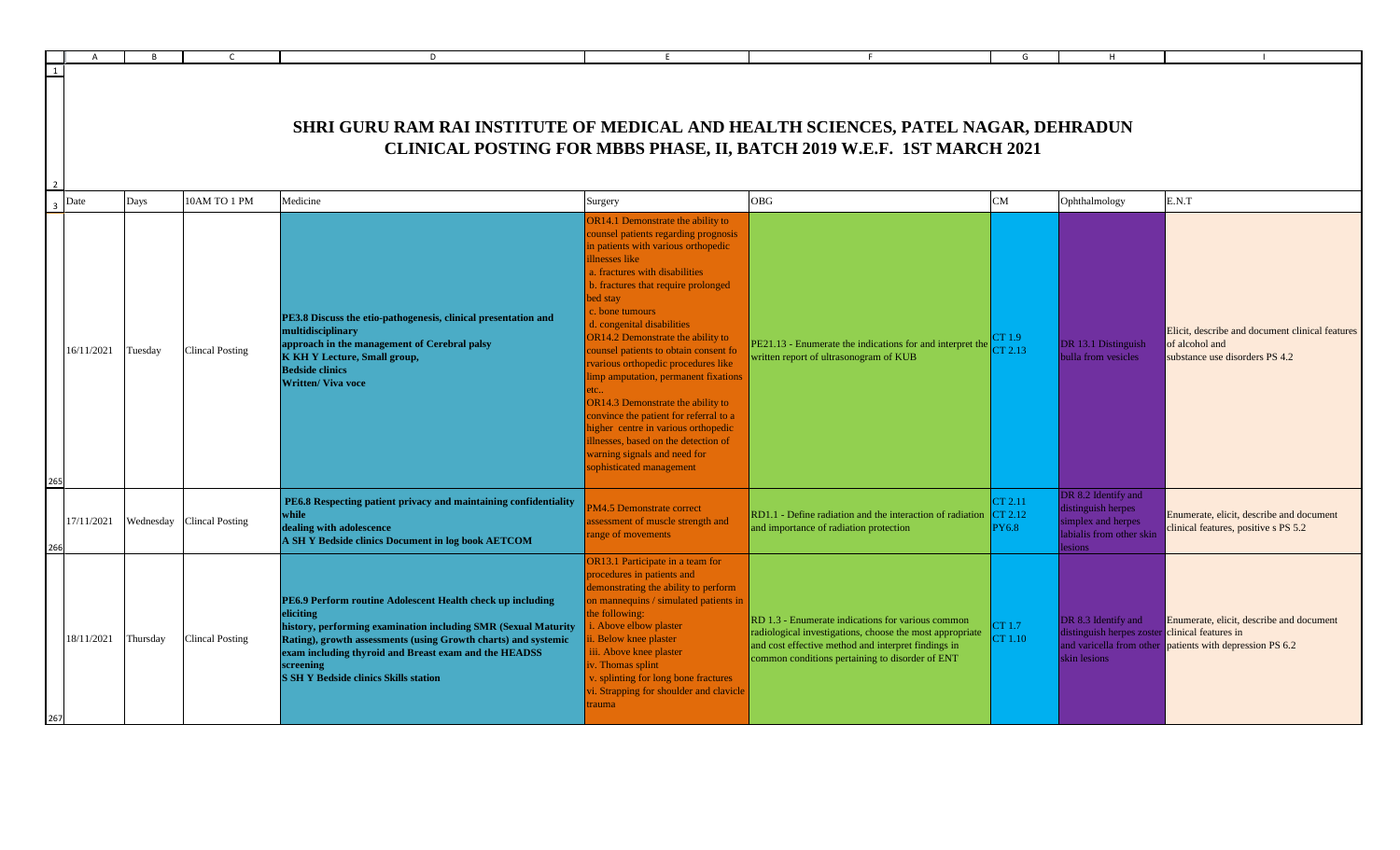|                                               |                                                                                                                                                            |          |                           | D                                                                                                                                                                             |                                                                                                                                                                                                                                                                                                                                  |                                                                                                                                                                                                                                                                                                                                                                                                                                                                                                                                                                                                                                                    | G                             | н                                                                                           |                                                                                                                          |  |  |
|-----------------------------------------------|------------------------------------------------------------------------------------------------------------------------------------------------------------|----------|---------------------------|-------------------------------------------------------------------------------------------------------------------------------------------------------------------------------|----------------------------------------------------------------------------------------------------------------------------------------------------------------------------------------------------------------------------------------------------------------------------------------------------------------------------------|----------------------------------------------------------------------------------------------------------------------------------------------------------------------------------------------------------------------------------------------------------------------------------------------------------------------------------------------------------------------------------------------------------------------------------------------------------------------------------------------------------------------------------------------------------------------------------------------------------------------------------------------------|-------------------------------|---------------------------------------------------------------------------------------------|--------------------------------------------------------------------------------------------------------------------------|--|--|
| 1                                             |                                                                                                                                                            |          |                           |                                                                                                                                                                               |                                                                                                                                                                                                                                                                                                                                  |                                                                                                                                                                                                                                                                                                                                                                                                                                                                                                                                                                                                                                                    |                               |                                                                                             |                                                                                                                          |  |  |
|                                               | SHRI GURU RAM RAI INSTITUTE OF MEDICAL AND HEALTH SCIENCES, PATEL NAGAR, DEHRADUN<br>CLINICAL POSTING FOR MBBS PHASE, II, BATCH 2019 W.E.F. 1ST MARCH 2021 |          |                           |                                                                                                                                                                               |                                                                                                                                                                                                                                                                                                                                  |                                                                                                                                                                                                                                                                                                                                                                                                                                                                                                                                                                                                                                                    |                               |                                                                                             |                                                                                                                          |  |  |
| Date<br>3 <sup>1</sup>                        |                                                                                                                                                            | Days     | 10AM TO 1 PM              | Medicine                                                                                                                                                                      | Surgery                                                                                                                                                                                                                                                                                                                          | <b>OBG</b>                                                                                                                                                                                                                                                                                                                                                                                                                                                                                                                                                                                                                                         | CM                            | Ophthalmology                                                                               | E.N.T                                                                                                                    |  |  |
|                                               | 19/11/2021                                                                                                                                                 | Friday   | <b>Clincal Posting</b>    | PE6.11 Visit to the Adolescent Clinic S KH Y DOAP session<br><b>Document in Log Book</b>                                                                                      | <b>OR12.1</b> Describe and discuss the<br>clinical features, investigations and<br>principles of management of<br>Congenital and acquired<br>malformations and deformities of:<br>a. limbs and spine - Scoliosis and<br>spinal bifida<br>b. Congenital dislocation of<br>Hip, Torticollis,<br>c. congenital talipes equino varus | RD 1.4 - Enumerate indications for various common<br>radiological investigations, choose the most appropriate<br>and cost effective method and interpret findings in<br>common conditions pertaining to disorder in OB & Gy<br>RD 1.10- Describe the role of Emergency Radiology,<br>miscellaneous & applied aspects, interaction with clinical $\begin{bmatrix} C\Gamma & 1.15 \end{bmatrix}$<br>departments<br>RD 1.12<br>Describe the effects of radiation in pregnancy and the<br>methods of prevention / minimization of radiation<br>RD 1.13 - Describe the<br>exposure<br>components of the PC&PNDT Act and its medicolegal<br>implications |                               | DR 8.4 Identify and<br>distinguish viral warts<br>from other skin lession:                  | Enumerate, elicit, describe and document<br>clinical features in<br>patients with bipolar disorders PS 7.2               |  |  |
| 269 20/11/2021                                |                                                                                                                                                            | Saturday | <b>AETCOM</b>             |                                                                                                                                                                               |                                                                                                                                                                                                                                                                                                                                  |                                                                                                                                                                                                                                                                                                                                                                                                                                                                                                                                                                                                                                                    |                               |                                                                                             |                                                                                                                          |  |  |
| 270 21/11/2021                                |                                                                                                                                                            | Sunday   | Sunday                    | Sunday                                                                                                                                                                        | Sundav                                                                                                                                                                                                                                                                                                                           | Sunday                                                                                                                                                                                                                                                                                                                                                                                                                                                                                                                                                                                                                                             | Sunday                        | Sunday                                                                                      | Sunday                                                                                                                   |  |  |
| 271                                           | 22/11/2021                                                                                                                                                 | Monday   | Clincal Posting           | PE7.5 Observe the correct technique of breast feeding and<br>distinguish<br>wrong S P Y Bedside clinics, Skills<br>lab.<br><b>Skill Assessment 3</b><br>right from techniques | OR11.1 Describe and discuss the<br>aetiopathogenesis, clinical<br>features, investigations and principles<br>of management of peripheral nerve<br>injuries in diseases like foot drop,<br>wrist drop, claw hand, palsies of<br>Radial, Ulnar, Median, Lateral<br><b>Popliteal and Sciatic Nerves</b>                             | RD 1.5 - Enumerate indications for various common<br>radiological investigations, choose the most appropriate<br>and cost effective method and interpret findings in<br>common conditions pertaining to disorder in internal<br>medicine                                                                                                                                                                                                                                                                                                                                                                                                           | CT 1.16<br>CT 1.18<br>CT 1.19 | DR 8.5 Identify and<br>distinguish molluscum<br>contagiosum from other<br>skin lesions      | Enumerate, elicit, describe and document<br>clinical features in<br>patients with anxiety disorders PS 8.2               |  |  |
| 272                                           | 23/11/2021                                                                                                                                                 | Tuesday  | <b>Clincal Posting</b>    | PE7.7 Perform breast examination and identify common problems<br>during<br>lactation such as retracted nipples, cracked nipples, breast<br>engorgement, breast abscess        | PM7.2 Describe and demonstrate<br>process of transfer, applications of<br>collarrestraints while maintaining<br>airway and prevention of secondary<br>injury in a mannequin/model                                                                                                                                                | RD 1.6 - Enumerate indications for various common<br>radiological investigations, choose the most appropriate<br>and cost effective method and interpret findings in<br>common conditions pertaining to disorder in surgery                                                                                                                                                                                                                                                                                                                                                                                                                        | CT 2.14<br>CT 2.22            | DR 8.6 Enumerate the<br>indicatons, discribe the<br>procudure and perform<br>a tzanck smear | Enumerate and describe the magnitude and<br>etiology of somatoform, dissociative and<br>conversion disorders PS 10.1     |  |  |
| 273                                           | 24/11/2021                                                                                                                                                 |          | Wednesday Clincal Posting | PE8.4 Elicit history on the Complementary Feeding habits S SH Y<br><b>Bedside clinics, Skills Skill Community Medicine</b><br>lab<br><b>Assessment</b>                        | PM7.3 Perform and demonstrate a<br>correct neurological examination in<br>patient with spinal injury and<br>determine the neurologic level of<br>njury                                                                                                                                                                           | RD 1.7 - Enumerate indications for various common<br>radiological investigations, choose the most appropriate<br>and cost effective method and interpret findings in<br>common conditions pertaining to disorder in pediatrics                                                                                                                                                                                                                                                                                                                                                                                                                     | CT 2.18<br>CT 2.19<br>CT 2.23 | DR 13.2 Demonstrate<br>the Tzanck test, nikolsk<br>sign and bulla spread<br>ign             | Enumerate and describe common psychiatric<br>disorders in the<br>elderly including dementia, depression and<br>psychosis |  |  |
|                                               | 25/11/2021                                                                                                                                                 | Thursday | <b>Clincal Posting</b>    | <b>WARD LEAVING</b>                                                                                                                                                           | <b>Assessment</b>                                                                                                                                                                                                                                                                                                                | RD 1.9 - Describe the role of Interventional Radiology in<br>$\frac{100 \text{ N}}{1000 \text{ N}} = \frac{1000 \text{ N}}{1000 \text{ N}} = \frac{1000 \text{ N}}{1000 \text{ N}} = 2.27$<br>common clinical conditions<br>the role of Emergency Radiology, miscellaneous &<br>applied aspects, interaction with clinical departments                                                                                                                                                                                                                                                                                                             | CT 2.21<br>CT 2.28            | DR 7.2 Identify Candida<br>species in fungal<br>scrapings and KOH<br>mount                  | <b>Ward Leaving Exam</b>                                                                                                 |  |  |
| 274<br>275<br>276<br>277<br>278<br>279<br>280 |                                                                                                                                                            | S. No    | Subject                   | Color Coding                                                                                                                                                                  | Total Hrs in Subject                                                                                                                                                                                                                                                                                                             |                                                                                                                                                                                                                                                                                                                                                                                                                                                                                                                                                                                                                                                    |                               |                                                                                             |                                                                                                                          |  |  |
|                                               |                                                                                                                                                            |          | Medicine                  |                                                                                                                                                                               | 60                                                                                                                                                                                                                                                                                                                               |                                                                                                                                                                                                                                                                                                                                                                                                                                                                                                                                                                                                                                                    |                               |                                                                                             |                                                                                                                          |  |  |
|                                               |                                                                                                                                                            |          | Surgery                   |                                                                                                                                                                               | 60                                                                                                                                                                                                                                                                                                                               |                                                                                                                                                                                                                                                                                                                                                                                                                                                                                                                                                                                                                                                    |                               |                                                                                             |                                                                                                                          |  |  |
|                                               |                                                                                                                                                            |          | OBG                       |                                                                                                                                                                               | 60                                                                                                                                                                                                                                                                                                                               |                                                                                                                                                                                                                                                                                                                                                                                                                                                                                                                                                                                                                                                    |                               |                                                                                             |                                                                                                                          |  |  |
|                                               |                                                                                                                                                            |          | CM                        |                                                                                                                                                                               | 60                                                                                                                                                                                                                                                                                                                               |                                                                                                                                                                                                                                                                                                                                                                                                                                                                                                                                                                                                                                                    |                               |                                                                                             |                                                                                                                          |  |  |
|                                               |                                                                                                                                                            |          | Ophthal                   |                                                                                                                                                                               | 60                                                                                                                                                                                                                                                                                                                               |                                                                                                                                                                                                                                                                                                                                                                                                                                                                                                                                                                                                                                                    |                               |                                                                                             |                                                                                                                          |  |  |